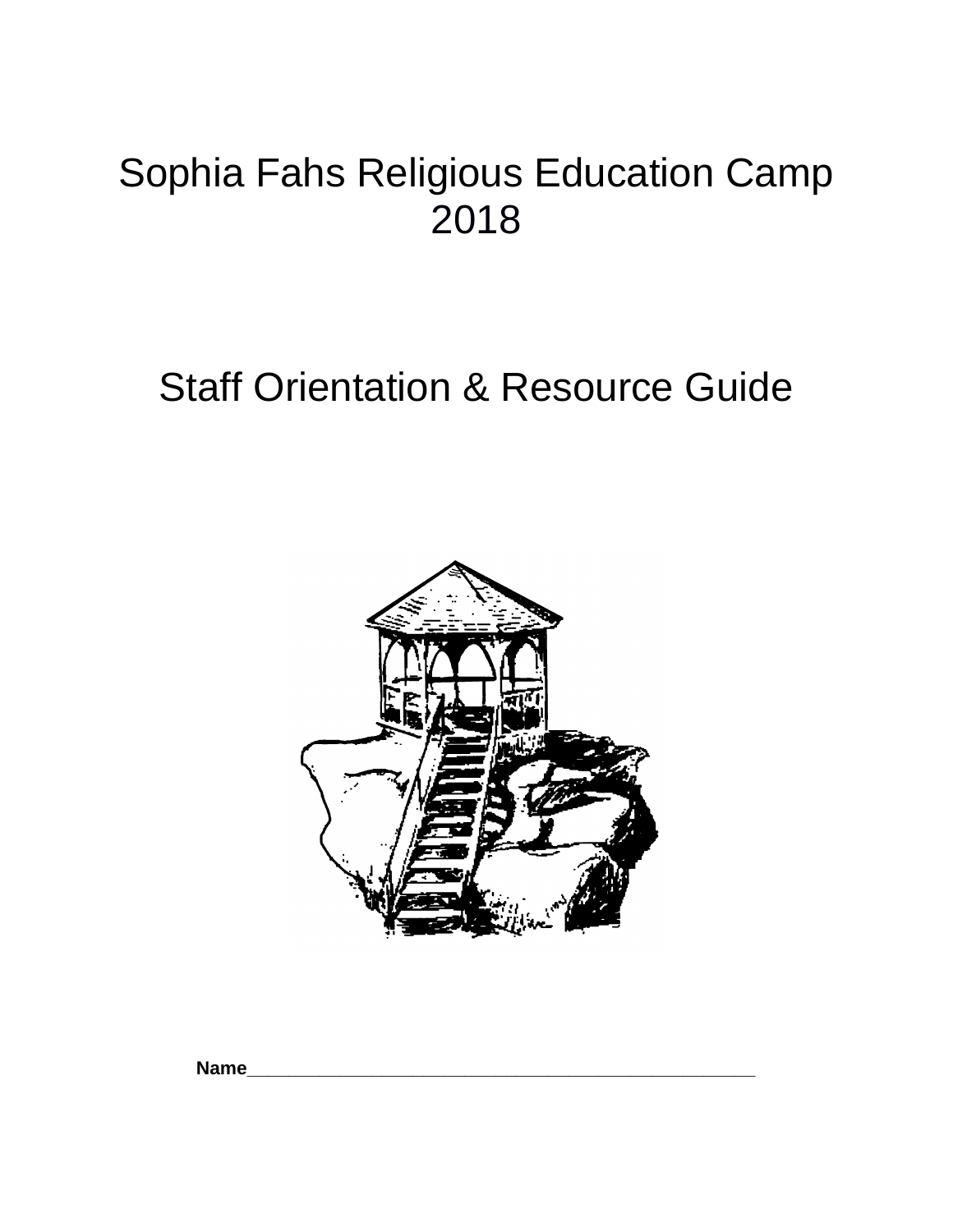### *Sophia Fahs at Quinipet Staff Organization Chart*

### **Leadership Team**

**Sophia Fahs at Quinipet Advisory Committee**

Sophia Fahs at Quinipet Camp Director Sophia Fahs at Quinipet Co-Director Patsy Kaplan Matthew Barish

Allyson Barish **Gretta Johnson-Sally Allyson Barish** Allyson Barish

Registrar **EXAC Administrator** Permit and Safety Coordinator

**Curriculum Activities Coordinator Music Coordinator Curriculum** Music Coordinator Joanne Polichetti Peggy Schlechter Rev Gordon Bailey Steven Underhill Jennifer Thieke

Spirit Committee Advisor Youth Coordinator Ellen Keller Megan LaDue

**Sophia Fahs Camp Advisory Committee**

Matthew Barish **Patsy Kaplan** David Sussman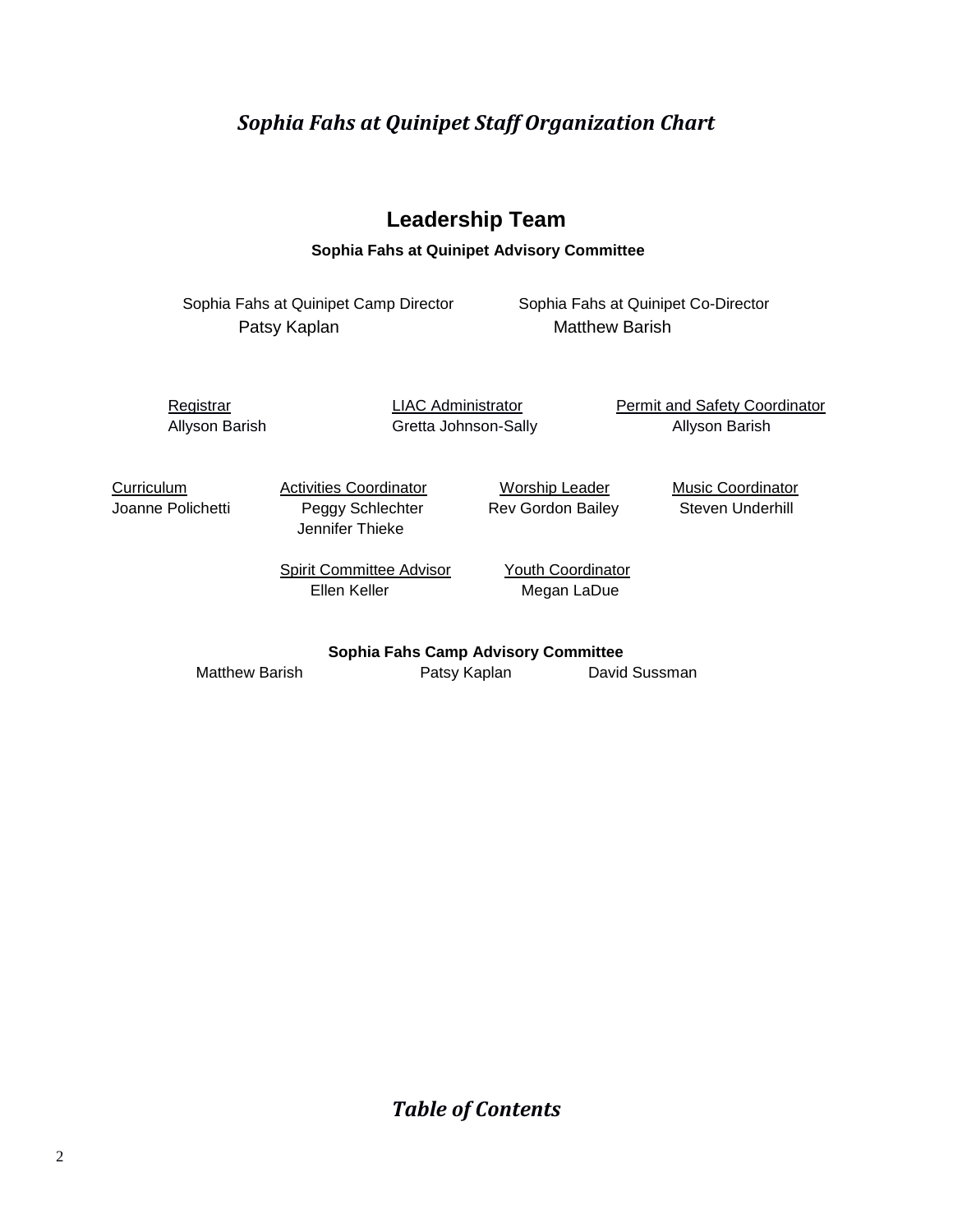| Program Goals and Objectives ----------------------------------- 4         |           |
|----------------------------------------------------------------------------|-----------|
| Being on Staff at Sophia Fahs Camp ------------------------------- 5       |           |
| General Information for the Week --------- ---------------------- 6-8      |           |
| Saturday-Staff Arrival Day -------------------------- 6                    |           |
| Sunday Schedule --------------------------------- 6                        |           |
| General Daily Schedule - Monday through Thursday ------- 7                 |           |
| Friday-Departure Day ---------------------------- 8                        |           |
|                                                                            |           |
|                                                                            |           |
|                                                                            |           |
|                                                                            |           |
|                                                                            |           |
| Staff Member Orientation Form ----------------------------------- 15       |           |
| Camper Policies and Discipline ----------------------------------- 16 - 17 |           |
|                                                                            |           |
|                                                                            |           |
|                                                                            |           |
|                                                                            |           |
|                                                                            | 26        |
|                                                                            | $27 - 28$ |
| Camper Safety Plan - Risk Management ---------------------------           | 29        |
|                                                                            | 30        |
|                                                                            | 30        |
|                                                                            | $31 - 32$ |
|                                                                            | 32        |
| Missing or Runaway Camper Plan ---------------------------------           | $33 - 34$ |
|                                                                            | $35 - 41$ |
| Waterfront Orientation for Sophia Fahs Staff Members - 36 - 37             |           |
| Quinipet Waterfront Safety Plan ---------------- 38-41                     |           |
| About Quinipet Camp and Retreat Center --------------------------   42     |           |

### *Sophia Fahs Religious Education Camp Program Goals and Objectives*

**GOALS:** There are four major goals of program at Sophia Fahs Religious Education Camp: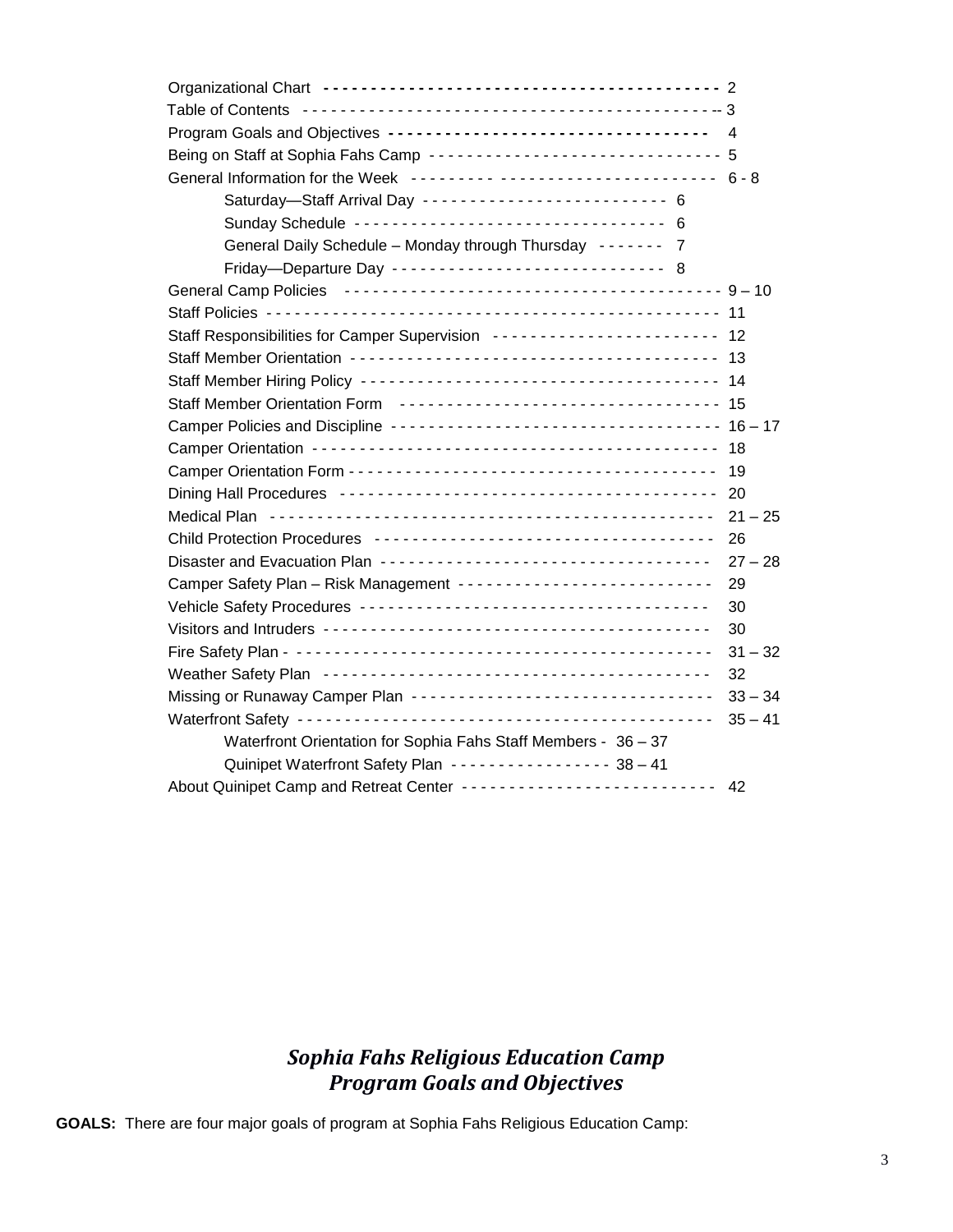- Exploration of Unitarian Universalism leading to personal spiritual growth.
- Living in community and learning about interpersonal relationships.
- Developing personal skills and knowledge about nature and creativity.
- Participating in recreational and social activities.

#### **OBJECTIVES:**

#### **1. Spiritual Growth**

- Campers and staff participate daily in morning worship, Program and Circle Groups, campfire worship and reflections before meals, all of which resonate with the curriculum's theme and campers' age groups.
- Campers and staff sing songs and hymns through worship and music activities.
- Program Staff participate in evening meetings that explore the curriculum's theme.
- Camp includes quiet times, meditative times and time for personal conversations about life experiences.

#### **2. Building Community and Interpersonal Relationships**

- Campers and staff plan activities together, agree upon guidelines for their group life, and share daily chores and dining hall duties for the benefit of the entire camp community.
- Campers covenant with each other to describe how they wish be together at camp. The Spirit Committee strives to assure that all campers feel comfortable at camp. Pebbles lead daily Circle Groups.
- Staff members share responsibility for each other's well being through support and teamwork. Older staff members support newer staff to feel part of the total camp staff family.
- At the close of the week, staff and campers share experiences that allow them to express appreciation and love to all with whom they have camped.
- Worship, Program and Circle Groups, activities and campfires fuel the "creative celebration" that builds community through sharing of talents and ideas.

#### **3. Nature and Creativity**

- Campers explore creativity through arts, crafts and music. Arts and crafts activities may use natural materials and promote expression of feelings and ideas about life experiences.
- The "sacred spaces" of Quinipet can be teaching locations for informal conversations about nature, life and spirituality. Star gazes and hikes provide other times for questions.
- Campers and staff learn water and boat safety and may develop skills in handling canoes and sailing.
- Campers learn about the ecology of the campsite in activities, Program and Circle Groups, and through the Nature Center.

#### **4. Recreation and Social Activities**

- Campers and staff engage in games and sports that use the physical skills of each person. They are encouraged to try new ways of physical exercise.
- Staff members share their talents, skills and care for each other, as well as the campers. Staff members spend time together for recreation, relaxation, or refreshments.
- Sports are a part of camp, teaching cooperation and assisting younger campers in gaining competence. Many group games teach cooperation rather than competition. There are at least two hours of planned group recreation activities every day.
- Laughter creates a joyful camp environment. Mime, clowning, comedy and talent sharing are for everyone. Individuals with special skills in these areas are encouraged to share in the Talent Show.
- Each day contains many "laughter" breaks.

### *Being On Staff At Sophia Fahs Camp*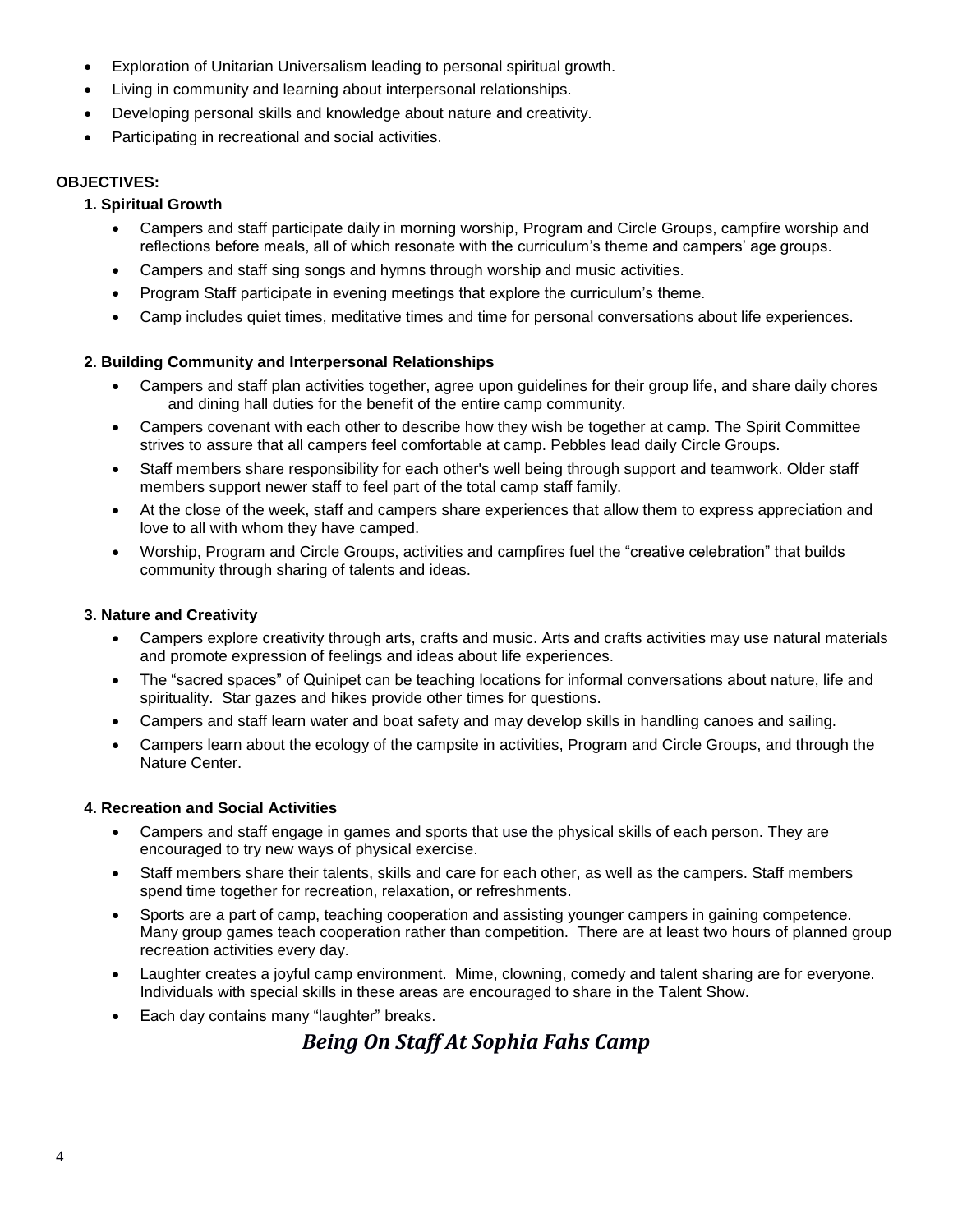### *Preparing for Camp*

- Take advantage of timely offering of training.
- Plan to be involved in building camp spirit.
- **■** Gather and bring materials that will assist you in your roles in program, housing and activities.
- Submit costs/receipts to designated staff member for reimbursement.
- Know the planned schedule for camp, including work times and rest times.
- Know well the purpose of your week.

### *Getting Started at Camp*

- Be present and welcoming to the arriving campers, understanding their need to adapt to the new surroundings, new persons in their lives, and separation from loved ones.
- Your sense of hospitality is essential to the bonding moments of camp.
- Be present for Saturday staff orientation

#### *Involving Campers in Personal Growth at Camp*

- Provide a wide range of experiences
	- The camp week is designed to widen campers' understanding of themselves, others, nature and the world. To that end camp activities include worship, recreation, environmental education, discussion, music, and campfires, in both same and mixed age group experiences.
	- Active times and quiet times exercise the body, mind and spirit.
	- Stretching one's awareness and abilities is encouraged.
- Encourage camper initiative in planning activities
	- Each day, campers choose among a range of activities that interest them, including volleyball, softball, basketball, swimming, hikes, arts and crafts, cooking, newspaper and more. Campers may vary in their skills and should be encouraged to try new experiences.
	- Each group begins its week by mutually setting social behavior guidelines, including how disagreements will be handled, and signing up to carry out the daily housekeeping chores.
	- Each housing group is responsible for its own living area.
	- Camper groups may arrange a project that will benefit the camp's natural areas. There can be beach cleanup times, garden weeding, and litter walks.
- Foster skill growth and development
	- **EXECT Activities including arts and crafts, athletic games and sports, boating, music and nature walks all** promote appreciation and development of new skills.
	- **.** It is encouraging to the staff to watch the campers' progress in one or more of these areas. Older campers often teach the younger campers.

### *General Information For The Week*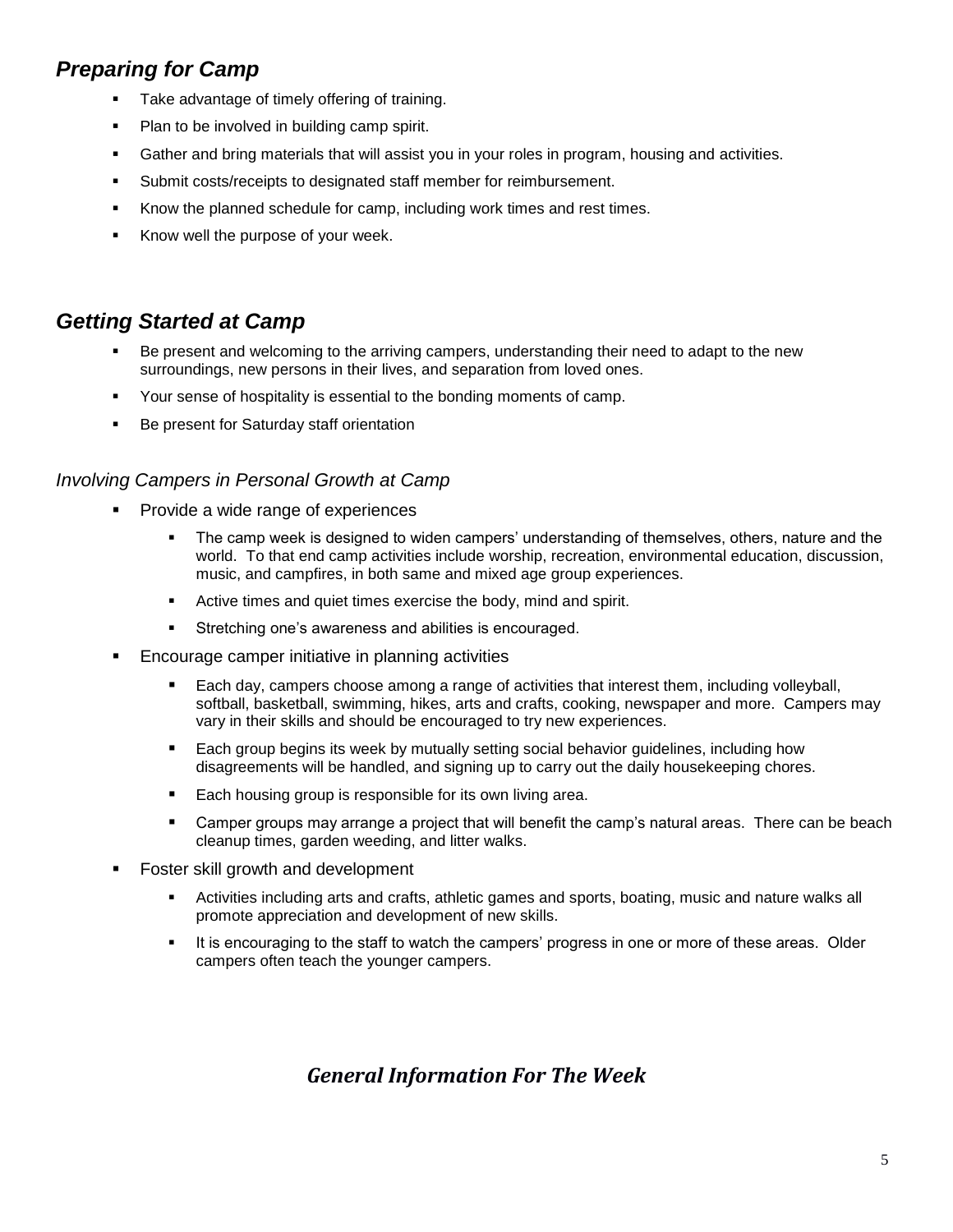- Each day follows along the same pattern. What does change is the daily Program and Circle Group experiences, choices of activities, and growth experiences in the camp community.
- Observe campers for signs of fatigue, homesickness, and loneliness.
- Plan to evaluate your week at the conclusion of camp. Upon arrival at camp on Saturday, staff members will be given a staff feedback form, to be turned in at the end of camp. There will be a final staff gathering on Friday, the last day of camp, at 3:30 pm.
- Remember to submit reimbursement forms for camp expenses to the Fahs Advisory Committee by Friday at breakfast. Use tax forms for all purchases. Sales tax will not be reimbursed. Reimbursements will be mailed to you within 30 days after camp.
- There will be at least one fire drill during the week. Please be prepared and have your campers ready and knowing the procedures.
- There will be cabin inspections during the week. Cabins should be cleaned at 9:30am each morning during Cabin Clean-up (see below).

#### Saturday–Staff Arrival Day–Arrive at 6:00 PM (promptly, but not earlier).

• Move in, Dinner, welcome.

### **Sunday Schedule:** *(tentative)*

- 9:30 am Light breakfast at Dining Hall
- 10:30 am Worship at the Outdoor Chapel
- 11:30 Mandatory Meeting
- 12:00 noon Lunch
- 2:30 pm New camper tours; Spirit Committee/Staff's Campers Registration Part 2
- 3:00 pm General Camper Registration at Welcome Center. Program staff: help with registration, House parents at houses, Sight & Sound staff on road After completing registration, campers move into housing and take swim tests.
- 5:30 pm Cruiser bell—Cruisers report to Dining Hall
- 6:00 pm Dinner
- 6:45 pm All Camp Welcome and Orientation
- 7:45 pm Campfire
- 8:30 pm House Meetings

### **General Daily Schedule—Monday to Thursday:**

- 6:30-7:30 am Polar Bear Swim (if scheduled; optional)
- 8:00 am Sign-Up for Afternoon Activities begins (in front of Wesley Hall)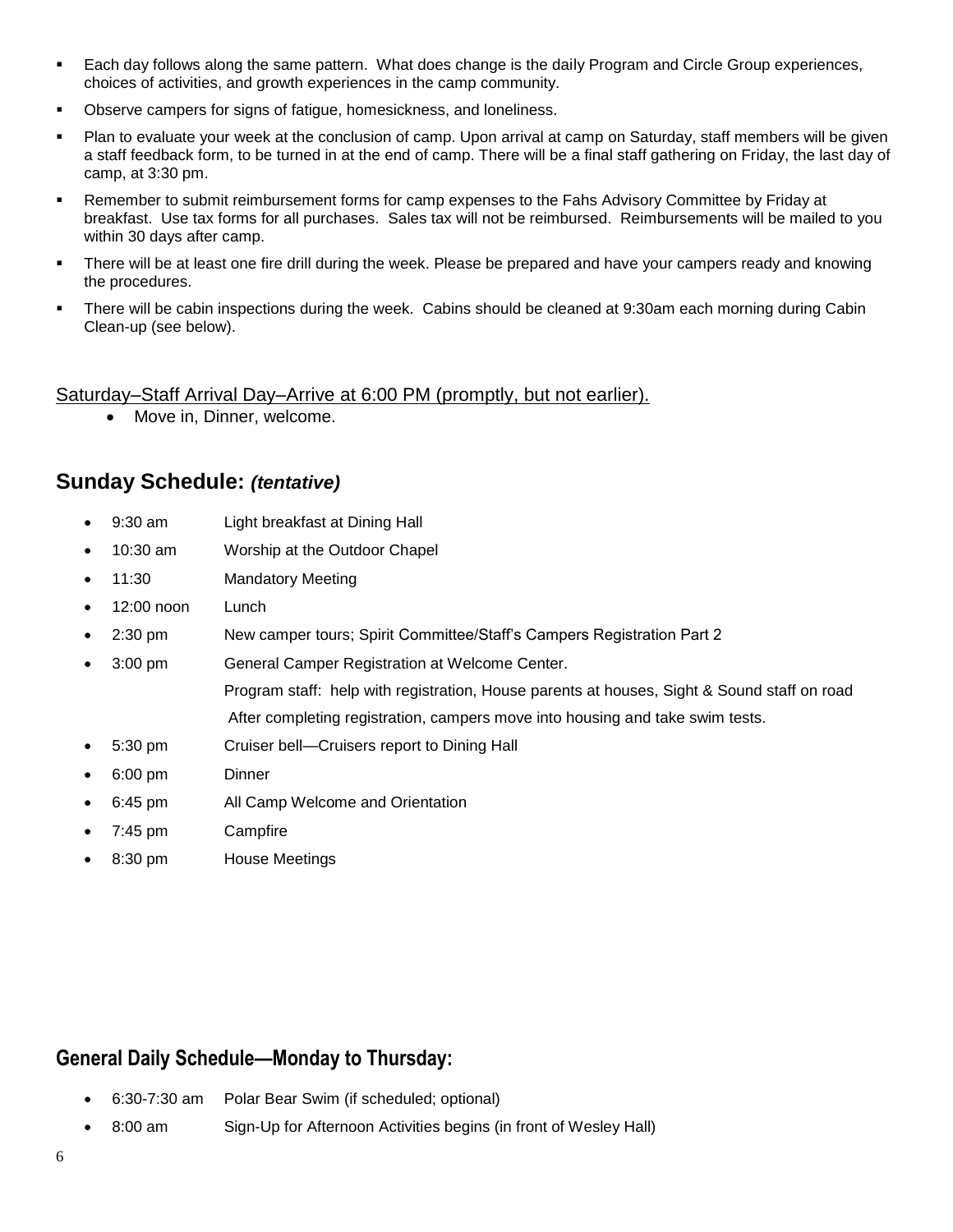- 8:20 am Cruiser Bell
- 8:30 am Breakfast
- 9:15 am Morning Worship location announced daily
- 9:45 am Cabin Clean-Up
- 10:15am Program Groups
- 10:15 am Housing Staff meeting
- 12:05 pm Cruiser Bell
- 12:15 pm Lunch
- 1:00 pm Circle Groups
- 2:00—2:30 pm Camp Store
- 2:45–3:45 pm Afternoon Activities Session #1—Everyone meets at Jesse Lee House. Staff should arrive 10 minutes early to prepare
- 4:00–5:00 pm Afternoon Activities Session #2
- 5:00-6:00 pm Free Time in Cabins (Note: On Thursday the campers will pre-pack and organize/clean their houses in preparation for Friday departure.)
- 5:00 6:00 pm Program Staff meetings
- 5:50 pm Cruiser Bell
- 6:00 pm Dinner (Thursday dinner—campers and staff may opt to wear dressy clothes)
- 6:45-pm All-Camp Early Evening Activity begins (all campers and staff members attend)
- 7:45 pm Campfire (designated evenings only)
- 8:30 pm In Cabin Times\*\* begin
- 9:00 pm Late Night Activity (designated older groups)
- 9:30 pm Lights Out Times\* begin—Quiet time begins

#### \*\***In Cabin & Lights Out Times**

- Varies with each age group. Older age groups are reminded that younger campers have earlier bedtimes.
- REMINDER—ALL-CAMP QUIET TIME BEGINS AT 9:30 PM!

| <b>IN CABIN TIMES</b> |                            | <b>LIGHTS OUT TIMES</b> |                                                                                   |  |
|-----------------------|----------------------------|-------------------------|-----------------------------------------------------------------------------------|--|
|                       | 8:30 pm Youngest age group | 9:30 pm                 | Youngest age group                                                                |  |
|                       |                            |                         | ------- Groups in between at approximately half-hour to one hour intervals ------ |  |
|                       | 11:00 pm Oldest age group  | 12:00 pm                | Oldest age group                                                                  |  |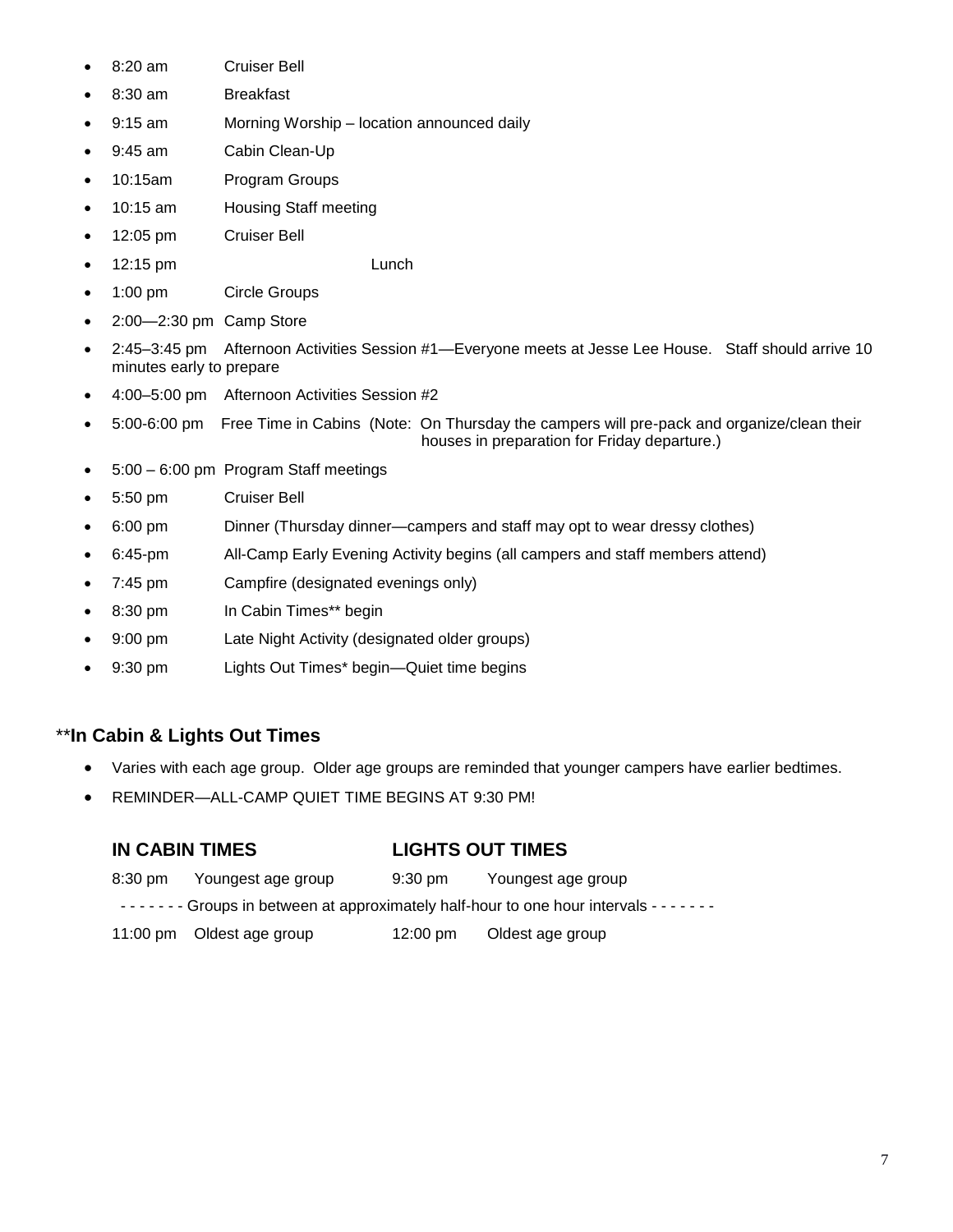### **FRIDAY: DEPARTURE DAY**

- 8:20 am Cruiser Bell
- 8:30 am Breakfast
- 9:15 am Morning Program and Group Photos/Camp Evaluations
- 10:45 am Cabin clean-up. Shirts given out when cabins are clean.
- **11:45 am All camper personal items should be on the front porch Recyclables in appropriate bins, floors swept, bathrooms and kitchens cleaned NOTHING SHOULD BE LEFT IN THE CABIN**
	- **Cabin Check by Quinipet Staff or Camp Directors; T-shirts distributed**
- **12:00 noon Lunch**
- 1:00 pm Closing Ceremony—camper parents and families welcome. NO PETS!
- 2:00 pm Camper checkout begins
	- $\circ$  Step 1: Camper and parent/quardian claim all belongings at the cabin.
	- $\circ$  Step 2: Camper and parent/guardian must sign out camper at checkout table and pick up medications, retrieve lost and found items, and get camper address list.
	- o Parent/guardian must sign out camper. If you cannot check out your camper, you must complete the **Transportation form** provided at the end of this Handbook to authorize a designated adult to do so—this must be received at camper registration.
	- o All campers must be packed up prior to 2:00 pm

3:30ish pm Staff closing circle Good-byes and Farewell… See you in 2019! Celebrating 39 years of Camp!

#### **Note to all staff members:**

- Staff members are responsible for supervision of campers on Friday afternoon until all campers have completed the checkout process and have been picked by their parent/guardian. Do not pack or load your vehicles during this time.
- Please pre-pack your belongings by Thursday evening, placing most of your belongings in your vehicle.
- Buildings will probably be locked by noon on Friday.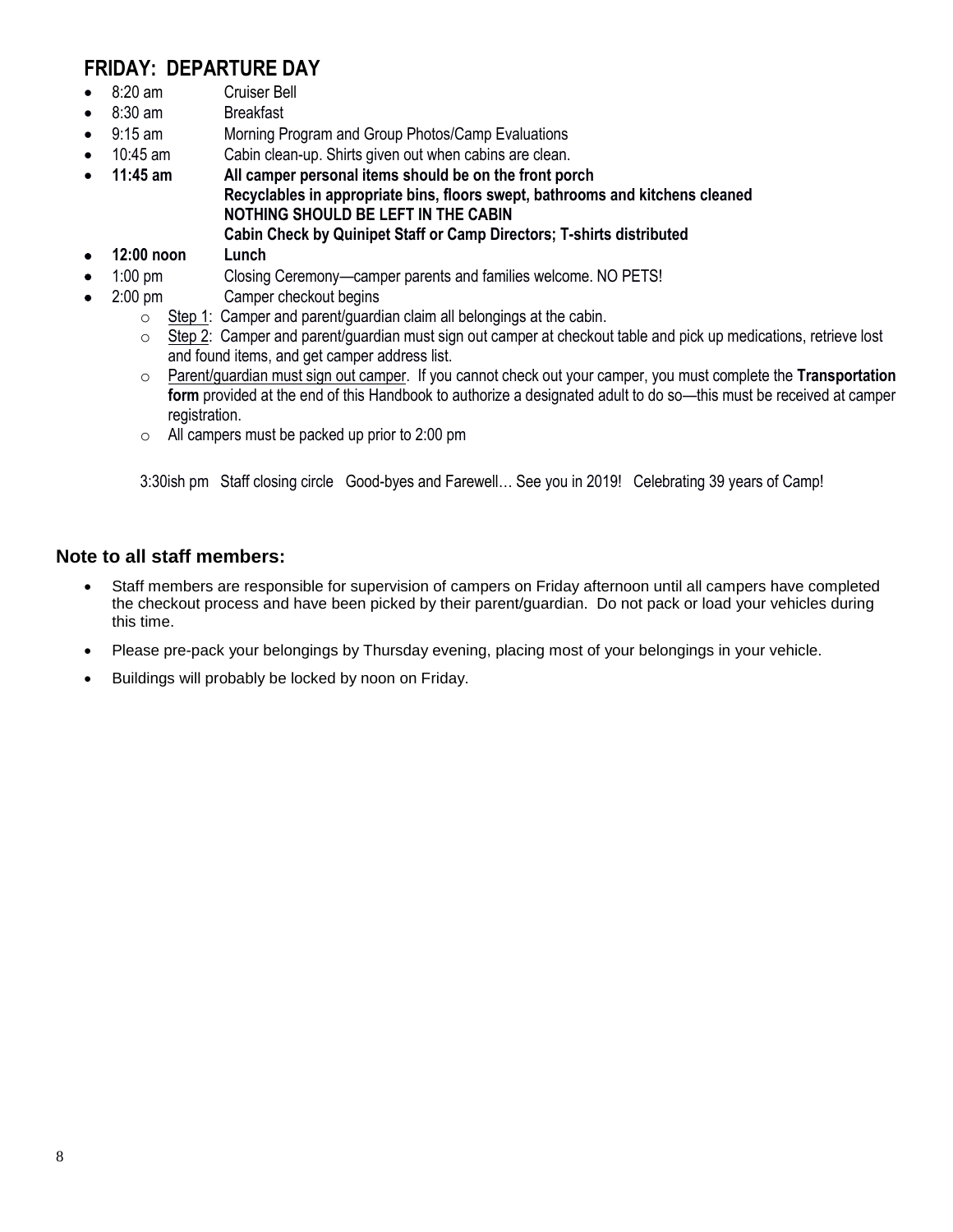### *General Camp Policies*

On the first day of camp, rules and regulations will be reviewed with all campers. Staff members are required to sign the *Camper Orientation* sheet indicating that all of these items have been discussed. The following items are in addition to those major subjects reviewed on separate pages.

#### **RESPECT:**

- Respect for other persons, nature and the camp facilities is a primary guideline. Pushing, fighting, namecalling, cursing, roughhousing and/or destruction of any property are not permitted.
- Campers and staff members have signed covenants agreeing to live by the camp rules.
- Staff members are encouraged to discuss any camper's concerns either privately with campers or with the group if that seems appropriate.
- Rules apply equally to all campers including staff children. Staff should take special care to avoid extending privileges to their children at the expense of others.

#### **AUTOMOBILES/VEHICLES:**

- Drive very slowly on the campgrounds.
- Staff members are urged to park their vehicles off the camp roads in the parking lot by Asbury and only by necessity by Willard Lodge.
- Under no circumstances will staff transport a camper in his or her vehicle, except in a medical emergency, when other transportation is not available, as authorized by the Camp Director or Advisory Committee, Quinipet Director or Health Director Professional or Nurse.
- Campers who drive to camp will park their vehicles at Asbury and immediately give their car keys to an Advisory Committee member. Campers are not permitted to drive their cars during the camp week. Keys will be returned at the conclusion of the camp week.

#### **CELL PHONES :**

Staff members are asked to provide a cell phone number to be used if needed during camp in an emergency. Do not make or receive phone calls while you are involved with youth activities or during community times.

### CAMPER CELL PHONE POLICY – the following has been provided to all camper parents and guardians prior to camp:

#### **ABSOLUTELY NO ELECTRONIC DEVICES WITH INTERNET OR CELL CONNECTION WILL BE PERMITTED AT FAHS**

This includes cell phones, iPods, iPads, tablets, etc. FAHS does not permit these items for reasons of privacy, safety, security, accountability, and possibility of theft. Please leave them at home. Because of past abuses of this rule, any electronic devices with cell/internet connection capability that are brought to camp must be given to parents or turned in at registration. If these items are found during camp, they will be immediately confiscated by the FAHS staff. APPROXIMATELY ONE WEEK FOLLOWING COMPLETION OF CAMP, THE CONFISCATED ITEMS MAY BE RETURNED TO THE CAMPER, FOR A MINIMUM FEE OF \$100 (certified check or money order). NO EXCEPTIONS.

• We (camper and parents) agree to the cell phone policy described above: We ALL agree By signing below, I agree to the above stated policy and also agree that any device confiscated under the above policy becomes the property of FAHS camp. I AGREE THAT I WILL NOT HOLD FAHS CAMP OR ANY CAMP STAFF, RESPONSIBLE FOR ANY DAMAGE, LOSS, OR THEFT OF ANY CONFISCATED DEVICE. I ALSO UNDERSTAND THAT ITEMS CONFISCATED BY THE CAMP WILL NOT BE RETURNED AT CAMP OR DURING CHECK-OUT. IF CONFISCATED ITEMS ARE RETURNED, THEY WILL BE MADE AVAILABLE FOR PICK-UP APPROXIMATELY ONE WEEK FOLLOWING COMPLETION OF CAMP, SUBJECT TO A FEE OF \$100.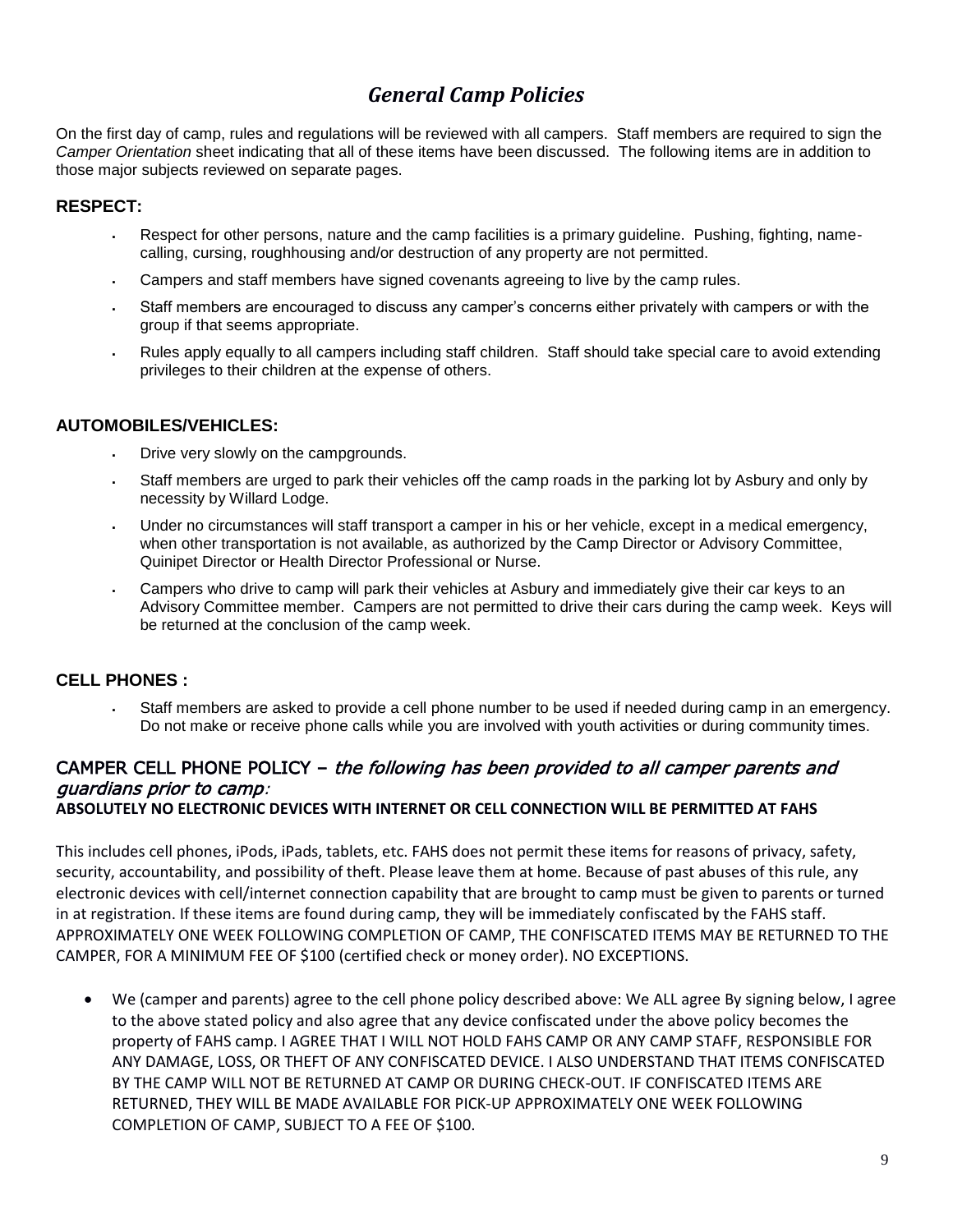**CLEANLINESS:** Staff members are expected to keep their living space clean and neat.

#### **FIREARMS AND FIREWORKS:** Are not permitted at camp.

#### **FOOD:**

- Camp Store items are available to staff at the regular price and must be paid for at the time of purchase.
- Food in buildings attracts insects and other animals. Campers should not bring snacks from home. House parents should monitor distribution of evening snacks provided by the camp. Food items should be kept in closed containers or in the refrigerators.

#### **FOOTWEAR:**

Footwear is required at all times. Flip-Flops, loosely fitting or single strap footwear is not acceptable footwear except in shower areas. This is a Quinipet regulation. Campers are encouraged to use water shoes or similar footwear (Tevas, Crocs, etc,) at the waterfront area.

#### **GLACIAL BOULDERS:**

Quinipet does not permit climbing of the Glacial Boulders.

#### **GUESTS:**

Prior approval from the Sophia Fahs Camp Director is required for all visitors. No guests permitted unless special circumstances exist and have been approved by the Director.

#### **LAUNDRY:**

For emergency use only. Camper or staff laundry emergencies can be handled through the Health Director. Laundry facilities are located in the Dining Hall, Health Center and McConnell. The camp does not supply laundry detergent.

#### **PERSONAL BELONGINGS:**

Staff members and campers are responsible for their own personal belongings. The camp does not carry insurance for personal items. Expensive equipment should remain at home.

#### **PETS:**

■ Are not permitted at camp.

#### **QUIET HOURS:**

- Quiet Hours are between 9:30 pm and 7:00 am. Radios or other audio equipment should be kept low between those hours.
- Campers may not approach a camp housing building other than their own during these hours. Everyone is entitled to privacy - this is especially true in the evening hours after the younger campers have gone to bed.
- Outdoor games are not to be played around the cabins during quiet hours.

#### **SMOKING:**

- Smoking by staff or campers is not permitted on the campgrounds during the entire camp week. Staff members who are smokers must leave the camp property to smoke.
- Campers are not permitted to smoke at any time.
- Staff members are not permitted to smoke in the presence of campers.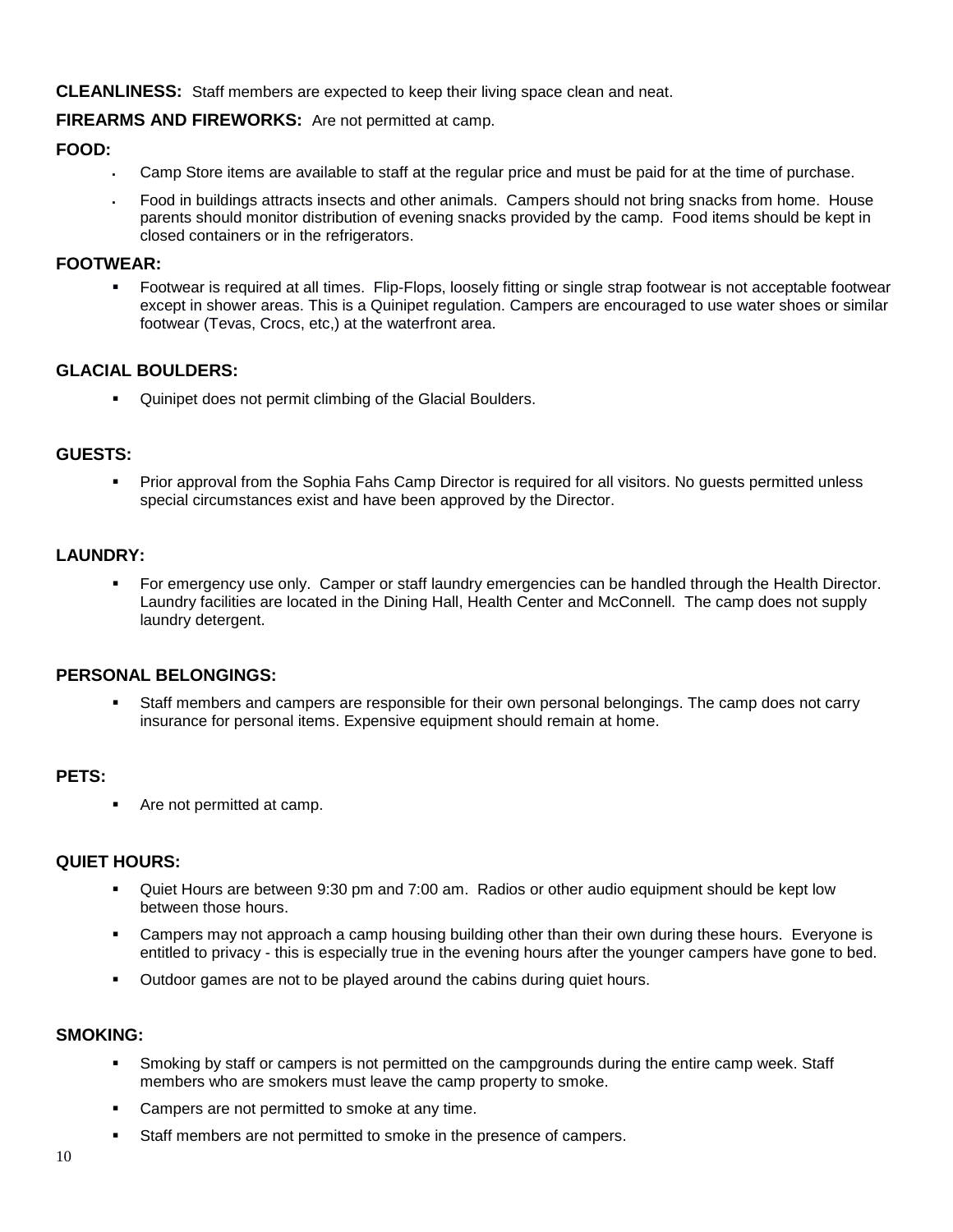### *Staff Policies*

#### **ALL-CAMP ACTIVITIES**

Staff members are expected and encouraged to attend and participate in each all-camp activity (such as worship, meals, evening activities and campfire) unless excused by a member of the Camp Advisory Committee.

#### **ALCOHOLIC BEVERAGES AND ILLEGAL DRUGS**

Are not permitted on the grounds of Camp Quinipet. Possession of illegal substances will be grounds for immediate dismissal from camp.

#### **COUNSELING**

Rev. Gordon Bailey is available as needed. The Spirit Committee is also available to address camper concerns. Staff members are responsible to attend to camper concerns and immediately report any significant concerns to the Spirit Committee Advisor, using the Camper Support Referral form provided.

#### **DRESS CODE**

Staff members and campers should wear clothes that are not sexually suggestive, tight, or revealing/transparent. Underwear is to be completely covered by clothing. Shorts should have a minimum 3 inch in-seam. Staff and campers must wear proper bathing suits. Underwear may not be worn as a bathing suit. Clothing that promotes or endorses the use of alcohol, tobacco or other drugs cannot be worn. In addition, clothing items that are vulgar, obscene and libelous, or denigrate others based on race, gender, sexual orientation, ethnicity, religion, creed, national origin or disability cannot be worn. Staff and campers must wear proper footwear. Closed shoes are required in order to climb on the smaller rocks near the dining room (climbing the glacial boulders is no longer permitted). If questions arise, the Camp Advisory Committee will make the final decision about the dress code. Staff may not dress, undress or shower in front of campers.

#### **MEDICATIONS**

Staff may keep medications (prescription and over-the-counter) in their cabins if they do not sleep in a cabin that houses campers. Staff members who sleep in cabins that house campers must leave their medications (prescription and over-the-counter) with the Health Director (nurse).

#### **REST**

Adequate rest is necessary for staff and campers. All staff members are responsible to ensure that they are adequately rested so they can perform their duties well. Housing staff must ensure that campers follow quiet hours and sleeping guidelines for each age group.

#### **SEXUAL ACTIVITY**

Staff members are responsible to enforce the camp rule that campers are not allowed to engage in sexual activity or sleeping together, both of which will be grounds for immediate dismissal.

#### **SICKNESS OR EMERGENCY LEAVE**

All staff members commit to being at camp for the entire camp week. The Director must approve requests for sick time away from duties, or time away from camp.

#### **SIGN IN/SIGN OUT PROCEDURE**

*Staff members who wish to leave camp during off-hours must sign out and sign back in upon return.* 

I understand and will abide by the above listed guidelines. I am also fully aware that should I choose not to abide by these guidelines, I will be asked to leave camp.

#### **Sample—Do not fill in**

PRINT NAME\_\_\_\_\_\_\_\_\_\_\_\_\_\_\_\_\_\_\_\_\_\_\_\_\_\_\_\_\_\_\_\_\_\_\_\_\_\_

| <b>SIGN.</b><br>ATIIDE<br>NATUNE |  |
|----------------------------------|--|
|                                  |  |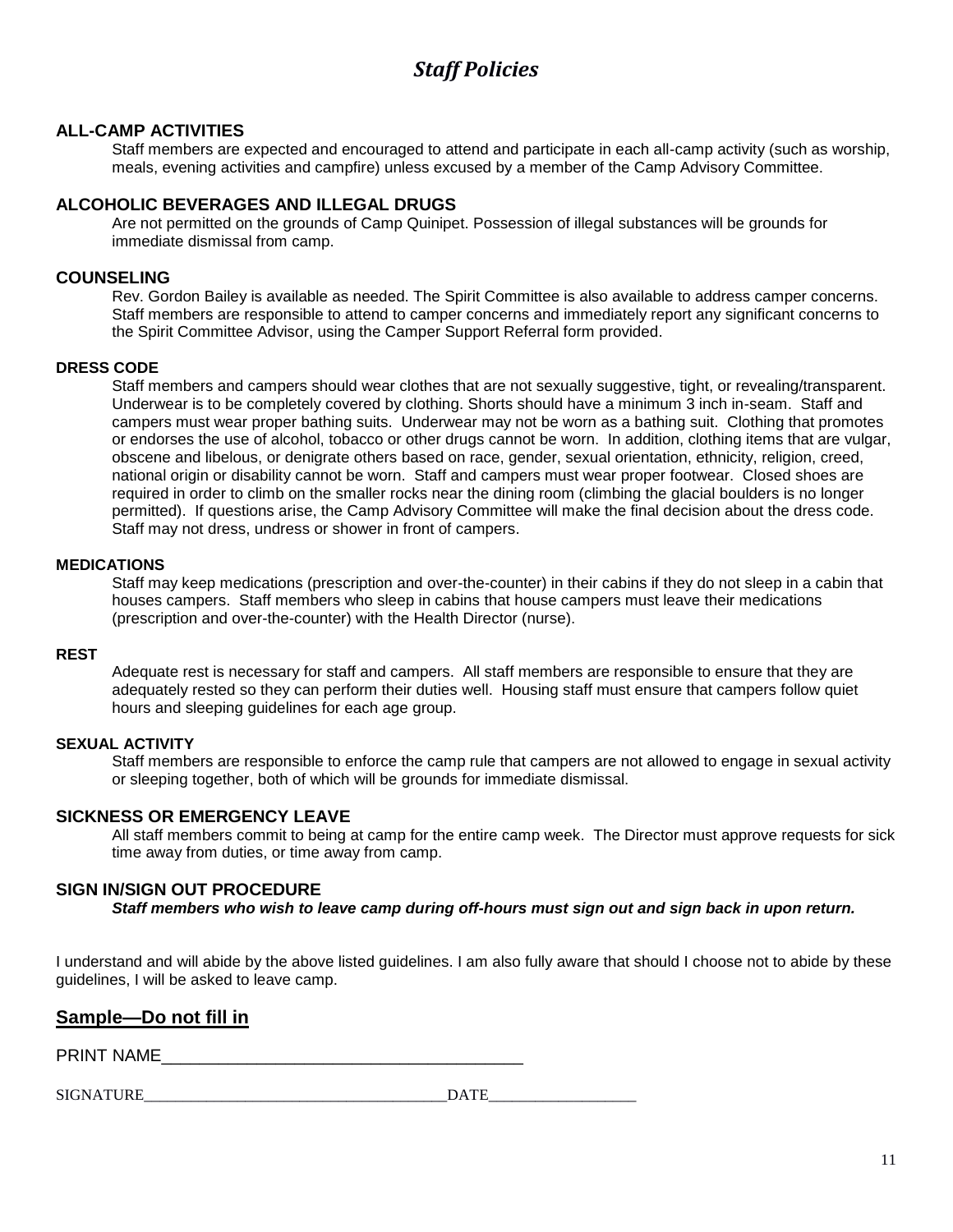### *Staff Responsibilities for Camper Supervision*

*At the beginning of each activity session, activity leaders will be given a list of campers under their charge. They will take attendance frequently, including at the beginning of each activity, to account for all assigned campers. If a camper is unaccounted for, the counselors will notify the camp director after 5 minutes, as described in the Missing or Runaway Camper Plan.*

*At all times the activity leaders will provide a level of supervision that shall protect campers from any unreasonable risk to their health or safety, including physical or sexual abuse. Activity leaders will actively supervise campers, maintaining visual or verbal communications capabilities at all times to ensure camper activities are safe and consistent with the safety plan and camp policies.*

The following staff to camper ratios must be maintained:

1:8 for children younger than 8 years old

1:10 for campers 8 years old and older

1:25 for passive activities, as defined in the Camp Safety Plan

All campers will be supervised at all times while at camp. Supervision is defined as:

- The Camp Director will assign staff to campers when the whole group is not together and each staff member will know at all times which campers are under his/her supervision.
- **Campers will be within sight or sound of the supervising staff member at all times.** The only exception is when privacy is an issue such as use of toilets, showers, etc.
- Supervising staff members will be adequately aware of what campers are doing and will be so positioned that they can immediately respond to any emergency or possible danger.
- It is our responsibility to protect the children and youth who are placed in our care. It is important that staff follow the supervision policy for the protection of the children, the camp, and for the individual staff member.
- Supervision will be much more effectively carried out when enforced delicately but conclusively, by letting campers know that we care about them and we are doing this for their own safety, etc.
- Remember, staff should be within sight or sound of campers or camper groups. This is particularly important during transition times, such as after lunch and between activity sessions.

Transfer of Camper Supervision

- 1. House Parents are responsible for camper supervision from In-Cabin time until Breakfast. Sight and Sound staff will be out for activities sign-up
- 2. All Staff are responsible for supervision during meals and morning worship
- 3. House parents are responsible for camper supervision during Cabin Cleanup
- 4. Program Staff are responsible for camper supervision during program
- 5. Sight and Sound staff are responsible for camper supervision during Circle Groups and Camp Store
- 6. During activities, each activity leader is responsible for those campers signed up for that activity. Check the sign up sheets at beginning, during and end of activity.
- 7. House Parents are responsible for camper supervision during Free Time in Cabins (5-6pm).
- 8. All Staff are responsible for supervision during all camp activities, campfires, etc.
- 9. During late night activities (for older youth), one houseparent must remain back at the house to supervise those campers who choose not to participate in the activity. One houseparent should be at the late night activity. All youth must at least attend the first 30 minutes of the activity before returning to the house. Youth Advisors and other designated staff are also responsible for supervision in late night activities.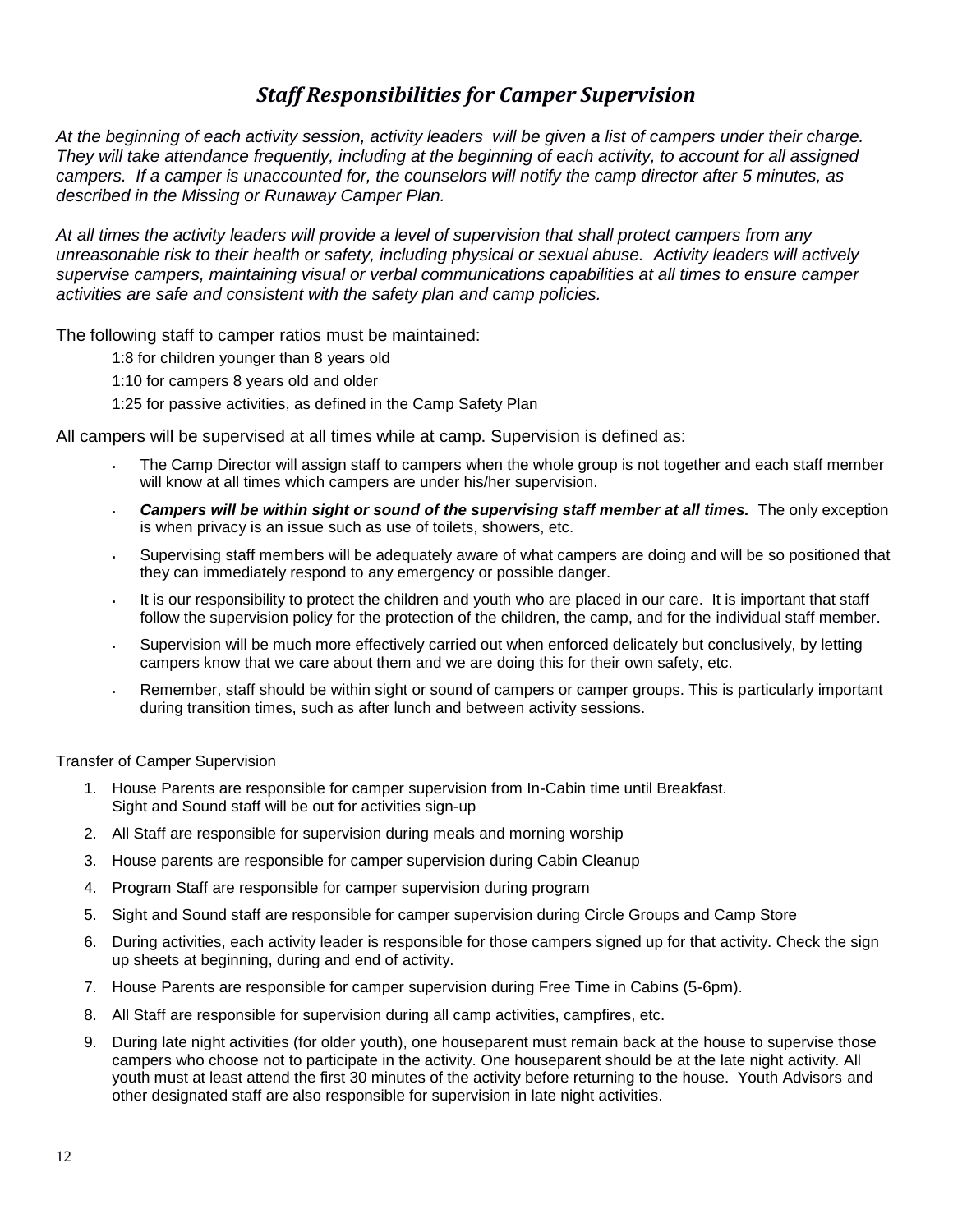### *Staff Member Orientation*

Staff orientation takes place in several ways:

- The Sophia Fahs Staff Orientation and Resource Guide (this manual) includes written guidelines for all required health department policies for a children's camp.
- **•** The Curriculum contains materials related to the program goals for the camp week.
- Training events are held for all staff members at orientation meetings prior to camp and at camp prior to arrival of campers.
- Training events and orientation meetings will focus on camper behavior, theme materials, care of campers while at camp, planning activities, and camp discipline policies.
- On-site final pre-camp orientation meetings for all staff members take place on Saturday, the day before campers arrive,
- The final pre-camp orientations review safety plans, lost camper plan, weather precautions, procedures for abuse reporting, camp evacuation plan, and provisions for first aid and emergency medical assistance. Housing, program and circle groups, activities and other on-site camp experiences are also discussed. All supervisory rules are reviewed, including procedures for handling camper and staff medical needs.
- Mailings are sent to staff prior to camp.
- Each staff member is required to sign the STAFF MEMBER ORIENTATION verification form. These forms will be obtained prior to the start of camp and will be kept on file with the Director.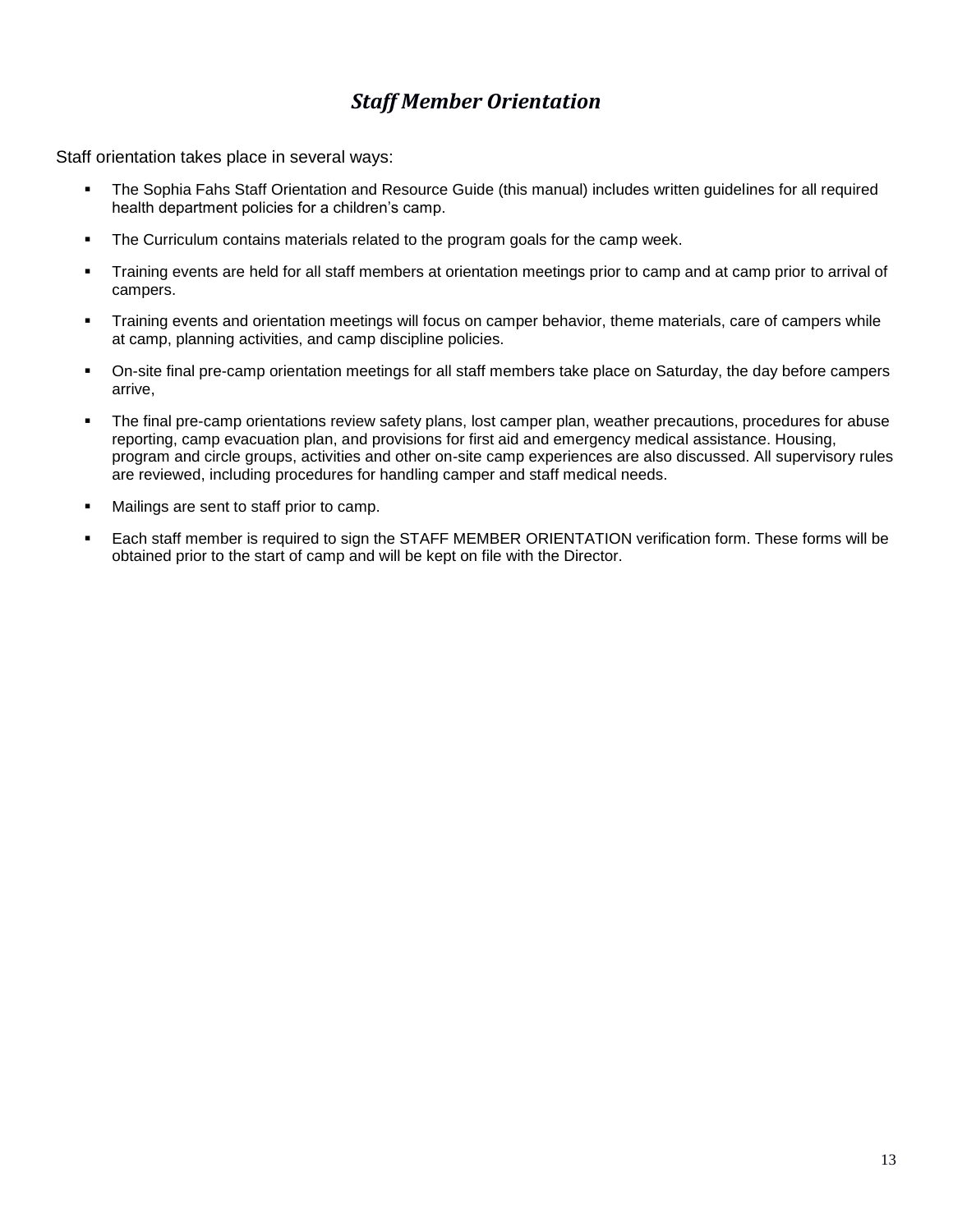### *Staff Member Hiring Policy*

#### *Hiring Procedure for New Staff Members:*

- 1. Staff member requests information
- 2. Staff member is mailed application packet or accesses from the [www.liacUU.org](http://www.liacuu.org/) website.
- 3. The application process includes: Staff Application, including references; Staff Physical Form; and Criminal History Background Check Release Form
- 4. The Camp Director receives the above-completed information and conducts required reference checks and state sex offender check through Albany. The Camp Director additionally conducts an interview with all new applicants. Based on the interview and reference information, the Director decides whether or not to hire the applicant.
- 5. Applicants are notified of their status by telephone or mail, and a mailing is sent out including mandatory training dates.

#### *Hiring Procedure for Returning Staff Members:*

- 1. Staff members from past camp years are mailed letters and applications. In addition, application items are available online at the [www.liacUU.org](http://www.liacuu.org/) website.
- 2. The same application materials are required as for new staff.
- 3. Upon return of application materials, the Director conducts reference checks and state sex offender check through Albany.
- 4. Returning staff members are notified of their status by telephone or mail, and a mailing is sent out including mandatory training dates.

#### *Screening Prospective Staff Members:*

- 1. To comply with New York State Law, Sophia Fahs Camp must check the NYS Division of Criminal Justice Services (DCJS) Sex Offender Registry to ascertain if prospective staff members are listed.
- 2. Sophia Fahs must submit to the Sex Offender Registry, on company letterhead or by telephone, each prospective staff member's full (first and last) name and one of the following: social security number, complete date of birth, or New York State driver's license number.
- 3. Written documentation that staff members have been screened must be kept on file at camp and available for review during health department inspections.

#### *All prospective staff members must fill in below any one (2) of the following: social security number, complete date of birth, or New York State Driver's License number.*

#### **Sample—Do not fill in**

| Name (Last, First) | <b>Social Security #</b> | Date of Birth   NYS Drivers License |
|--------------------|--------------------------|-------------------------------------|
|                    |                          |                                     |
|                    |                          |                                     |

*I give Sophia Fahs Camp permission to conduct required reference checks.*

Print Staff Member Name Staff Member Signature Date

\_\_\_\_\_\_\_\_\_\_\_\_\_\_\_\_\_\_\_\_\_\_\_\_\_\_\_\_\_\_\_ \_\_\_\_\_\_\_\_\_\_\_\_\_\_\_\_\_\_\_\_\_\_\_\_\_\_\_\_\_\_\_\_ \_\_\_\_\_\_\_\_\_\_\_\_\_\_\_\_\_\_\_\_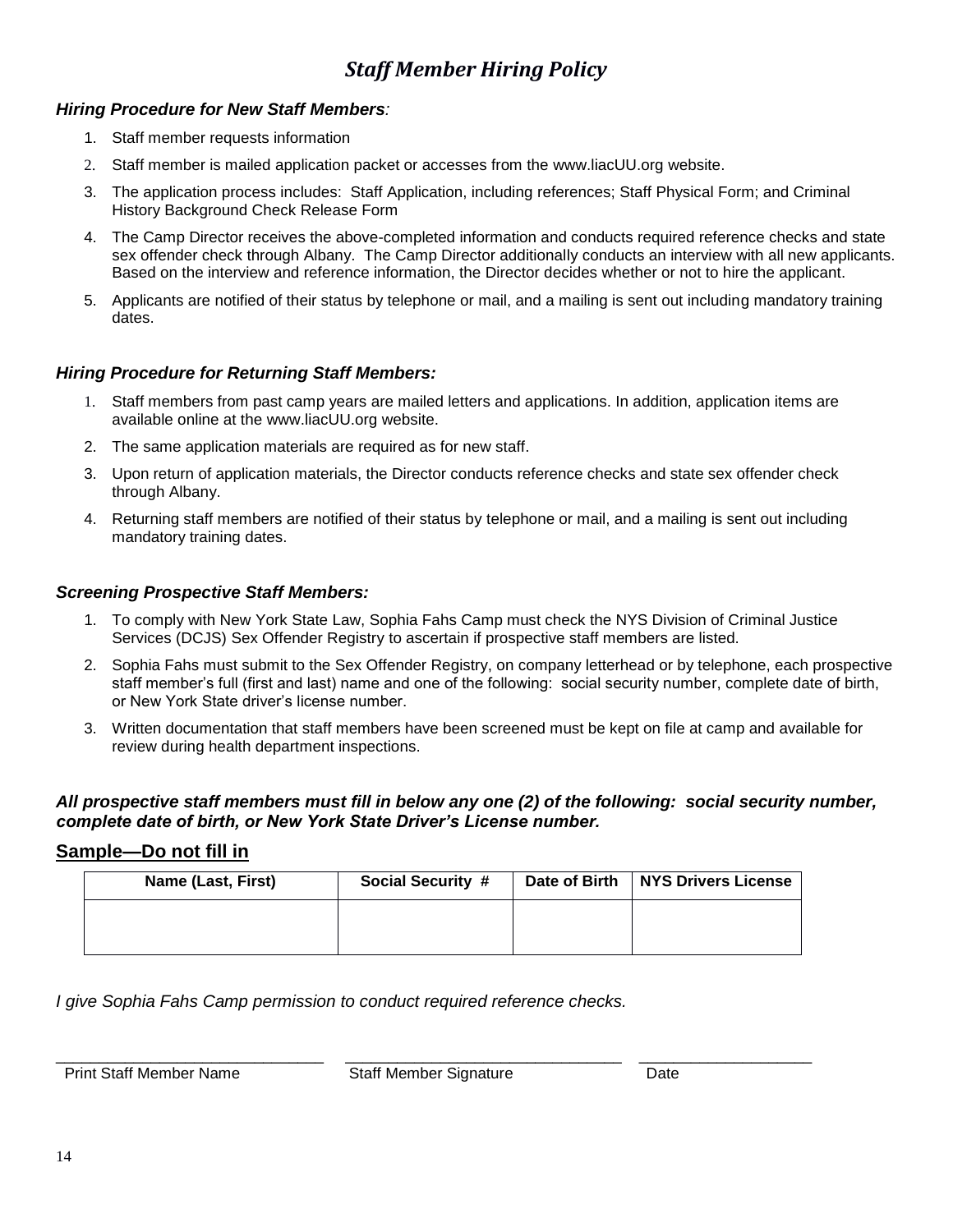### *Staff Member Orientation Form*

| <b>Date</b> | <b>Initial</b> |                         | <b>Item Reviewed</b>                                            |
|-------------|----------------|-------------------------|-----------------------------------------------------------------|
|             |                | $\overline{2}$          | Tour of Camp                                                    |
|             |                | $\overline{\mathbf{2}}$ | Description of Camp Hazards and Policies for Minimizing Dangers |
|             |                | $\overline{2}$          | Chain of Command                                                |
|             |                | $\mathbf{Z}$            | Procedures for Camper Supervision                               |
|             |                | $\overline{2}$          | Procedures of Camper Discipline                                 |
|             |                | $\overline{\mathbf{2}}$ | <b>Child Abuse Recognition &amp; Reporting</b>                  |
|             |                | $\overline{2}$          | Universal Precautions/Blood Borne Pathogens                     |
|             |                | $\overline{\mathbf{2}}$ | Provisions for First Aid & Emergency Medical Assistance         |
|             |                | $\overline{2}$          | Procedures for Reporting Camper Injury and Illness              |
|             |                | $\overline{2}$          | <b>Buddy System (Waterfront Plan)</b>                           |
|             |                | $\overline{2}$          | Lost Swimmer Plan                                               |
|             |                | $\overline{2}$          | Lost Camper Plan                                                |
|             |                | $\overline{2}$          | Lightning Plan                                                  |
|             |                | $\overline{2}$          | Fire Safety and Fire Drills                                     |
|             |                | $\overline{2}$          | Camp Evacuation Plan                                            |
|             |                | $\overline{?}$          | Training for Specific Staff Positions and Activities            |
|             |                | $\overline{\mathbf{2}}$ |                                                                 |
|             |                | $\boxed{2}$             |                                                                 |

### **Sample—Do not fill in**

I certify that I have received a staff orientation. I understand and will abide by the above listed guidelines.

Print Name Signature

Staff Member Witness Date

\_\_\_\_\_\_\_\_\_\_\_\_\_\_\_\_\_\_\_\_\_\_\_\_\_\_\_\_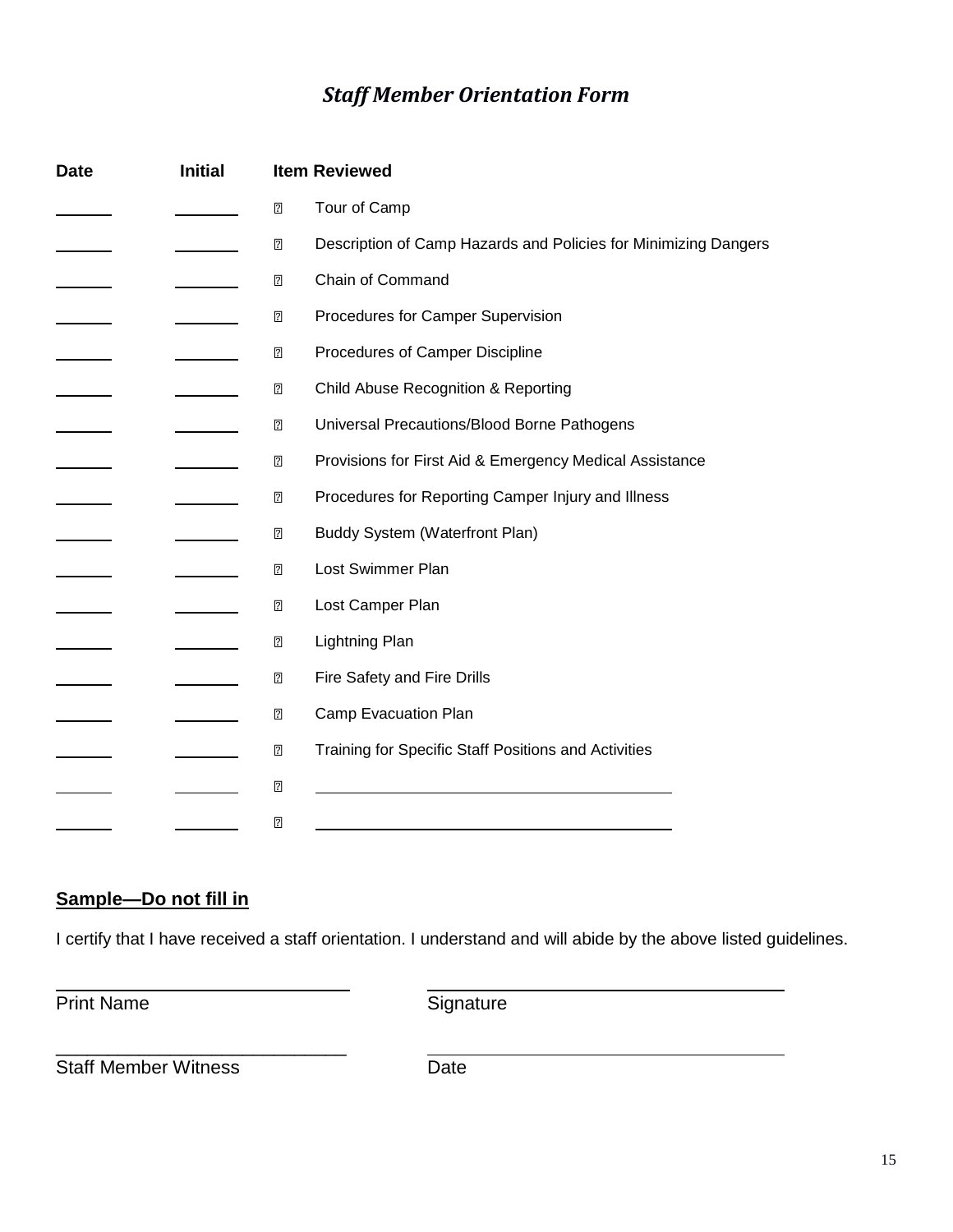### *Camper Policies & Discipline*

#### **RESPECT:**

- Respect for other persons is a primary guideline for all camp programs and activities. Pushing, fighting, namecalling, roughhousing are not permitted.
- Campers have signed covenants (see below) and agreed to live by the camp rules.
- **EXECT 2.5 Leaders are encouraged to discuss disagreements privately with campers or with the group if that seems** appropriate.
- Campers are not permitted off the campgrounds.
- Throwing of stones, sticks or other objects is dangerous and not permitted.

#### **CHILD SAFETY:**

Your primary responsibility as a staff member is to care for and nurture campers. At no time is a staff member to be alone with a camper away from the camper group. If you must journey with a camper away from the unit, have another camper accompany you. An alternative to this policy, in case of emergency: two non-partnered staff members may accompany one camper.

#### **DISCIPLINE OF CAMPERS**

▪ *Discipline will be aimed at addressing and correcting unacceptable behavior. Counselors who are unable to quickly, safely and effectively deal with a camper who is misbehaving will utilize the chain of command to address the situation. Forms of acceptable discipline may include: talking to the camper about their behavior, discussion of the expectations the camp has of all campers, asking the camper to express his feelings, mediation of a dispute, and notification of parents/guardians. Discipline that is considered unacceptable and that will not be allowed includes but is not limited to corporal punishment, humiliating treatment, frightening methods, punishment associated with food, rest or isolation, and use of foul or abusive language*

#### **CAMPER SUPPORT REFERRAL FORM**

Staff members will use this confidential form when additional assistance and intervention is needed.

#### **COVENANTS**

Campers and staff sign covenants when applying to camp. The content of the covenants is as follows:

#### **Children's Covenant Agreement (Through 6th grade)**

During this week, I will:

- **Be Myself:** This means, I will join in the activities. I will try to be as friendly as I can to the others here. I will not bring anything here that might hurt another person or myself.
- **Be There For Others**: I will share and be honest with the others here. I will not pick on anyone or stand by while someone gets picked on. I will try to do something to help that person. I will use words that are respectful to children and adults. I will take turns. I will not hit anyone if I get angry. I will ask the adults here to help me, if I need help for any reason.
- **Take Care of the Environment**: I am an invited guest at Sophia Fahs RE camp. I will clean up my messes and help to clean up messes with the group. I will not destroy property here. I will follow all safety rules. I WILL NOT LEAVE THE CAMP without permission.
- **EXECT FRIENCIST FIELD THE FIELD IN THE IN THE PRIET CHILD THE FIELD THE FIELD THE FIELD THE FIELD THE FIELD TH** accept me. I will accept ALL people here. I remember all the good times I have had with my friends. I think of the times I have been alone and a friendly smile and invitation meant so much to me. That is why I will welcome and be friendly to all new people here.
- **Include Everyone**: It is NOT OK to play with or talk to ONLY my special best friends here. I can arrange a play date on the outside for that. This is the time to reach out to all the children here as a group, playing, learning and making memories together.

I agree to follow the ideas written in this Covenant. I will accept the consequences if I do not follow them, which may include having my parent/guardian come and take me home, at any time during this week.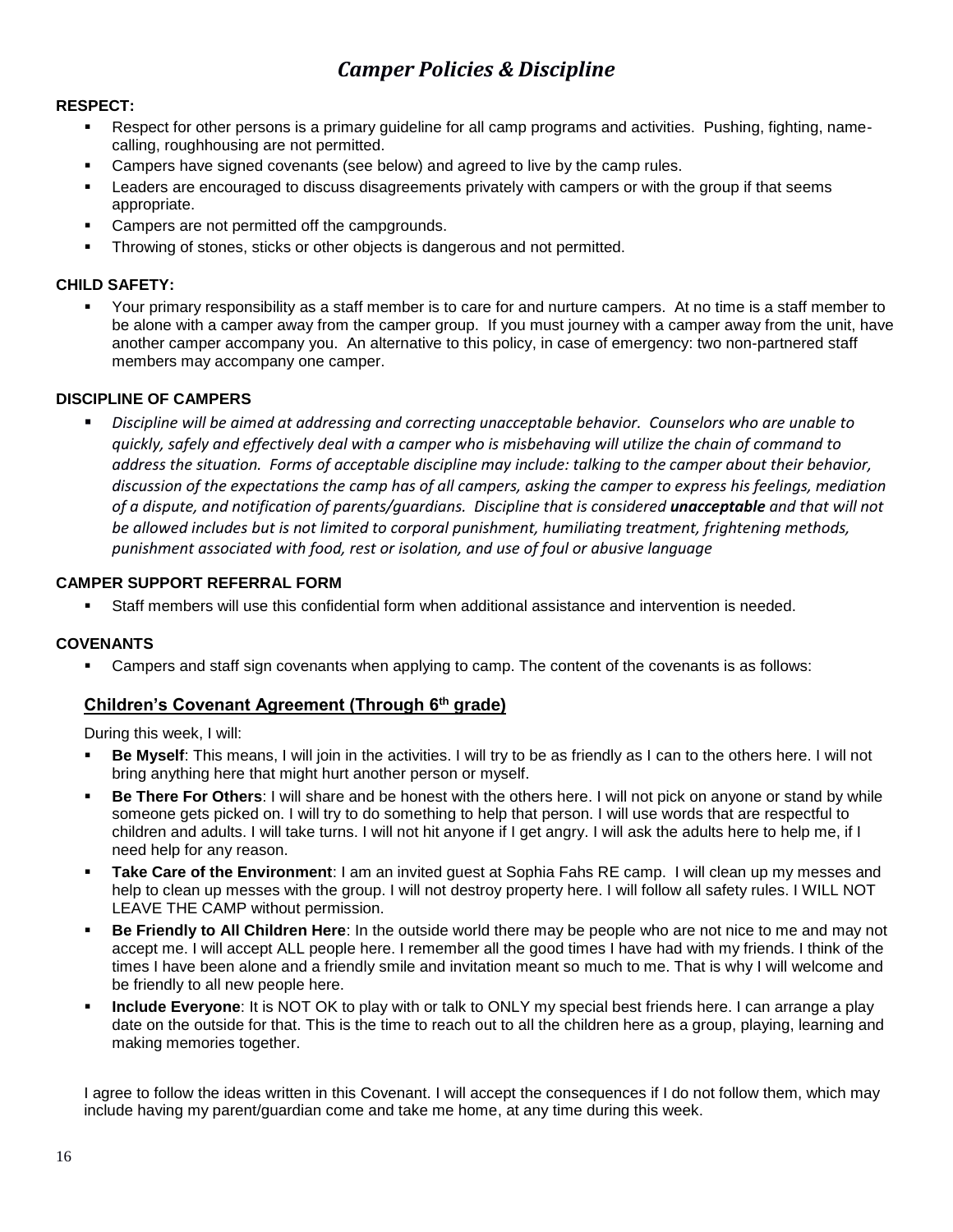#### **Junior and Senior Youth Covenant (7th grade and older)**

- 1. **We promote inclusive behavior.** Sophia Fahs RE Camp provides an atmosphere where all are to feel safe, accepted and included at all times. Behavior that excludes another takes away from this sense of community.
- 2. With the goals of safety and community in mind, campers are not to leave the grounds of the camp and rules concerning the shoreline and gazebo must be honored.
- 3. **We promote respectful behavior.** "No harshing on the mellows". Sophia Fahs RE Camp is a place where all are encouraged and empowered to express themselves. This requires the mutual responsibility to be respectful towards each other. The space we are in must be respected and cared for; everyone will participate in clean ups of all areas of camp.
- 4. **We encourage open-mindedness**. Sophia Fahs RE Camp fosters an open community where people who are different as well as similar are made to feel welcome. Campers will try to remain open to growing in unexpected ways through the love and challenges experienced during camp.
- 5. **Sexualized behavior is not allowed**. Exclusive relationships prevent our community from being inclusive and safe for all. Sexualized intimate behavior is not permitted anywhere or anytime at camp.
- 6. **Possession or use of drugs, alcohol, or tobacco products is prohibited.** Possessing, pushing, using or being under the influence of drugs, illegal or non-prescribed, alcohol or tobacco products is not permitted at camp. Their use destroys the safe atmosphere and puts all the campers at risk. There is zero tolerance for substance use. All prescribed and over-the-counter medications must be stored with the nurse unless specifically approved by the Camp Director and nurse.
- 7. **Violence and abuse are unacceptable**. No forms of violence (physical, verbal, sexual or other manifestation) will be tolerated. Weapons are not permitted and possession will be viewed as intending or ignoring the possibility of a violent outcome. No one can vouch for how others will behave if they were to mistakenly come into possession of a weapon. Any of these objects will be confiscated immediately.

I have read and understand this code of behavior, and I agree to abide by these rules and guidelines for my behavior. I also understand that failure to meet these standards will result in discipline or removal from Sophia Fahs RE Camp. The Camp Council or representative will use professional judgment in setting the level of discipline or amount of praise for any situation.

#### **Code Of Ethics For Adults And Older Youth In Leadership Roles (Staff Members)**

- Adults and older youth in leadership roles are stewards playing a key role in fostering the spiritual development of the community. It is, therefore, important that they be qualified to provide children and youth with the nurture, care and support for a positive sense of self and a spirit of independence and responsibility.
- The relationship between young people and their leaders must be one of mutual respect for a positive potential to be realized. There are no more important areas of growth than those of self-worth and the development of a healthy identity as a sexual being. Adults play a key role in assisting children and youth in these areas of growth. Wisdom dictates that children, youth and adults suffer damaging effects when leaders become sexually involved with young persons in their care; therefore leaders will refrain from engaging in sexual, seductive or erotic behavior with children and youth. Neither shall they sexually harass or engage in behavior with youth that constitutes verbal, emotional, or physical abuse.
- Leaders shall be informed of the Code of Ethics and agree to it before assuming their role. In cases of violation of this code, appropriate action will be taken.
- I have read and understand the above statements of position, expectations and actions.
- The Unitarian Universalist Association adopted this Code of Ethics in 1986.
- In addition, the Camp Advisory Committee expects all staff to refrain from drinking alcoholic beverages, smoking cigarettes or using any illegal substances on campgrounds. We demand this behavior of our youth and we are asking our staff to model this commitment. We thank you in advance for your cooperation and look forward to creating a very special experience together at camp.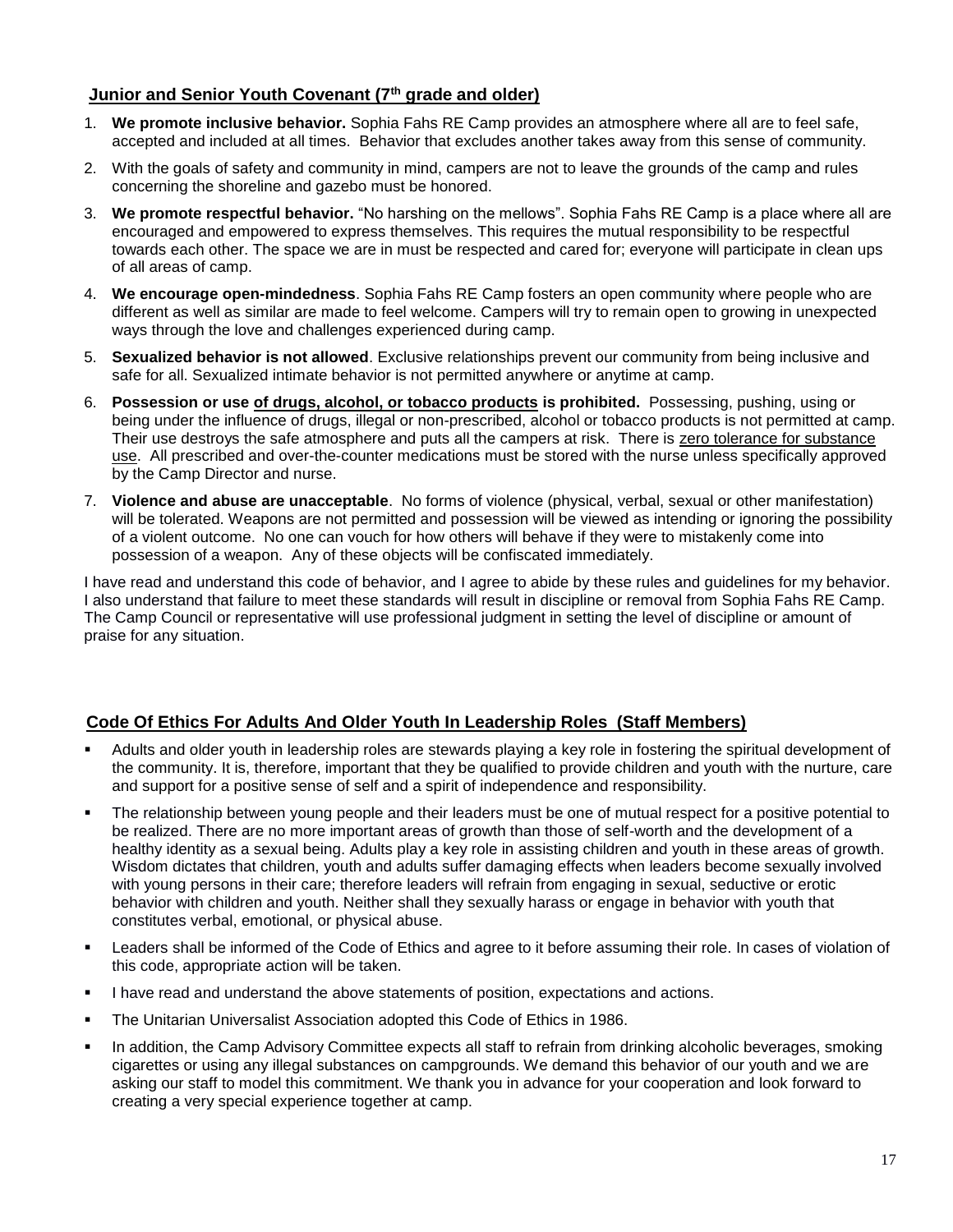### *Camper Orientation*

*Camper orientation takes place both formally and informally. New campers and their families are greeted prior to registration at camp and are escorted on a tour of the camp facilities. Two formal all-camper orientation experiences are held on the first day of camp.* 

- 1. The first part of all-camper orientation will occur on Sunday evening, directly after dinner.
	- The Camp leadership team will lead this section by introducing staff leadership and describing roles of various staff members.
	- The week's health professional will discuss his or her tasks at camp and encourage campers to care for themselves in a safe manner, keep clean, wear shoes at all times, and report all accidents or illnesses to the group leader who will determine whether a visit to the nurse is appropriate.
	- Campers will be encouraged to respect each other and leaders, will be reminded of their commitment to participate fully in all activities. They will be instructed on whom to follow in the event of emergencies and specific areas of the camp that are off-limits to campers.
	- Campers will be informed that they may discuss any concerns with the Camp Director, the Camp Advisory Committee, the camp health professional, or the Minister.
- 2. The second part of all-camper orientation will take place in the camper housing group that same evening, is led by the Housing Staff and will include:
	- **•** Ice breaker opening exercise
	- Daily Schedule Review wake up time, activities sign-up, cruiser list, meal times, morning worship, cabin clean-up, program group, circle groups, afternoon activities, camp store, evening activities, campfire, in-cabin and lights out times.
	- *Cruiser list --* posting and review
	- *Daily Cleanup Responsibilities*—explanation of and posting of sign-up chart.
	- *Chain of command*
	- Dining hall procedures
	- Swim test and buddy system (additional training will be provided by qualified waterfront staff)
	- *Hazards of certain areas* (waterfront, rocks, wooded areas, etc.) Campers will be instructed to notify their leaders if they encounter a hazard on the campgrounds or within a building. Campers will be reminded that glacial boulders are off limits.
	- Fire Safety--Fire exits will be shown, along with procedures to follow in the event of a fire alarm.
	- **Lost Camper Plan and Weather Hazard precautions**
	- **Health Care Guidelines including:** 
		- **•** Prevention of insect or wild animal bites, particularly deer ticks, proper clothing, personal inspection and cleanliness
		- **Ensuring that campers know what to do if they are not feeling well or become injured**
		- Instructions to avoid tall grass and stay out of bushy areas
		- Location of first aid kit
	- **Behavior** in the living quarters and on the campgrounds, including:
		- Buddy System for campgrounds and at the waterfront.
		- Developing a community covenant and posting it on the wall, including:
			- How their group will interact with each other and other campers
			- Appropriate physical contact between campers
			- Assurance that their safety and feelings are of primary importance

*Housing Staff will complete the Camper Orientation Form and return it to the Camp Director on the following day.*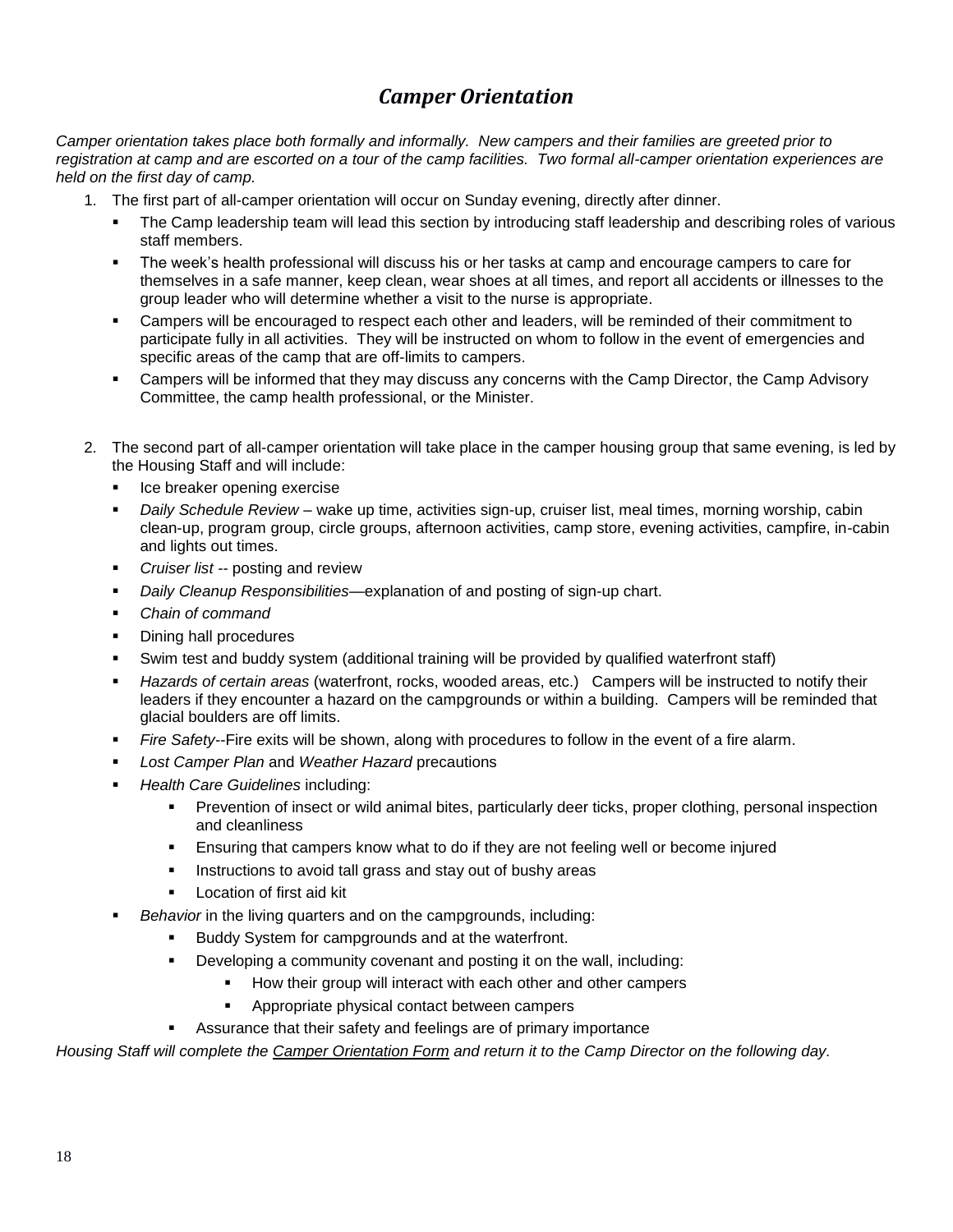### *Sophia Fahs Religious Education Camp Camper Orientation Form*

### *House Parents: Return to Camp Director By Monday Breakfast*

### **Sample—Do not fill in You will receive a separate form** Camp Group Camp Dates: \_\_\_\_\_\_\_\_\_\_\_\_\_\_\_\_\_\_\_\_\_\_\_\_\_\_\_\_ Building Name: \_\_\_\_\_\_\_\_\_\_\_\_\_\_\_\_\_\_\_\_\_\_\_\_\_\_\_\_\_\_\_\_ # of Males\_\_\_\_\_\_ # of Females\_\_\_\_\_\_ The following items are to be discussed or carried out as part of camper orientation: \_\_\_\_Tour of Camp (new campers) \_\_\_\_Medical Procedures \_\_\_\_Appropriate Behavior of Campers and Staff (Covenant) Whom to speak with about concerns \_\_\_\_Fire Safety and Fire Drills **Nock Climbing Policy** Daily Schedule Review **\_\_\_\_Cruiser Responsibilities** \_\_\_\_Dining Hall Procedures \_\_\_\_Swim Test and Buddy System Description of Camp Hazards \_\_\_\_Chain of Command Lost Camper Plan \_\_\_\_Lightning Plan

I certify that the campers in this group (list of names available in the camp office) have been instructed in each of the above camp procedures.

**Print Housing Staff Member Name Signature** 

Date Signed

### **HOUSE PARENTS: Return To Camp Director by Monday Breakfast**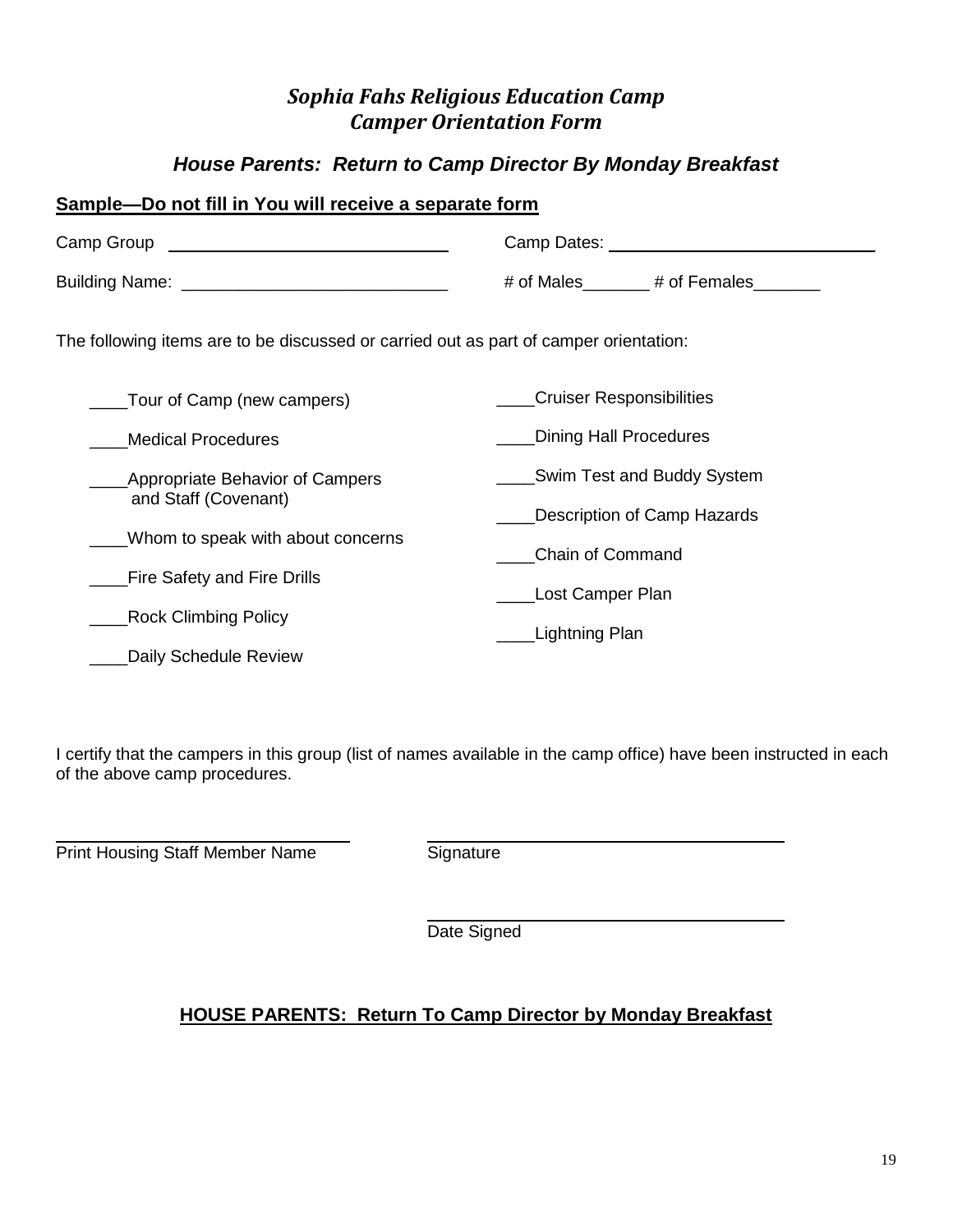### *Dining Hall Procedures*

- A Cruiser Bell is rung 10 minutes before each meal to signal when Cruisers are to report to the Dining Hall.
- The meal bell is rung to signal when campers and staff members may enter the Dining Hall for each meal.
- During meals the camp nurse is stationed at a designated table. Campers who take medications during mealtimes are responsible to go to the nurse to receive them.
- Tables are not pre-assigned campers may sit where they choose. Each table has eight chairs two of which must be for the Cruiser and a Staff Member.
- CRUISERS are pre-assigned to work specific meals. Each house will post a list.

#### **UPON ENTERING THE DINING HALL**

- Campers and staff pick up a tray and proceed to one of 3 areas where they can choose hot foods, beverages and salad and then find a table at which to sit.
- **EXEC** Campers may return to the food areas to get additional helpings of food but they may not wander about the dining area or visit other tables. They are expected to remain at their table.

#### **CRUISER RESPONSIBILITIES**

- Cruisers report to the Dining Room when the Cruiser Bell is rung
- One Cruiser per table
- Set-up of table—unstack chairs if needed
- Clear the table at end of meal—bring dishes and other items to designated area, placing dishes at the dishwasher counter and silverware in designated containers. A sponge (wrung out well) can be picked up on the return trip to clean the table thoroughly.
- Make sure the area under and around the table is cleaned up after the meal..

#### **STAFF MEMBER RESPONSIBILITIES**

- One staff member per table. After every table has a staff member, a second staff member may join a table if a seat is available. Staff members should make an effort to sit with different groups during the week.
- When everyone at the table has finished eating, the staff person signals the Cruiser to clear the table and assures that table is clean.
- Table dismissal is done by designated staff at the microphone in the front of the room. Staff members assure that all chairs are stacked before leaving.
- One designated staff member at each meal has the following responsibilities:
	- 1. Assure adequate staffing at tables
	- 2. Assure that all cruisers have arrived
	- 3. Check with the nurse halfway through the meal and locate campers who have not arrived for their medication

.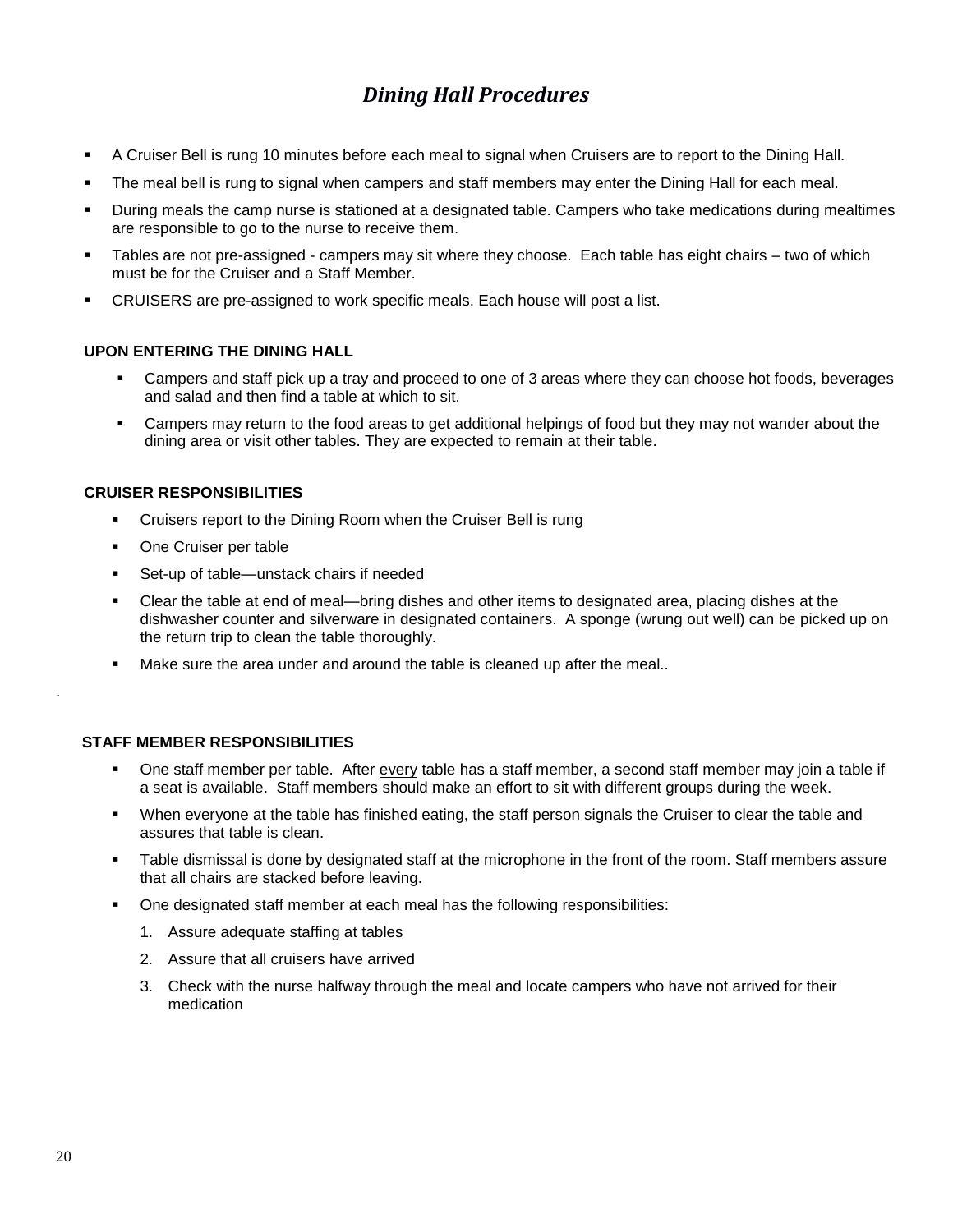### *Medical Plan*

- The Camp Director acts as the Camp Health Director in consultation with the designated physician and the resident health professional on duty. The resident health care professional has authority and responsibility to implement the Camp Medical Plan on a daily basis. The consulting physician reviews the medical plan and issues updated 'Standing Orders' for the camp Health Center annually.
- The Camp Health Center and staff are equipped to treat minor illnesses and injuries. The resident health care staff will consult the physician on call should any question arise about diagnosis or treatment. Other camp staff members with first aid or emergency treatment qualifications are authorized to provide care until the in-charge health professional arrives at the scene. Staff members have the right to seek a physician's treatment at any time.
- The Health Center staff will notify camper parents if any injury or accident requires treatment by a physician, or if an illness continues more than one day.
- Prior to arrival at camp, resident health professionals are provided a copy of the Camp Medical Plan and a summary of daily medical procedures. The book 'Creating a Healthy Camp Community' is kept in the Health Center. The Health Center is staffed throughout the camp week 24 hours with a resident health professional. The Center contains restrooms, treatment room, convalescent area, isolation room and hot and cold water. Medical staff quarters are on a separate floor. If the resident health professional is not in the infirmary, check the board by the health center entrance to determine his/her location.

### *COMMUNITY MEDICAL RESOURCES*

- Shelter Island has locater 911-phone system and has immediately available police and Red Cross Ambulance service. Physicians are available by telephone 24 hours.
- Area clergy and psychologists are aware of the camp operation and are available for crisis intervention or counseling needs. Hotline numbers for crisis needs, including poison control, are posted on the Health Center board.

### *WEEKLY and DAILY HEALTH CARE*

- **AT CAMP REGISTRATION -** Incoming campers are checked at registration by the resident health staff. Health forms are reviewed and campers and parents questioned about special concerns. All camper medications are given to the medical staff.
- **CAMPER MEDICAL CONCERNS** A confidential list of campers with medical needs is given to Advisory Committee members and distributed to specific staff on a need-to-know basis.
- **CAMPER HEALTH FORMS** with immunization records and 'permission to treat' signatures are kept on file at the Health Center. Permission includes over-the-counter medications. All staff members are required to submit a completed health form, which will be kept on file at the Health Center.
- **MEDICATIONS** are labeled and stored in the Health Center in a locked cabinet accessible only to the health staff. Campers with severe asthmatic conditions are permitted to retain inhalers. Stock supplies of over-the-counter medications are maintained at the Health Center. They may be dispensed only with permission of a health care professional, as documented on the camper medical form. FIRST AID kits for first-response care are kept at the waterfront and in camper and staff living quarters.
- **ADMINISTRATION OF MEDICATIONS** The health staff brings medications to the dining hall for dispensing at meals. Campers take medications in view of the resident health professional. The resident health professional may bring nighttime medications to the camper's cabin. At other times campers report to the Health Center for medications. A daily record is kept of medications dispensed. House parents are notified which campers need to see the nurse for evening or early morning medications.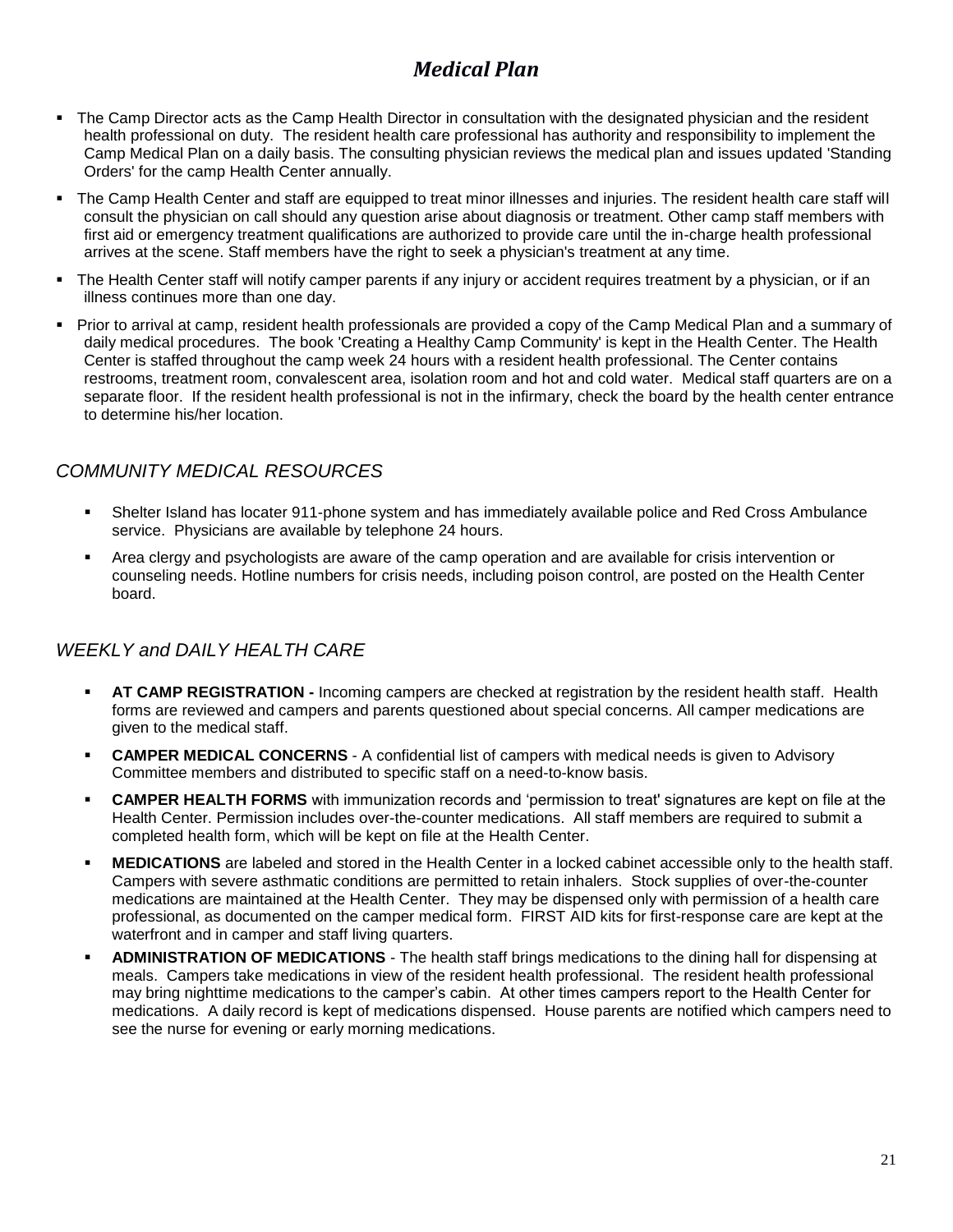### *MEDICAL PROCEDURES*

A bound medical log is maintained at the Health Center. Anyone treating a camper or staff member records the name, date, time and action taken. Records are maintained indefinitely at the campsite or at the New York Conference office in White Plains, NY. The health staff has posted regulations requiring reportable problems of communicable diseases or infections with current Health Department contact persons and telephone numbers.

In the event of an accident or illness, staff members are required to notify the Health Center staff, who will determine the nature of the case. The health staff will follow the Standing Orders in treatment. The health director, in consultation with the Camp Director, has final authority to determine whether or not the physician or emergency care is to be contacted. The health staff and designated drivers are authorized to directly transport campers/staff to the medical center or hospital if that is necessary.

#### **A camper must be fever free (below 100.5) for 24 hours prior to arrival at camp.**

If an emergency occurs at the waterfront, the waterfront staff will take first response procedures, while the health staff is summoned. The Waterfront Director may initiate a 911 call if immediate action is required in his/her judgment.

Food service staff is instructed in first response care (burns, cuts, scalds, etc.) until the health staff is involved in continuing care. The Food Service Manager may also initiate a 911 call if the nature of the injury requires immediate response (explosion, fire, arterial cut).

In the event of an accident, the health center staff will complete an Accident Report Form, which will be given to the camp office. A copy of the camper/staff medical form will be attached to the accident report form.

Any camper or staff member suspected of having a communicable disease shall be suitably isolated.

All of the following shall be reported within 24 hours to the permit-issuing official:

- Campers and staff injuries or illnesses that result in death or that require resuscitation, admission to a hospital or the administration of epinephrine
- Camper and staff exposures to animals potentially infected with rabies
- **•** Camper injuries to the eye, head, neck or spine that require referral to a hospital or other facility for medical treatment
- Camper injuries where the victim sustains second or third degree burns to 5% or more of the body
- Camper injuries that involve bone fractures or dislocations
- Camper lacerations requiring sutures
- Camper physical or sexual abuse allegations
- All camper and staff illnesses suspected of being water-, food- and/or air-borne, or spread by contact.

Visits to local physicians or hospitals will be recorded in the medical log AND on a separate Visit Form. These forms will be attached to the camper/staff medical form in order to maintain a record of medical care. Persons shall report to the Health Center upon return from a physician or hospital visit in order to inform the health staff of continuing care needed. Any prescriptions obtained by campers/staff will also be recorded on the Visit Form and kept in the Health Center.

A list of all staff members trained in CPR and First Aid will be kept at the Health Center and at the Camp Office.

#### *SPECIAL MEDICAL CONCERNS*

**STAFF TRAINING –** First Aid certified staff will instruct all other staff in procedures to be followed in an emergency, including: choking, seizures, insect stings, animal bites, bedwetting, homesickness, burns, falls, as well as universal precautions to be followed during injuries or accidents.

- **EXECT BUSE** The camp health staff will interview campers who may indicate symptoms of abuse or report abuse to the staff members. The health staff in consultation with the Camp Director determines appropriate action. (See the section on 'Child Protection' for procedures to be followed.)
- **BEDWETTING** or 'soiling' It is not unusual for campers to undergo this problem while away from home. The role of the staff is to avoid embarrassment of the camper. Deal with soiled clothing and bed linens sensitively. Use plastic gloves while handling these items. Items can be taken to the Health Center for laundering.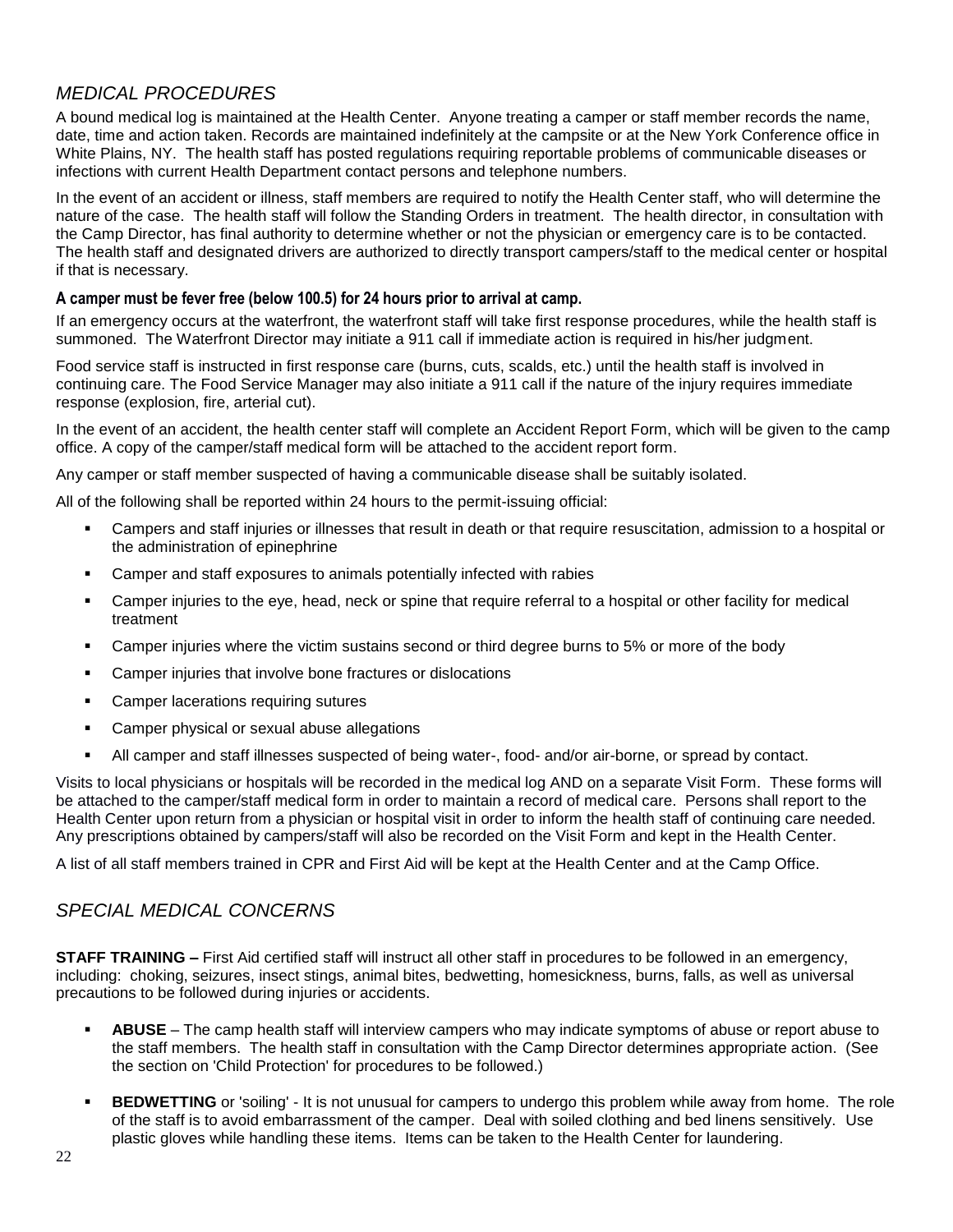- **DEER TICKS** Lyme Disease All staff members are instructed in preventive procedures regarding tick bites. Daily self-inspection while showering is recommended to campers and staff. Use of insect repellent is permitted where campers may be involved in an activity in a wooded area. All ticks should be removed by the resident health professional. If a tick is removed from a child a note is given to the parent at the close of camp. A separate page in the camp medical log records all deer tick removals. Posters describing Lyme Disease are prominently displayed.
- **EIRST AID ON OFF-CAMP TRIPS** There are no off-camp trips planned.
- **HOMESICKNESS** Many campers miss parents, friends, home or pets and become despondent and tearful. Involving children in activities helps until the homesickness is over. Consult the health staff as well as the Spirit Committee for help early in the week.
- **HYPERACTIVITY** Many youngsters can be overactive at times. A hyperactive child may be impulsive, inattentive or seldom sticks to one thing very long. The counselor's role is to protect the child and the group from his/her over-activity, and try to help the child to participate in the normal activities of the day. Some children may be on medication for this condition, and some may be taken off the medication for the summer. Consult the health staff if you have questions about any medication's effects.
- **MEASLES** All staff members must have an up-to- date measles vaccination. In the event of a physiciandiagnosed case of measles at the camp, the records of all persons present at camp will be reviewed and persons susceptible to the disease will be identified. Contact will be made with those persons' physicians to determine what preventive action should be taken.
- **MENSTRUATION** Some girls may menstruate while at camp and may not be prepared for this. Sanitary supplies are kept at the Health Center. Consider the possibility that a female may be menstruating for the first time (especially if she is under the age of 15) and may be frightened or embarrassed. Speak with her privately and with sensitivity.
- **SEXUAL BEHAVIOR** Older campers may see camp as an opportunity to act out sexual behavior, as they are in close contact with peers in a more open setting than at home. The group's behavior guidelines should include respect for privacy while in one's room, and respect for another person's rights. If behavior becomes too overt the camper(s) should be taken aside and spoken with privately.
- **SLEEPING PROBLEMS** Away from home everyone has some sleeping difficulties. Some campers are sleepwalkers or have nightmares. Be prepared for these concerns, especially early in the week.

### **OUTBREAKS**

The spread of gastrointestinal, respiratory and other ailments can create a difficult experience for staff and campers. Possible outbreaks may include food, water or person-to-person transmitted illnesses. The following information is provided to help identify an illness outbreak and limit its impact. The health director will check the medical log entries daily for common ailments and/or increased frequency of cases of illness with similar symptoms, and if noted, will contact the local health department within 24 hours. Parents will be notified of illness outbreaks.

#### **Potential Interventions**:

- Exclude ill persons from duties and/or activities until permission is granted to resume
- Physically separate ill from well; designate housing areas for large numbers of persons who are ill
- **E** Limit entry/exit from camp; postpone or restrict activities involving visitors
- Hand washing must occur frequently—after activities, using the bathroom and before eating—and is particularly important during outbreaks. Monitor campers and assure there is ample soap and disposable paper towels.
- "Sick" areas require increased housekeeping emphasis. Staff members should wear gloves, practice thorough hand washing and follow other precautions as directed.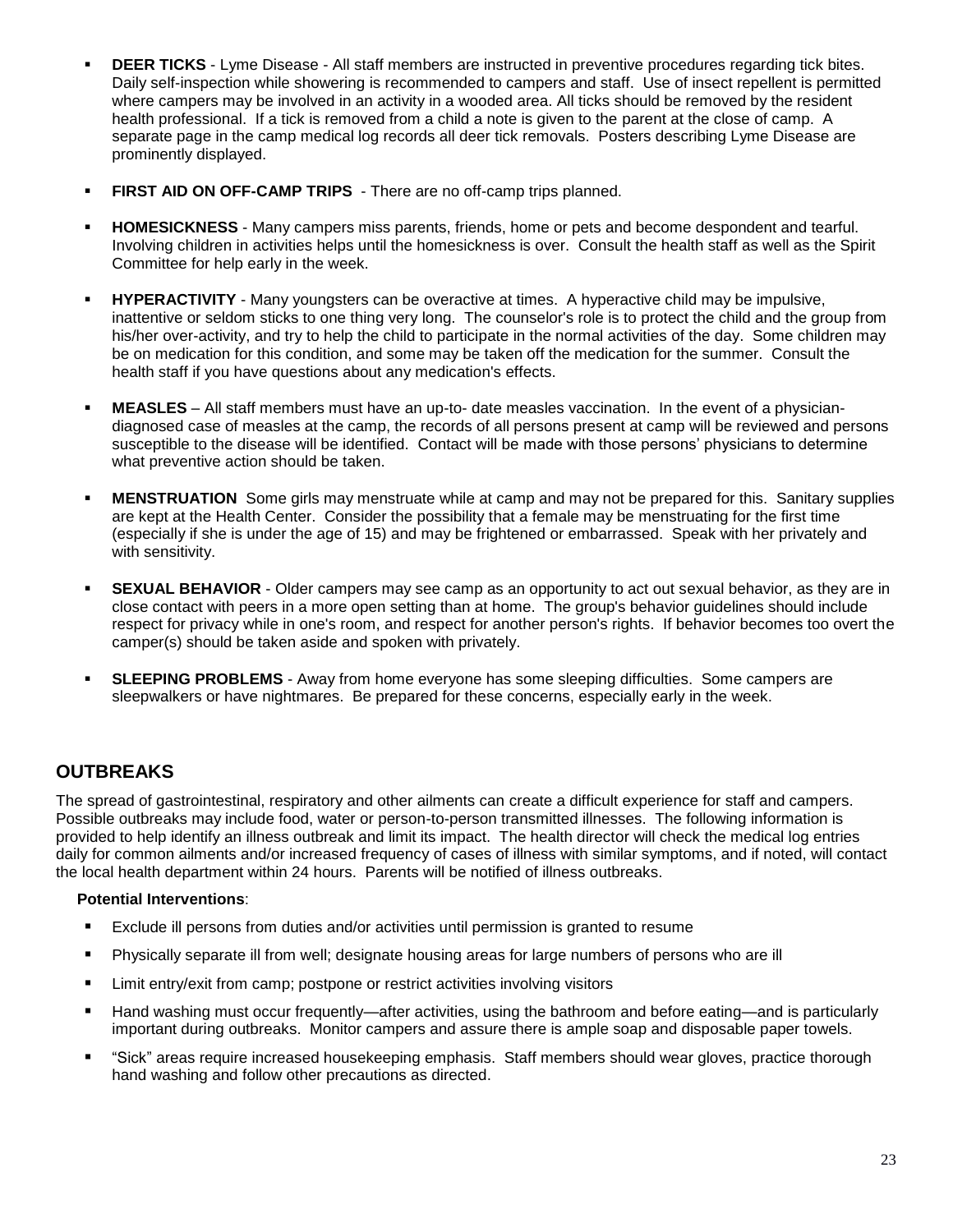### *INFECTIOUS DISEASE CONTROL AT CAMP*

Infectious diseases may be transmitted by personal body fluids, especially blood, and by other normal body wastes. Contact with infectious body fluids could transmit: non-A non-B Hepatitis, Hepatitis B (HBV) and delta hepatitis, syphilis, malaria and the human immunodeficiency virus (HIV). The two most significant are HBV and HIV. Of less severity but easily spread are infectious mononucleosis and food borne infections.

- Hepatitis means inflammation of the liver. Symptoms of HBV are: flu-like symptoms that can lead to cirrhosis of the liver.
- HIV attacks the body's immune system, causing the disease AIDS. Early diagnosis of HIV results from blood testing. HIV infected persons may not have any symptoms until AIDS develops. HIV is transmitted primarily through sexual contact, but may also be transmitted through contact with blood and some body fluids. Touching, feeding or working around patients who carry the disease does not transmit HIV.
- Infectious mononucleosis is a viral infection with flu-like symptoms that may be followed by swollen glands in the neck and elsewhere. Young adults seem most susceptible. Its actual origin is uncertain. A blood test will determine if a person has the disease. Rest and plenty of fluids will lead to recovery.
- Food-borne infections (salmonella, clostridium etc.) are caused by undercooked foods or by contamination from unclean hands or surfaces used in food preparation. These infections cause severe stomach cramps, diarrhea, and could cause death in youngsters. Medications can reduce the symptoms. Sometimes hydration therapy is required.
- Eye and scalp infections may be found at camp, wherever there are large populations of children. Conjunctivitis, dermatitis, head-lice and other skin-contact infections must be guarded against by following cleanliness procedures.

#### **MEANS OF TRANSMISSION**

Blood borne pathogens may enter your body and infect you through accidental puncture wounds with contaminated objects such as: needles, tweezers, and broken glass. Other methods include contact with open cuts, or touching infected fluids and then making contact with eyes, mouth, nose or open skin, or direct sexual contact of any kind with an infected partner.

#### **WORK AREA CONTROLS**

The following specific procedures must be followed at camp to reduce exposure to blood borne pathogens or infectious materials.

- 1. Avoid direct contact with body fluids of any kind by using disposable gloves. Gloves are available in the Health Center and in first aid kits in living quarters. Gloves should be worn for:
	- a. Touching blood and body fluids, mucous membranes, or broken skin.
	- b. Handling of items or surfaces soiled with blood or body fluids.
	- c. Gloves must be used for one patient and then discarded.
	- d. Gloves are removed by turning them inside out!
- 2. Hand washing is the primary defense against infections. Wash hands:
	- a. Before beginning work
	- b. Before and after touching any wounds or abrasions, including bloody noses
	- c. After using the restroom
	- d. After disposing of gloves used to clean wounds.
- 3. Clothing or towels soaked with blood or body fluids should be rinsed and placed in sealed plastic bags. USE GLOVES to handle. The health staff will provide washing instructions. These materials should be washed separately and include bleach in the wash cycle.
- 4. If a surface area is contaminated with blood or fluids it should be disinfected with bleach or other agent. A dry sanitary absorbing agent can be applied to the area then placed into a plastic bag. Dustpans and mops used to remove soiled materials should be disposed of or disinfected. Dirty water should be disposed of in slop sinks or flushed. Do not use hand-washing sinks for disposal of water.
- 5. Children with visible eye or scalp infections should immediately be taken to the Health Center. The health staff will determine whether they need to be removed from the group and when they may return to the program.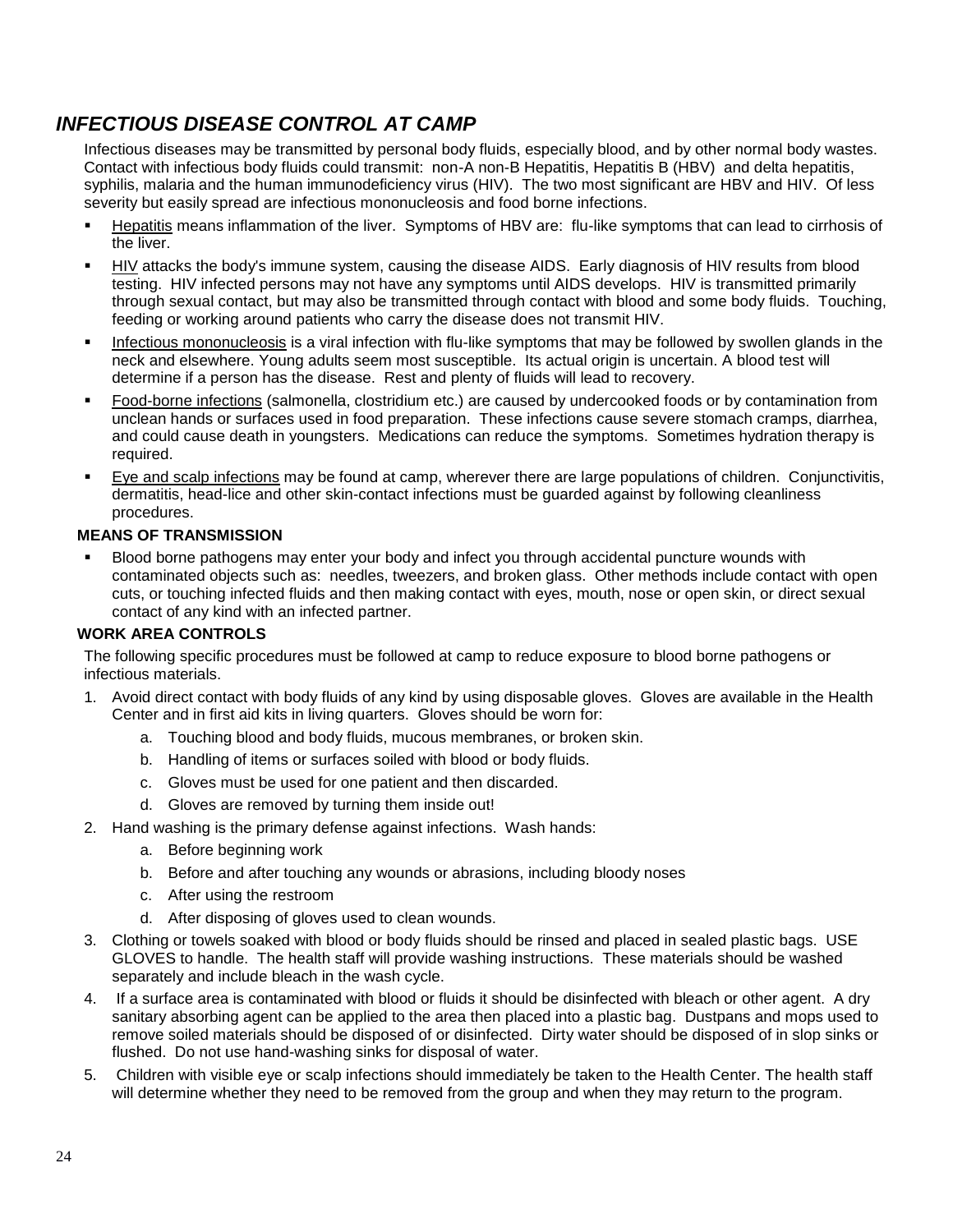### **Automatic External Defibrillator (A.E.D.) and Collaborative Agreement to Provide Service**

Public Access Defibrillators are now very common in most public places in order to insure early response to cardiac arrest. Quinipet will maintain a program to allow the use of a Public Access Defibrillator (P.A.D.) through trained personnel on-site. The use of the defibrillator will be ONLY by those with approved training course and will be stored in the infirmary located in the new facility on the property on the bottom floor of the **Klein Welcome Center**. All necessary information, a one-way pocket mask, quick reference cards, a razor, extra battery, gloves, towel, quality improvement report (must be sent to address on form within 5 days) child and adult pads will all be stored with-in the cabinet in the infirmary.

> \*The A.E.D. may be used only by trained operators who are typically EMTs or ARC Trained Users \*The A.E.D. will not be removed for any reason other than service and official use

#### **Standards for use and to identify the need for defibrillation:**

- 1. Contact the Nurse or Medical Staff on duty by radioing through supervisory staff or going to the infirmary to get the nurse or medical staff. The medical personnel on duty will either be trained or know where the nearest trained personnel is on the property. EMS (911) must be called before medical staff leaves the infirmary on the way to the site of the incident. *There are phones located in the Main Office, Infirmary, and Kitchen Office.*
- 2. Only medical staff on-duty will remove the unit and bring the unit to the site of the incident and perform service or will have instructed the trained personal to meet at the site of the incident.
- 3. Both the trained AED personnel and the medical staff person will remain at the site of the incident to perform CPR, First Aid and defibrillation as needed/necessary determined by their training. Critical information will be gathered at that point for transfer of victim to EMS. Items such as:
	- Age and Sex of Patient
	- Time of Cardiac Arrest
	- Time before CPR and AED was administered
	- Number of Shocks delivered by portable unit.
- 4. EMS will be brought to the site of the incident on the property, as they would be with any other accident or injury case. Staff members will meet the ambulance at the entrance to the property in order to avoid wasted time in locating the site of the accident on the property. The staff meeting the ambulance will also be responsible for gathering health form and information on the patient from the infirmary.
- 5. Director will be notified as soon as possible to insure quality and proper execution of the incident and informing the parent or legal guardian/medical contact for the patient/victim.
- 6. The AED Unit will be returned to the set location and proper service will be provided including battery replacement and response kit replenishment.
- 7. Quality Improvement Report will be completed and sent to address on the form within five business days by the Camp Director.
- 8. A copy of this page will remain posted near the storage cabinet for the AED Unit.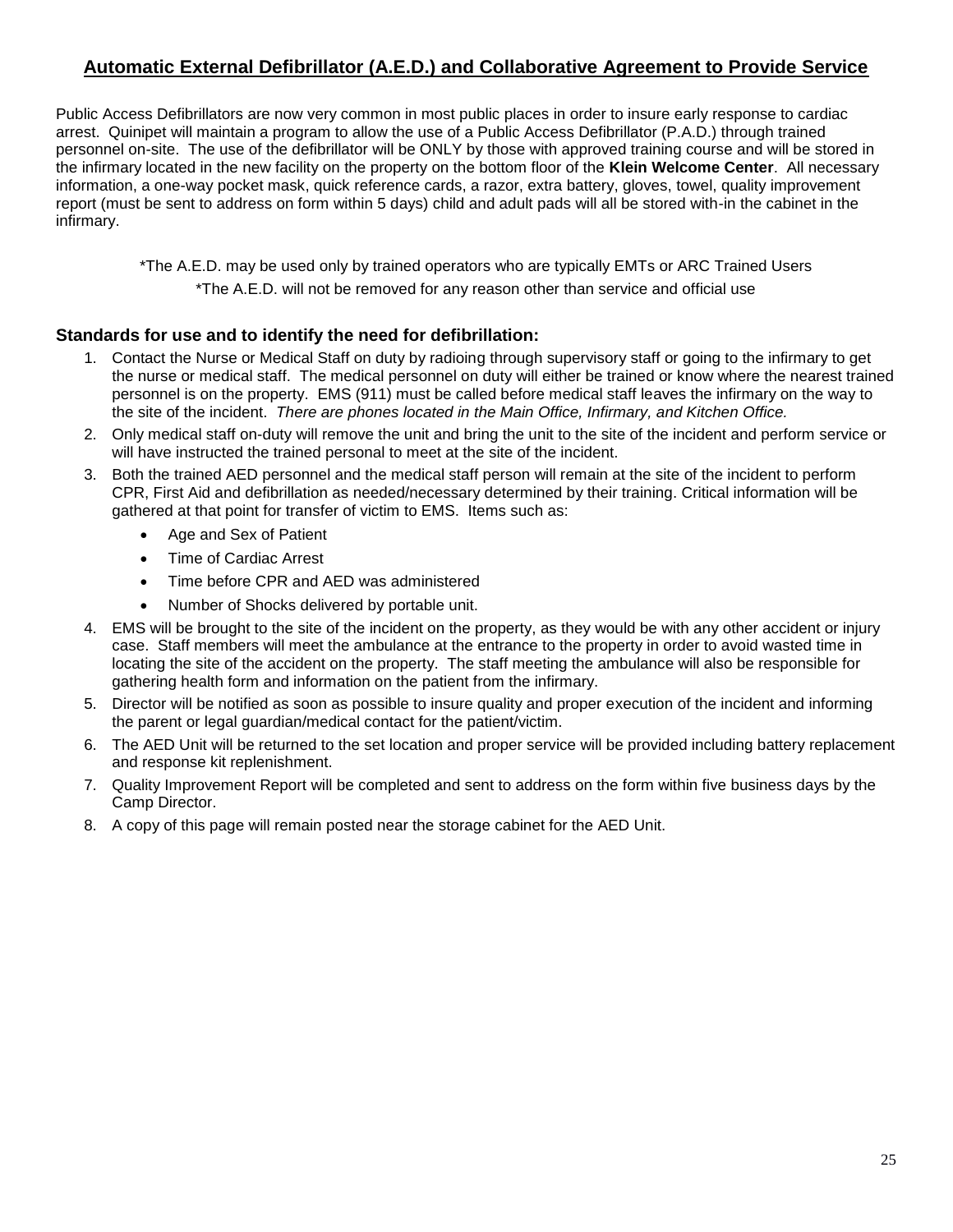### *Child Protection Procedures*

Safety of campers and staff is the primary concern. Protection of children against abuse - verbal, physical, emotional - is the responsibility of all staff members, whether employees or volunteers. Every child should feel comfortable and not threatened while at camp.

- 1. At the **CAMPER ORIENTATION**, the following is reviewed:
	- a. Reassure campers you are concerned with their total safety: physical and emotional.
	- b. Review proper physical contact behavior. Children will be aware of the proper behavior from parent or school instruction. Assure them the same policies apply at camp.
	- c. Respect for other persons includes no name-calling, cursing, shoving or hitting. Role-playing of acceptable or improper behavior could be demonstrated.
	- d. Assure campers that they should come to their program leader, house parent, Advisory Committee member or Camp Director if they feel uncomfortable about the way they are being treated.
- 2. For the protection of the children and leaders observe the following:
	- a. No camper is to be alone with a counselor apart from the total group. If a trip to the Health Center or elsewhere requires a counselor's presence, take two additional campers (preferred) or another adult (2nd choice).
	- b. A counselor should not be showering if campers are showering. Set aside a separate time for adult bathing.
- 3. In the event a child reports some form of abuse, leaders will discuss the incident with the Camp Director. REMEMBER, the Camp Director and Resident Health Professional are mandated reporters. They must decide how to handle the incident. Do NOT take this responsibility yourself. The Camp Director and health professional will direct the proper action to be taken.
- 4. If the incident is determined to be reportable:
	- a. The Camp Director or Health Professional will contact the appropriate N.Y. State Board of Health Office and will follow the procedure determined by the State Health Department officials.
	- b. The parent/guardian of the child involved will be immediately notified as soon as the Health Department has been contacted.
	- c. If the incident is a physical/sexual abuse situation the following action will be taken in addition to the above directives:
		- **•** Medical treatment will be provided as required either on-site or at the appropriate medical facility.
		- **An incident report will be completed by the health professional and the Camp Director.**
		- The alleged perpetrator of the incident shall be immediately separated from the camper group, and if the person is a staff member, will be brought to the Director's office until further action is determined.
	- d. The insurance agent must be informed at once.
	- e. The chair of the Conference Board of Trustees and the chair of the Camps Governing Board shall be notified.
- 5. The appropriate Health Department must be contacted within 24 hours. Note the telephone numbers, time of call and person to whom the report was given. The Board of Health may determine that the incident must be reported to the Police Department. The child's parents must be notified if this action is being taken. A parent should be on hand if the police department plans to investigate the incident and wishes to interview the child/children involved.
- 6. **ABUSE AT HOME**  If a camper reveals to a leader that he/she is being subject to abuse at home, that situation should be discussed with the on-site health professional. After that person has discussed the situation with the camper, a determination will be made as to further action.
- 7. The Camp Director and Resident Health Professional are available to staff at any time to discuss concerns about any interaction between campers or between campers and staff.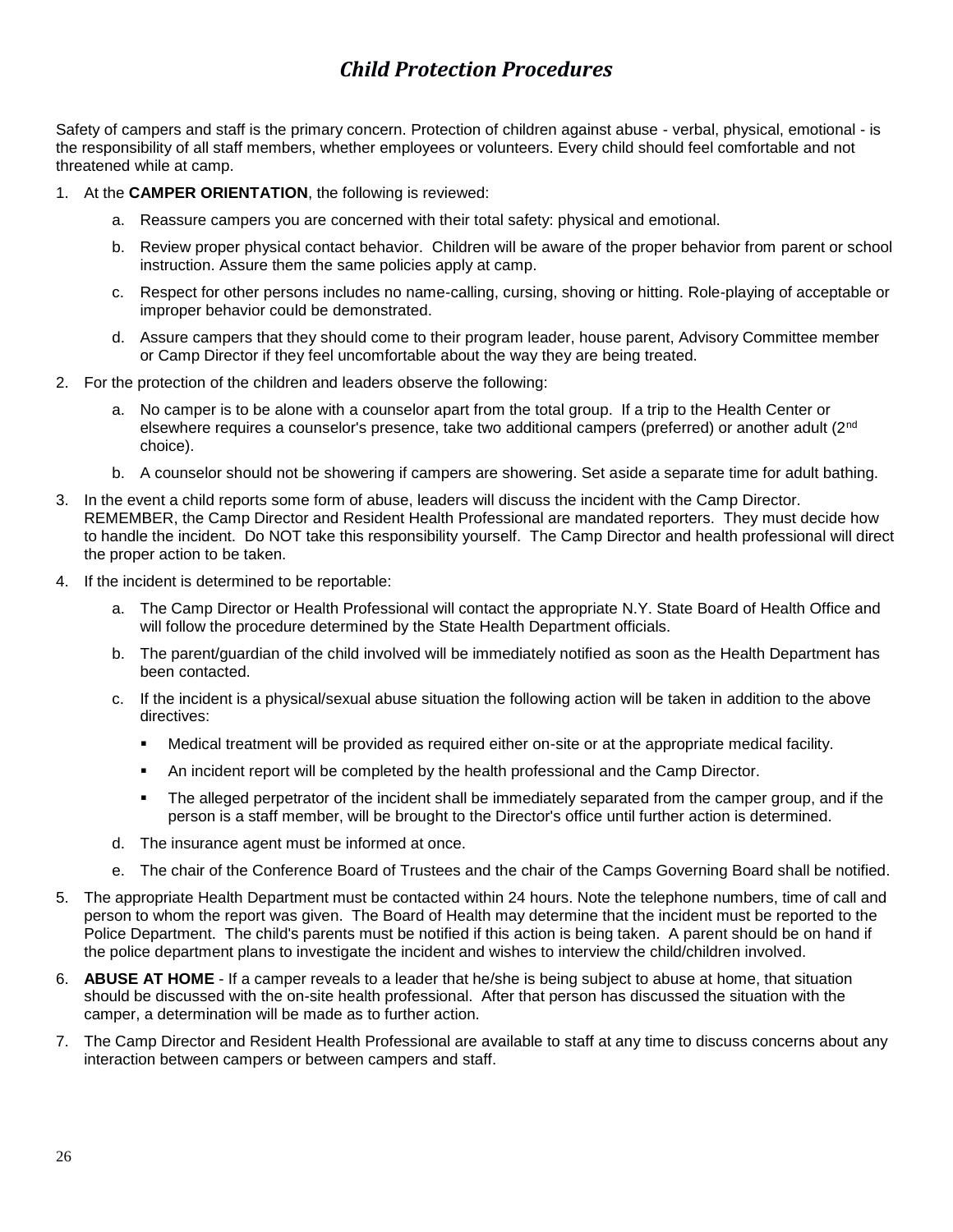# *General Disaster And Evacuation Plan*

**If camp evacuation is necessary** due to weather, safety or a public health crisis, the siren will sound directing all campers and staff members to the dining hall immediately.

- The Quinipet Staff crisis team will meet the Camp Director in the dining hall as camp is assembling.
- Campers and staff members will sit at tables according to their housing groups and assure all are accounted for and the Camp Director will assure all staff members are present.
- **•** After that time, announcements will be made and further instructions will be given.
- If needed, the Camp Director will make arrangements for shelter at Shelter Island School District or another designated shelter site identified by the authorities.
- The camp office will remain in communication with local public health officials as related to the emergency.
- Depending on the evacuation window, the Camp Director, in consultation with crisis team members, will determine if there is enough time to retrieve only essential personal belongings of toiletries and bedding.

#### **Staff members will assume the following responsibilities:**

- Nurse will coordinate packing of camper and staff health files, log, first aid supplies, crash kit and medication in a locked box.
- Food service staff will gather non-perishable food supplies and bottled water.
- Board members will assist staff members to move packed supplies, clear activity areas, and/or secure camp supplies.
- Quinipet Facilities Manager will be responsible to secure the grounds and assist with repairs related to the safe condition and transport of campers and staff.
- **•** Camp Director will be responsible to coordinate contacting parents to inform them of the situation and evacuation plan.
- The Camp Administrator will coordinate packing of camper and staff files and essential office documents.
- Housing staff members will stay with their camper housing groups. If groups are small they can combine with other groups of similar age, maintaining the usual staff to camper ratios.
- Program leaders, support staff and all other staff members will help with campers as directed by the Camp Director or Advisory Committee.

#### **Emergency Communications**

During any type of emergency, communication is essential. To facilitate communication between staff members, radios and cell phones will be used. Key staff members, the infirmary and the camp office will have radios. The Camp Director and Advisory Committee will have cell phones on at all times. In addition, the following persons will have radios on their person at all times: Sophia Fahs Camp Director, Quinipet Camp Director, Health Director (nurse), Waterfront Director and Facilities Manager.

- Always err on the side of caution in reporting possible emergency situations.
- Remember to remain calm and do not alarm campers.
- If an emergency arises, contact the Camp Director via radio or cell phone.
	- $\circ$  Confirm your location, need of immediate assistance and nature of situation.
	- o If possible, use a private line to discuss the emergency.
	- $\circ$  If for any reason a radio or cell phone are not available or working, report to the camp office or infirmary, whichever is closer.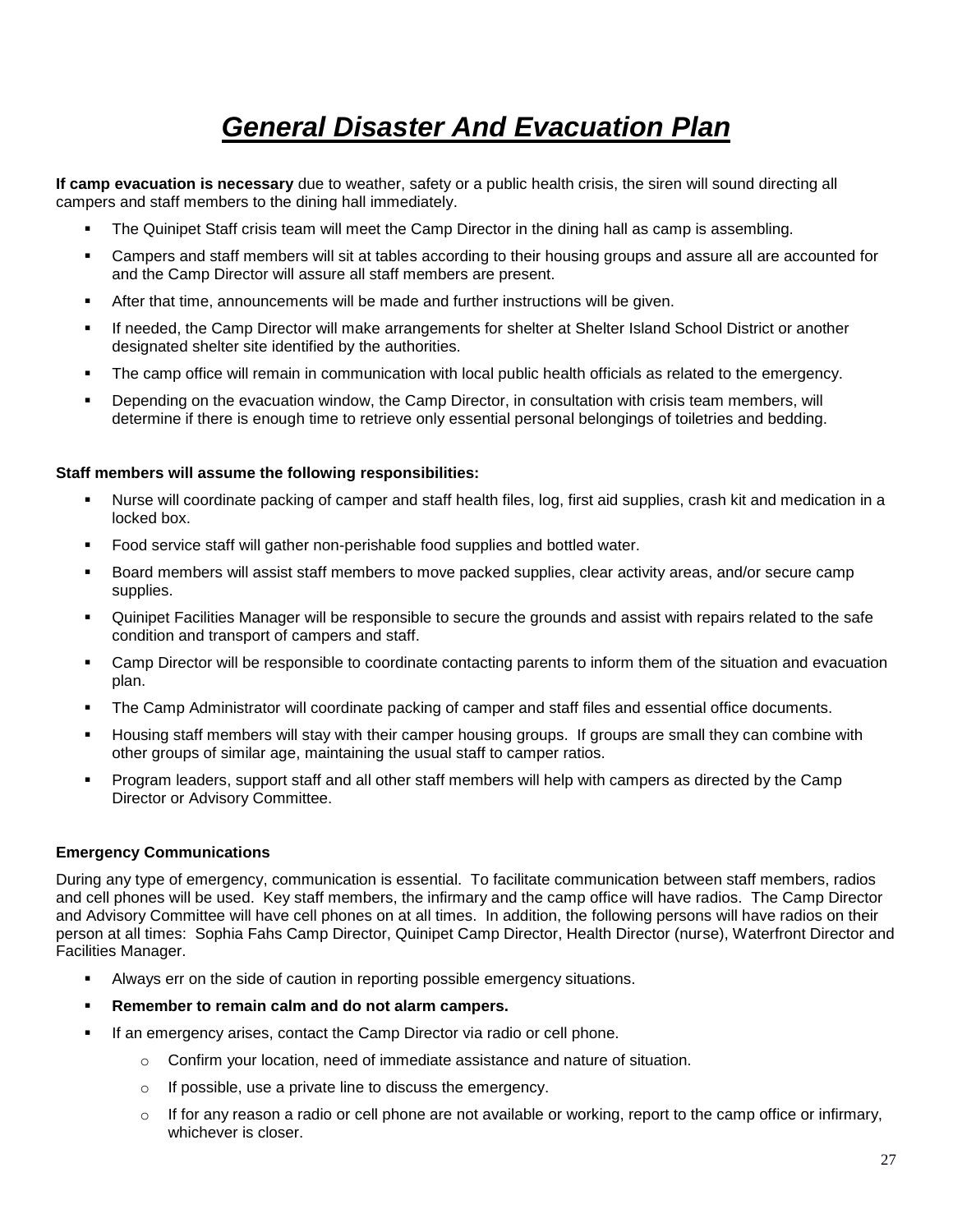- **Medical emergencies:** 
	- $\circ$  Contact the nurse and seek assistance from the nearest medically trained staff member.
	- o There should be a first aid kit in every housing and activity area.
	- $\circ$  Remember that there are EMTs, RTE, First Aid and CPR certified persons on staff.
- Upon contact, the Camp Director will determine if the situation merits an assembly of the crisis team.
- If outside resources (such as police or fire departments) must be contacted, the office or health staff will call 911 and report the situation.
- If assembled, the crisis team will delegate specific staff to manage the emergency.
- For continuity and organization there will be staffing at both the camp office and infirmary while emergencies are responded to.

#### **Parental Contact:**

The following emergency situations, among others, may result in parental contact:

- Individual camper accident, illness or injury
- Individual camper incident—behavioral or emotional
- Natural disaster, fire, loss of water or utility failure
- Severe homesickness
- **Missing camper**
- Infectious illness at camp

In the event of an emergency involving parental contact, the Camp Director, Camp Administrator or Advisory Committee Member will make the initial contact. If the situation is medical, the nurse will then speak to the parents. In cases of severe homesickness, staff members will apprise the Youth and Spirit Committee Coordinator of the situation so that parents can be prepared prior to a camper's calling home.

#### **Media**

- **•** If the media arrives in response to an emergency, the camp office and Camp Director must be immediately notified.
- As Quinipet Camp is private property, the media are not permitted to walk or drive through the grounds.
- It is especially important that all information come from one source, coordinated by the Camp Director.
- Under no circumstances should staff members or campers meet with the media or respond to inquiries. Even harmless comments can be taken out of context and create more confusion.
- If a staff member or camper is cornered, the best response is, "I have no comment" or "You need to go to the camp office for more information"—just be a broken record in repeating the statement.
- If possible, a staff member should remain with the media representative until the Camp Director arrives on the scene.

Campers should be taken to a safe place, away from cameras and reporters. Above all, do not panic, and follow orders of Sophia Fahs Camp Director and Quinipet Camp Director.

Prepare for immediate action. The safety of the campers is the first priority.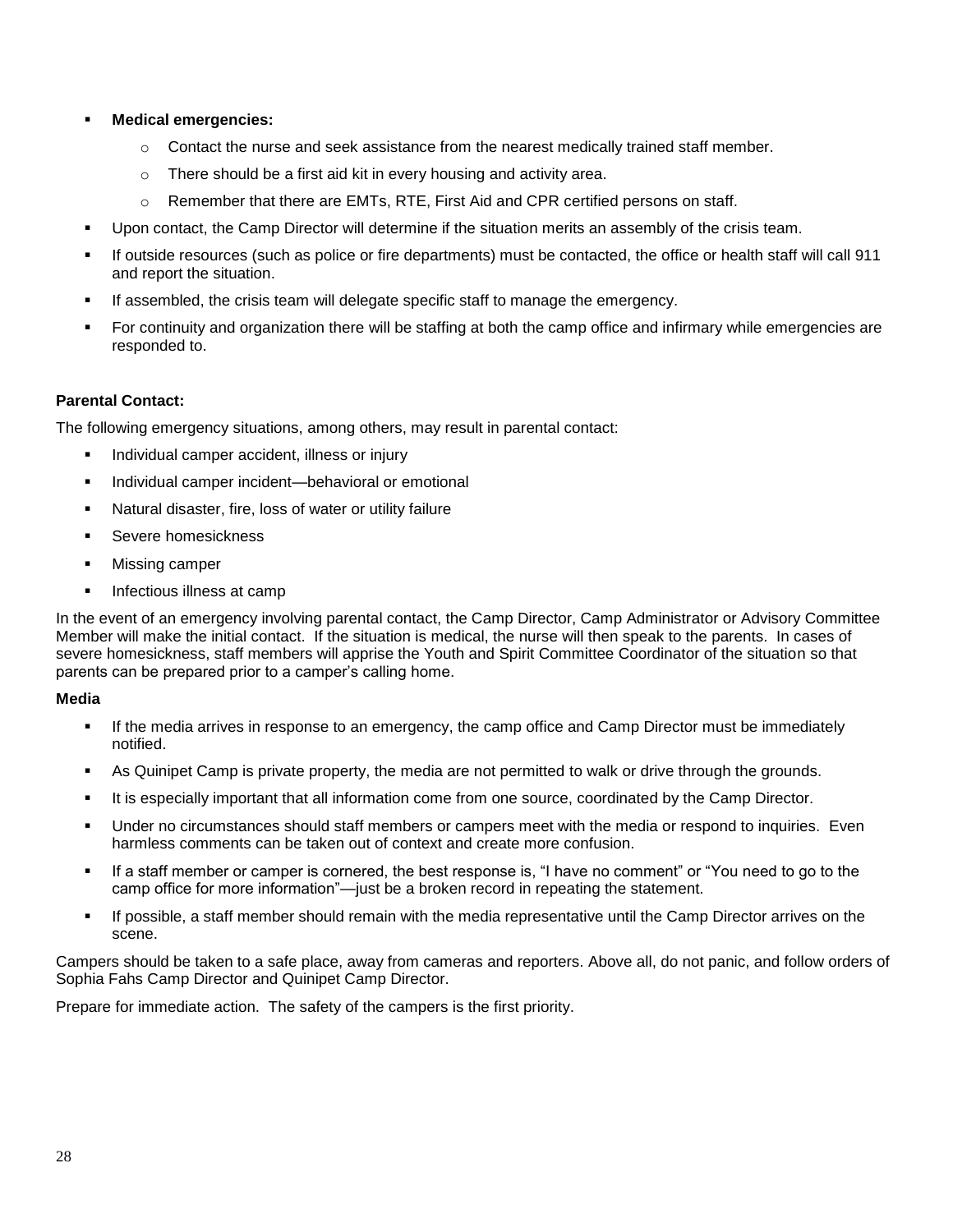### *Camper Safety Plan – Risk Management*

Risk management is the term used for acting preventively to keep everyone healthy and safe during the camp stay. All staff members are responsible to keep camp safe and free of hazards.

#### **WHAT ARE THE GREATEST RISKS WHILE CAMPERS ARE PRESENT?**

- Falls
- Accidents with tools or equipment
- Electrical shock
- Weather-related injuries lightning, falling branches, etc.
- **•** Fire (see the fire safety plan)
- Water-related accidents
- Emotional upsets causing a camper to run away

#### **FALLS**

▪ Falls may occur from running (especially at night), climbing rocks or playground equipment, porch railings, or playing on housing stairways. Caution campers to walk, rather than run, from place to place, especially on stairs. Rock climbing in general is limited to small boulders. As of March 2006 Quinipet Camp and Conference Center no longer permits climbing the glacial boulders.

#### **ELECTRICAL SHOCK**

■ All bathroom and kitchen outlets have ground-fault interrupt receptacles. However, campers should be cautioned about using hair dryers in bathrooms while barefoot. Report any fallen wires to the maintenance staff immediately.

#### **TOOLS OR POWER EQUIPMENT**

■ Campers and Sophia Fahs staff members are not permitted to use power tools.

#### **SPORTS INJURIES**

Games and sports are a natural part of camping. Injuries on playing fields can be minimized if campers:

- 1. Are well rested prior to a game
- 2. Do not become dehydrated drink lots of fluids
- 3. Are properly instructed in the use of equipment and rules of good conduct. Very active, random running games should not be played at night.
- 4. Are wearing proper footwear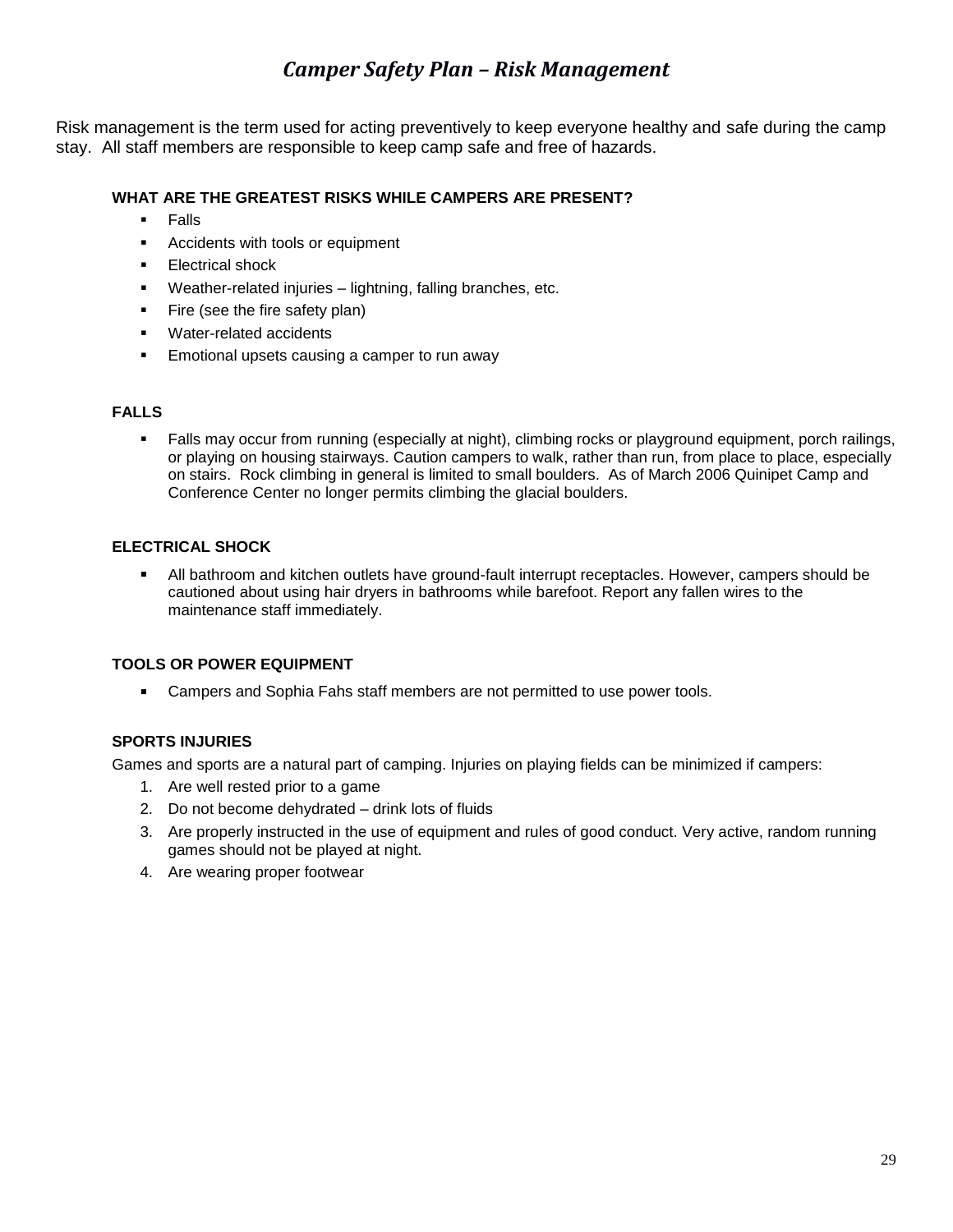### *Vehicle Safety Procedures*

- There are no camp vans or trucks used by Sophia Fahs Camp staff members. All vehicles are privately owned.
- Drivers of these vehicles must be over 17 years old with a current valid driver's license.
- Drive very slowly on the campgrounds.
- All persons must wear seat belts.
- The number of people in a vehicle must not exceed the manufacturer's capacity limit. Keys are never to be left in vehicles.
- Under no circumstances will staff transport a camper in his or her vehicle, except in a medical emergency, when other transportation is not available, as authorized by the Camp Director or Advisory Committee, Quinipet Director or Health Director Professional or Nurse.
- Emergency Transportation: In an emergency requiring immediate evacuation and if authorized by the Camp Director, staff members' vehicles may be used to transport campers to the evacuation site.
- Campers who drive to camp will park their vehicles at Asbury and immediately give their car keys to an Advisory Committee member. Campers are not permitted to drive their cars during the camp week. Keys will be returned at the conclusion of the camp week.

## *Visitors And Intruders*

The safety and security of campers and staff members are a top priority at camp. All are provided with nametags and participate in icebreaker exercises to become familiar with everyone in the camp community.

If at anytime someone not known to be part of camp is seen on or nearby the camp facility, staff members are to inform the Camp Director immediately. Key camp personnel are accessible by radio or cell phone.

Sophia Fahs Camp operates as a closed campus where campers remain onsite at all times. Anyone leaving camp must confirm clearance from the camp office, sign out when leaving and sign back in upon return. This closed campus policy also applies to visitors.

Prior approval from the Camp Director is required for all visitors. Approved visitors must see the Camp Director or designated staff member upon arrival. **AT NO TIME ARE VISITORS PERMITTED TO WALK THE GROUNDS WITHOUT A STAFF ESCORT. Visitors under age 25 are only allowed if parent or guardian is a current staff member or if approved by Camp Director. Visitors under age 25 should not be participating in activities in which campers are present.**

Individuals unknown to Sophia Fahs Camp or Camp Quinipet are considered intruders. Upon witnessing a stranger or intruder follow the procedures below:

- 1. Notify camp office or Camp Director immediately in person or by radio or cell phone.
- 2. In general do not approach persons or vehicles alone. Assess the situation and if there appears to be no cause for alarm, wait for another staff member and politely ask if you can help them. If they have official business with the camp, accompany them to the camp office.
- 3. If they are in a vehicle, note the make, model, license plate, and number of persons in the vehicle.
- 4. If at any time you think that the situation is unsafe, move immediately away from the persons and go to the nearest operational building.
- 5. Always reinforce with campers that AT NO TIME should they approach, accompany or speak to an unidentified person. If they see anyone they do not know, they should immediately share this information with the nearest staff member.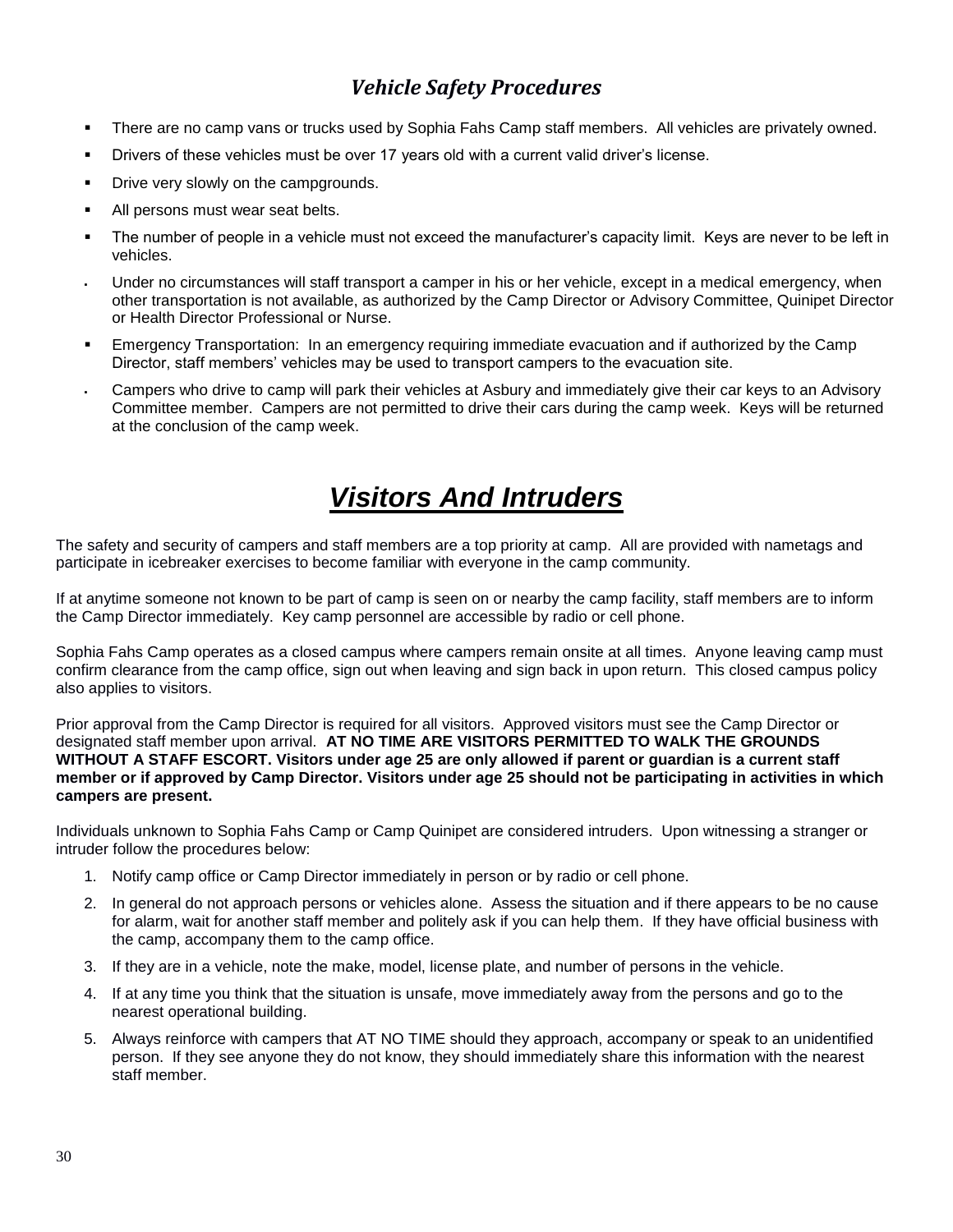### *Fire Safety Plan*

#### **FIRE SAFETY PROCEDURES**

- 1. In the event of a fire, a staff member will ring the camp bell continuously.
- 2. Staff members will assemble their camper groups in the areas designated in the Fire Drill Procedures and follow the instructions for counting and maintaining supervision of campers until further instructions are received from the camp administration.
- 3. All groups at the Waterfront will leave the swimming area and assemble in the open field below the barn. In addition to Sophia Fahs staff, the Quinipet Waterfront Director will be in charge of groups at that site.
- 4. Groups involved in activities at Wesley Hall will assemble across the road in the open field space to await instructions.
- 5. If it is determined that the camp must be evacuated, all groups will proceed under the direction of the Advisory Committee or the Camp Director to the Waterfront field, from where transportation off-camp will be arranged. Evacuation or disaster procedures will be followed.
- 6. Any fire in the camp area should be treated as a potential danger to campers. The priority for staff members is:
	- a. Evacuation of campers from any fire threatened area
	- b. Notification of the camp administration
	- c. Maintaining control of camper groups
	- d. Fire-fighting
- 7. The Camp Director will notify parents and the local health department if a fire occurs or evacuation is necessary.

#### **FIRE PREVENTION**

- The Quinipet Facilities Manager is responsible for removal of flammable debris from around and under camp buildings. All flammable liquids (fuels and paints) will be stored in non-camper buildings in approved containers and in metal cabinets.
- All buildings contain fire extinguishers of the ABC type (BC type in kitchens). Extinguishers are commercially inspected annually. There is a water and chemical suppression system at the ranges in the main dining hall and Willard Lodge.
- Quinipet Staff members are aware of the location of garden hoses, which may be used with existing water systems. There is no transportable water system or fire fighting equipment on the site.
- Electrical Safety: The Quinipet Facilities Manager is responsible to check all electric lines, junction boxes, plugs and internal wiring on a regular basis (this includes the inspection of electrical boxes, light switches and ground fault outlets); concerns on main lines are reported to LIPA or VERIZON. Quinipet Staff members are instructed in electrical safety procedures during staff training.
- Campfire Rules:
	- 1. Campfires may occur only under direct supervision of staff member
	- 2. Campfires must be located in a designated area at least 25 feet from any housing unit.
	- 3. Campfires should not use liquid starter or burn toxic materials (Styrofoam, pressure-treated lumber, rubber, plastics, etc.)
	- 4. A large container of water must be present at all campfires.
- 5. Campfires should not be held when winds or gusts exceed 25 mph.

#### **EXIT MAINTENANCE**

■ No dead bolts are used on any housing units. All housing units have either lighted exit signs (two-story buildings) or large red painted signs on all exit doors. Staff members are instructed in the importance of maintaining clear passage to exits in sleeping areas.

#### **FIRE ALARM SYSTEMS**

Camper buildings that are two stories (Asbury and Jesse Lee) have automated fire alarm systems. These ring directly to a central monitoring station that contacts the camp and the Shelter Island Fire Department.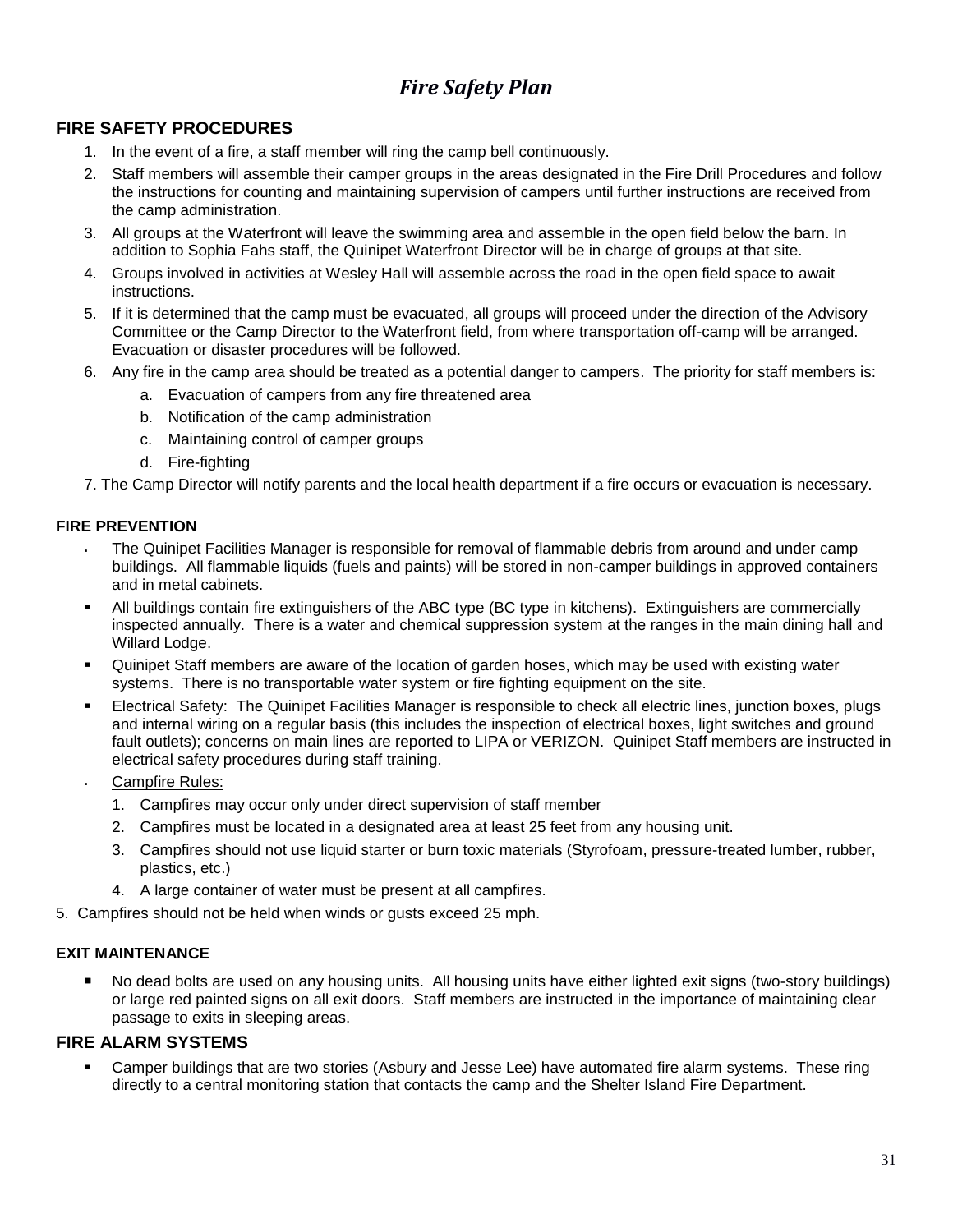All buildings with sleeping quarters, or where campers assemble, have smoke detectors. Heat detectors are located in kitchen and furnace areas. Staff members should report any malfunctioning detector to the Facilities Manager. Exiting diagrams are posted in each living unit.

#### **FIRE DRILLS**

- A fire drill will be held within the first 48 hours of camp. On the first day of camp, staff members will review with campers the locations of fire exits and the procedures for fire drills. Campers are to be informed that a practice drill will be held.
- Fire Drill Procedures:
	- The camp bell at the Dining Hall will be continuously rung to signal the drill and an air horn will be blown along the road by each building.
	- Staff members will make certain that all campers and staff are accounted for and will notify the Camp Advisory Committee if any are missing. The Camp Director will make certain that all campers and staff are accounted for and will be notified if anyone is missing. The drill will end when the bell is rung for a second time.
	- In the event of an actual fire, staff and campers will remain in their assembled areas until instructions are received from the Fire Chief, Camp Director or other senior staff member.
	- Groups will proceed to their assigned locations as follows:

| <b>CLIFF CABINS</b>    | Assemble on the opposite side of the road            |
|------------------------|------------------------------------------------------|
| <b>WILLARD COMPLEX</b> | Assemble on the grass area across from Jesse Lee     |
| <b>ASBURY</b>          | Assemble in the parking lot adjacent to the building |
| <b>BOBILIN</b>         | Assemble in the parking lot across the road          |
| <b>JESSE LEE</b>       | Assemble across the road in the grassy area          |
| <b>WESLEY HALL</b>     | Assemble in the parking area near the road           |
| <b>McCONNELL</b>       | Assemble on the grass area across from Jesse Lee     |
| <b>NORTH</b>           | Assemble on the street in front of building          |

### *Weather Safety Plan*

- In the event of a severe thunderstorm, tornado or hurricane warning, the Camp Director, Facilities Manager or Quinipet Camp Director will inform staff members of action that should be taken. Campers may be instructed to assemble in Wesley Hall to await evacuation if that is required.
- Wesley Hall is the gathering location in the event of an unforeseen storm. However, any housing unit will serve as adequate protection against a thunderstorm. If caught in a sudden storm, proceed immediately to the nearest shelter.
- **DO NOT:** 
	- Attempt to run to your own housing unit (to close windows or for whatever reason). During meals, groups will remain in the Dining Hall until permission is given to leave.
	- Climb trees or gather under a tree. This is the most dangerous place to be in a lightning storm. The closer to the ground, the safer you are. Watch for low-lying areas if a potential for flash flooding exists because of the intensity of the rain.
- Staff members gathered in a shelter will count the campers to be certain all are present. If someone is missing, determine where that person is by asking the other campers. One staff member will be sent to locate and maintain the safety of that camper.
- All waterfront areas and playing fields will be evacuated if a threat of lightning exists. Campers should proceed to Wesley Hall or the closest shelter.
- If injuries result from a storm, one leader shall report the injury to the Health Center or find another staff or Advisory Committee member to make that report. Advisory Committee members will also check on all group units for a report of damage or injury.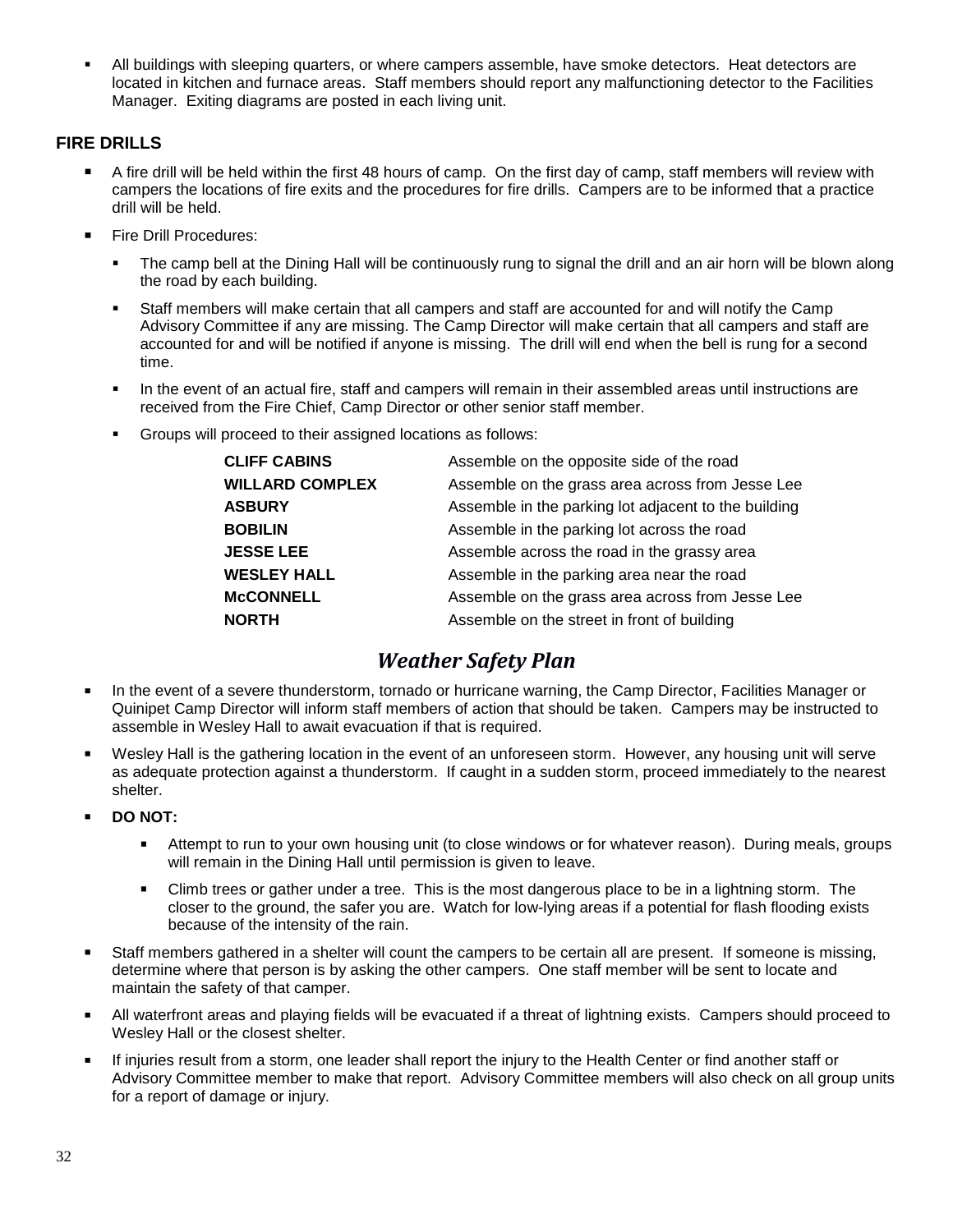# *Missing or Runaway Camper Plan*

Prevention here is key! No camper should ever be left alone or without staff supervision. Every camper is everyone's responsibility.

Staff members will be provided training for reporting and managing a missing camper situation. Staff will be introduced to members of the Quinipet Staff crisis response team, who will be consulted immediately whenever concerns arise during the camp week.

To minimize the risk of missing any camper, staff members will perform daily checks throughout the day, including the following times:

- Wake up call, first thing in the morning
- Prior to and following all meals
- Prior to and following all activities
- During cabin quiet time
- Prior to and following evening activities
- Prior to and following trips to bathrooms

The importance of formal checks cannot be overstated. If a camper is missing it is critically important to know when they were last with the group and where the group has been since that time. The location of campers is the primary responsibility of staff members. Before any staff member accompanies a camper anywhere, be sure to notify other staff members who may be responsible for that camper.

#### **If a camper is missing:**

- The first action should be to gather information in the immediate area: determine if another staff member escorted the camper out of the area, ask other campers if they have seen the camper, and ask other staff members when they last saw the camper. This should be done quickly.
- If within 5 minutes the camper's location is not found, the Camp Director needs to be notified immediately by radio or cell phone. Efforts should be made to keep other campers involved with activity and not listening to the radio/cell phone conversation.
- If possible, send a staff member to the camp office with the camper's name, description of clothing and where/when last seen.
- Be careful not to alarm the other campers or lose track of their needs.

#### **Upon report of a missing camper:**

- The Camp Director will assemble the crisis response team, gather additional information and feedback, and notify other staff members.
- The Camp Director will remain in the office, keep radio and cell phone lines open, and keep a written record of everyone's field updates upon searching the grounds.
- Staff members will continue their activities until the horn sounds, even if this runs over the scheduled time to change activities.
- Crisis team members and other staff will be assigned designated search areas.
- The Facilities Manager will be contacted and asked to assist in searching the perimeter of the grounds.
- All members of the search team will have a cell phone or radio with private channel and check in with the Director at 5-minute intervals, reporting sites searched thus far.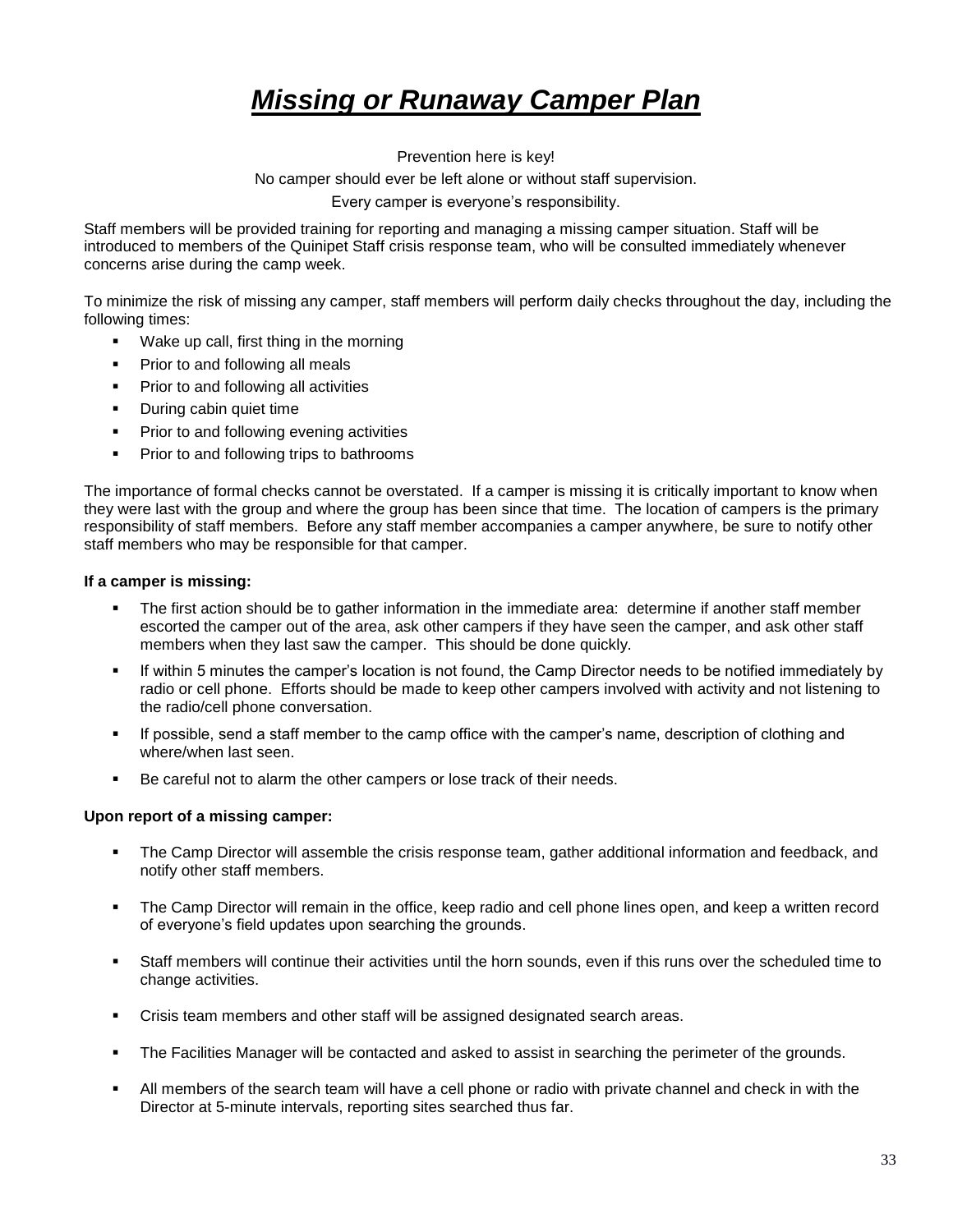#### **Search areas:**

- Area last seen
- Camper's cabin
- Shoreline
- Activity area
- All housing units
- All building areas and outdoor gathering areas
- Border area of camp

#### **If the camper is found:**

- An announcement will alert all members of the crisis team and other staff with cell phone or radio that the situation is resolved.
- **•** The Director and at least one member of the crisis team will meet with the camper to discuss the matter.
- **•** Debriefing meetings with the crisis team and other staff members will also take place.
- If the camper left or ran away, parents of the camper will be contacted to discuss the situation and the camp guidelines regarding to remain with their group/activity supervised at all times.
- If the camper is regarded to be a high risk for running away again, arrangements will be made to send the camper home early for the camper's own safety.

If after 30 minutes the crisis team cannot find the camper, the local authorities and camper's parents will be notified. The crisis team will make a judgment at that time regarding how general camp activities will resume.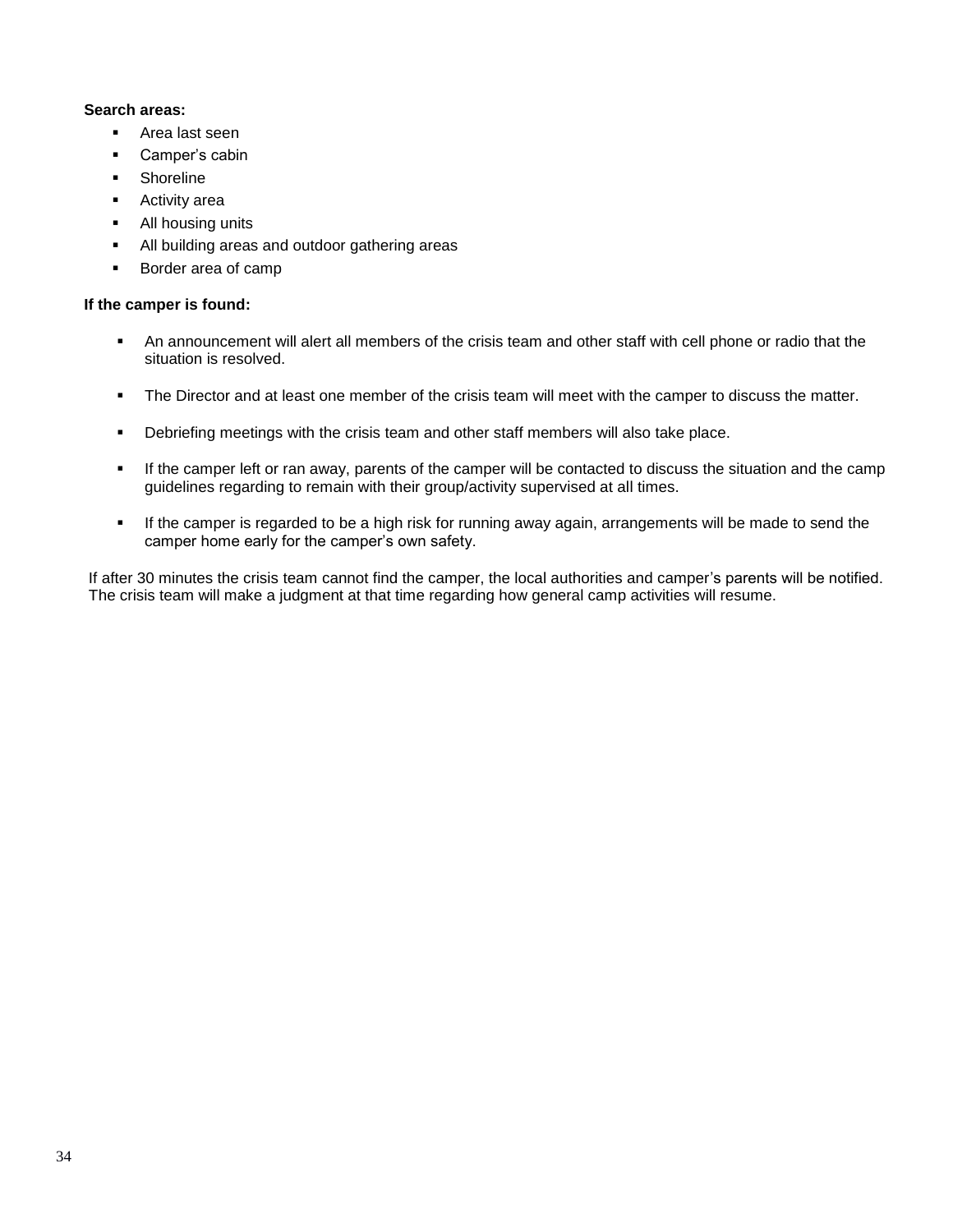# *Waterfront Safety Rules*

The Waterfront Director must approve any water activities. Safety first is the goal for all using the waterfront. Safety will ensure enjoyment of the facilities. Your cooperation is needed for safe activities.

#### **BASIC RULES FOR SWIMMING**

- Swimming is allowed only at the beach area by the dock and only when the waterfront staff members are on duty. Swimming is only permitted in the marked swimming area. Dangerous currents prevent swimming in any other locations on the property.
- Never swim alone—the buddy system is always in place at the waterfront.
- Do not "fake" trouble in or near the water.
- $NO$   $DIVING$  is allowed at the waterfront.
- **•** There is no swimming permitted under the dock or floats.
- **•** Please do not run on the dock, floats or beach.
- Follow instructions of the waterfront staff at all times.

#### *LIFE SAVING FUNDAMENTALS*

- The most common causes of drowning are: panic, cramps, overestimating one's capability, cold, fatigue and exhaustion. Most accidents occur within 40 yards from shore.
- If a person needs help FIRST CALL for the Waterfront Director or a Lifeguard. If you must respond remember these 4 basic rescue methods:
	- 1. **TOW** Extend a pole or rope.
	- 2. **THROW** Toss a buoy, board, or something that floats.
	- 3. **ROW** Rescue with a boat.
	- 4. **GO** Personal swimming rescue.

#### **BOATING**

Boating is limited to the dock area. Life Jackets (PFDs) must be worn at all times and will be issued by the waterfront staff, which will assure that they are properly fastened. An experienced swimmer should be in every boat with campers.

#### **SOPHIA FAHS STAFF DUTIES AT THE WATERFRONT** (also see next page)

- All Sophia Fahs staff members are expected to be watchers when at the waterfront. Know how many of your campers are in the water –count them every few minutes. When there are large groups of campers you can:
	- o Keep your eyes scanning the water at all times.
	- o Limit your casual conversation with others.
	- o Speak with your camper if he/she is disobeying rules.
- Set the example for campers. The Peconic Bay area has strong currents.
- The Waterfront Director must approve any water activities.
- RATIOS: The ratio of waterfront staff to campers will never be less than 1:10 and for campers under age 8 never less than 1:8. This ratio promotes safety and is required by the Department of Health.

*RATIOS: Over age 8 – 1:10 Under age 8 – 1:8*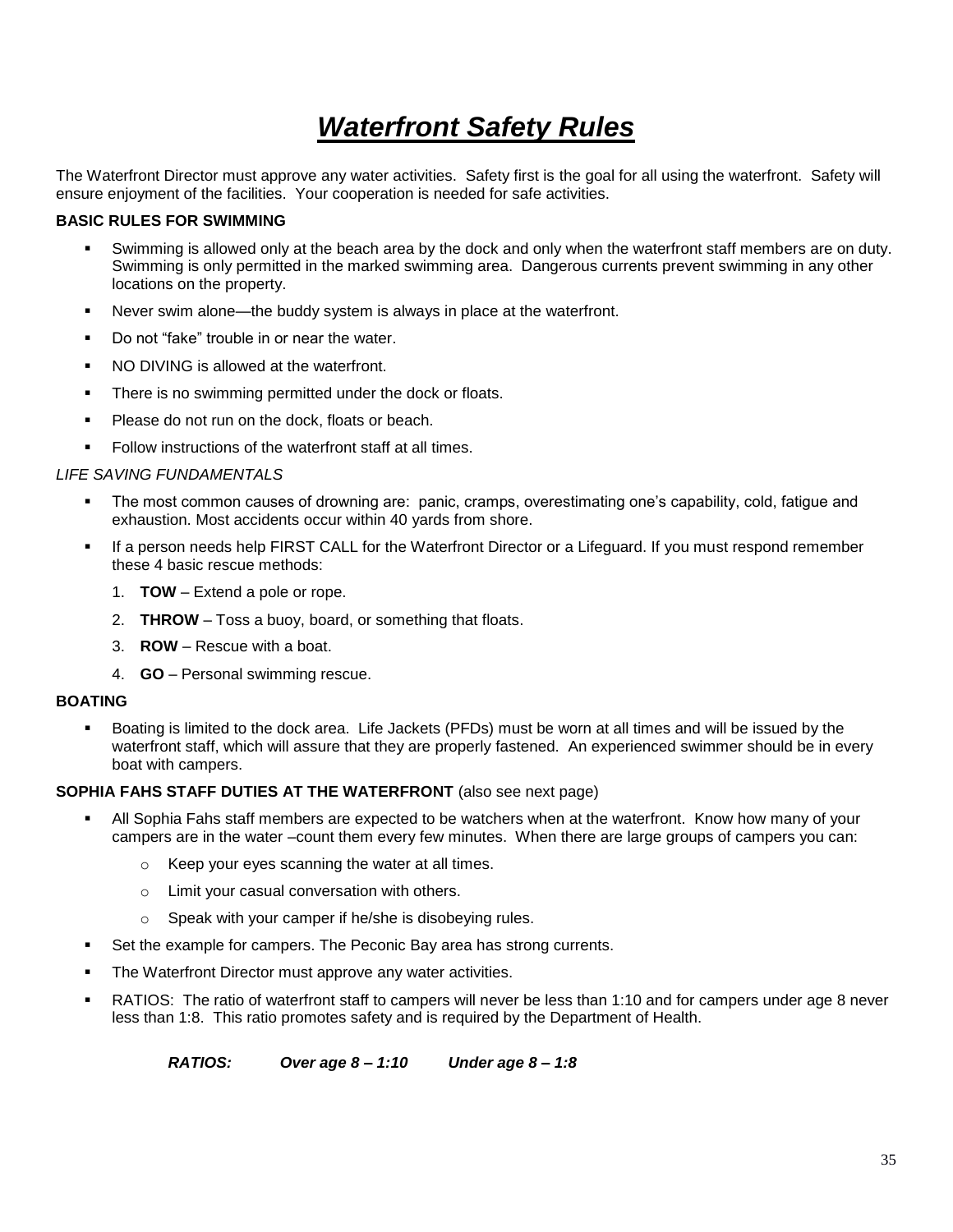## **Waterfront Orientation for Sophia Fahs Staff Members**

*This is an introduction to some of the basic things you as a staff member need to know about waterfront procedures and policy. If you understand our policies and procedures, you will be able to help your campers follow the rules and not panic in an emergency situation.*

Important items include:

- 1. Staff Role at the Waterfront
- 2. Rules of the Waterfront
- 3. Communications

#### **Staff Role at the Waterfront**

Staff members who accompany swimmers to the waterfront are expected to act as additional watchers, spot swimmers in trouble, set an example for the campers and help enforce the rules.

#### **Rescues:**

- **1.** Staff are expected to notify lifeguards, not to attempt a rescue themselves
- **2.** The exception is if they can stand in the water, and the rescue involves only lifting up a tired or distressed smaller camper.
- **3.** The basic rule is if a counselor is on land, is "reach, throw, don't go". Throw a rescue buoy, reach out with a stick, reach pole, flotation device, etc. Grab something solid and reach out with your arms or legs. Let a guard know of the incident.
- **4.** Enter the water only as a last resort.

#### **Waterfront Activities**

- 1. The Waterfront Director must approve all waterfront activities that staff members wish to lead. This includes staff recreational activities.
- 2. There should be no use of the waterfront or boats without a guard present or without the knowledge and approval of the Waterfront Director.

#### **Swim Tests:**

- 1. A member of the waterfront staff will test each camper and staff member, prior to their first swim.
- 2. Deep Section & Float Swim Test
	- Swim from the dock to the outer line and back without stopping or touching the bottom
	- Tread water for 2 minutes
- 3. Middle Section
	- Swim to the outer line (1 length)
	- Cannot tread water for 2 minutes
- 4. Shallow Section
	- The swimmer cannot swim 1 length
- 5. Boating campers
	- Swim 3 laps
	- Tread water for 4 minutes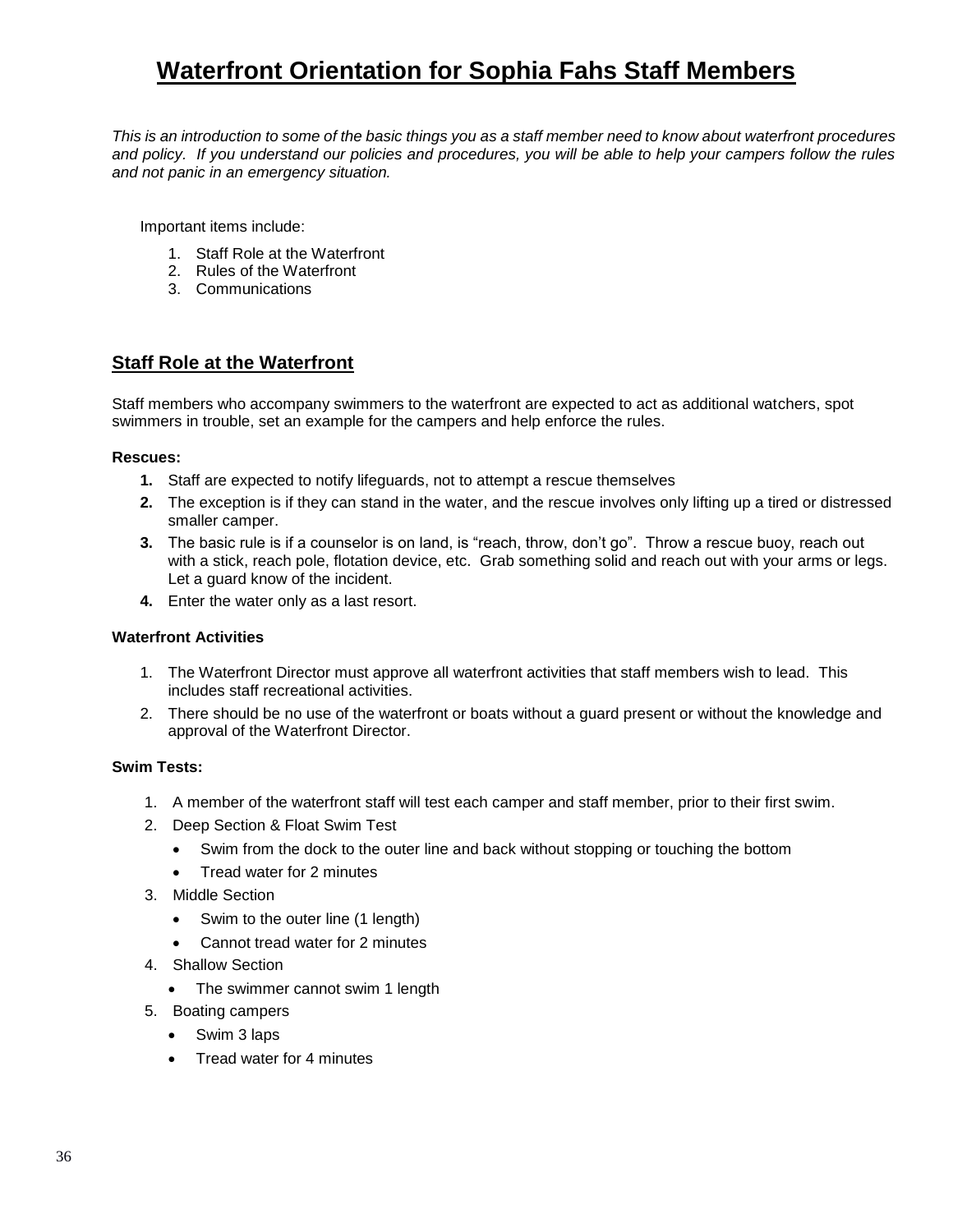#### **Rules of the Waterfront**

- 1. Swimming is prohibited without the presence of a lifeguard
- 2. The "Buddy System" is used when swimming:
	- Each swimmer must swim with a "buddy" and clasp hands and raise them during a "buddy check" to show who their buddy is and they are with them
	- If one swimmer in a pair gets into trouble, his/her buddy can alert the lifeguard immediately
	- If one buddy leaves the water, the other remaining must tell the lifeguard during a check that their buddy is on the beach
	- If a swimmer is found not knowing where his/her buddy is, when the buddy is located they are given a warning
	- If both buddies are in the water, they must swim together
	- If they are repeatedly separate, they may be asked to be out of the water for the day
	- If a swimmer is without a buddy and the buddy cannot be located, the proper search and rescue procedure will begin
- 3. All campers and staff using the facility must sign in at the entrance and sign out before leaving
- 4. All campers and staff must use the buddy board to show where they are at the waterfront and who their buddy is
- 5. No running on the beach or docks
- 6. One person at a time on the ladders
- 7. No throwing anything
- 8. No swimming under the dock or float
- 9. No diving
- 10. You must have your life jacket on before stepping onto the boating dock. The boating dock is for getting into or out of the boats only.
- 11. No standing around for any length of time on the docks
- 12. You must wait for a boating attendant before taking out a boat
- 13. No fishing
- 14. Once you complete your swim test, only swim in the area or areas to which you have been assigned
- 15. Jumping off the float is allowed and from the dock in the deep section

#### **Communications**

The lifeguards may, during a free swim, try to communicate with you or a camper. You can help your campers if you know what our whistle signals mean.

- 1 short blast—to get attention of another guard
- 2 short blasts—to get attention of a swimmer
- 3 short blasts—guard leaving station
- 1 long blast—"Buddy Check"
- 2 long blasts—clear the water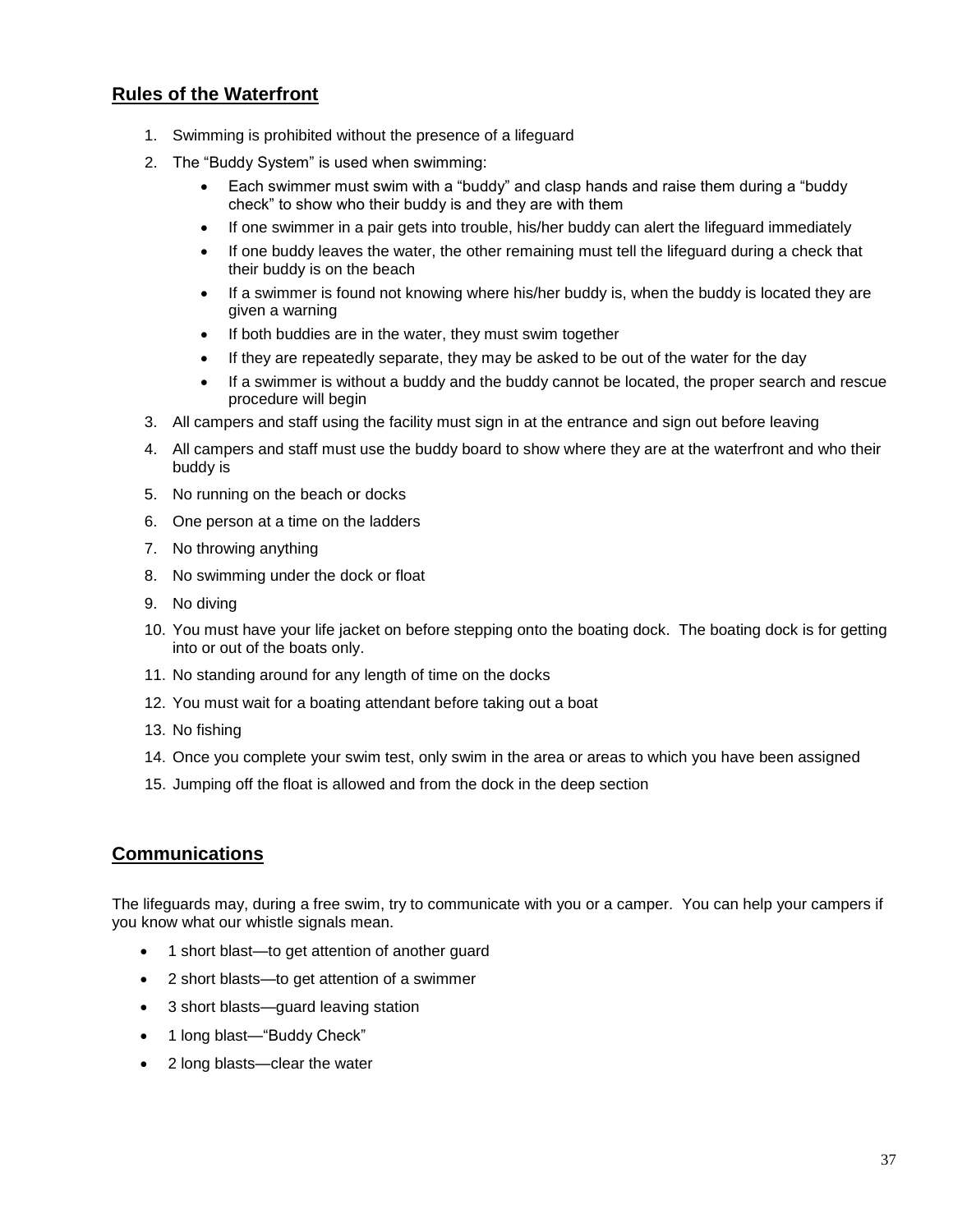### **Quinipet Waterfront Safety Plan**

#### **INJURY PREVENTION**

#### **1. Daily Inspection (use checklist). Report any problems to the Waterfront Director**

- a. Rake sand for debris
- b. Check floats, lines and ladders
- c. Check dock for loose matting, nails and defects
- d. Inspect lifesaving equipment
- e. Check water area for obstacles or jellyfish

#### **2. Rules and Regulations**

- a. Swimming is only allowed at the beach area by the dock and only when waterfront staff members are on duty.
- b. Rules and Regulations to be reviewed with everyone and posted:
	- The Buddy System is used when swimming
	- No running on the dock, floats or beach
	- One person at a time on the ladders
	- No diving is allowed at the waterfront
	- No throwing anything
	- No swimming under the dock or the float
	- One long whistle signifies a buddy check
	- Two short whistles means that a lifeguard wants your attention
	- You must wait for a boating attendant before taking out a boat
	- Only persons taking out a boat are permitted on the boat float
	- Life jackets must be worn by anyone using the boats
	- No fishing on the dock or beach area while swimmers are present
- c. When a rule is broken:
	- Contact the person breaking the rule—use two short blasts from the whistle and point to the offender
	- Explain the rule that has been broken and give a reason why the rule exists
- d. If the same person continues to break the rules:
	- Contact the person again
	- Explain the rule again
	- Give the person a final warning
- e. If the same person continues to break the rules, ask the person to leave the water and to sit on the beach area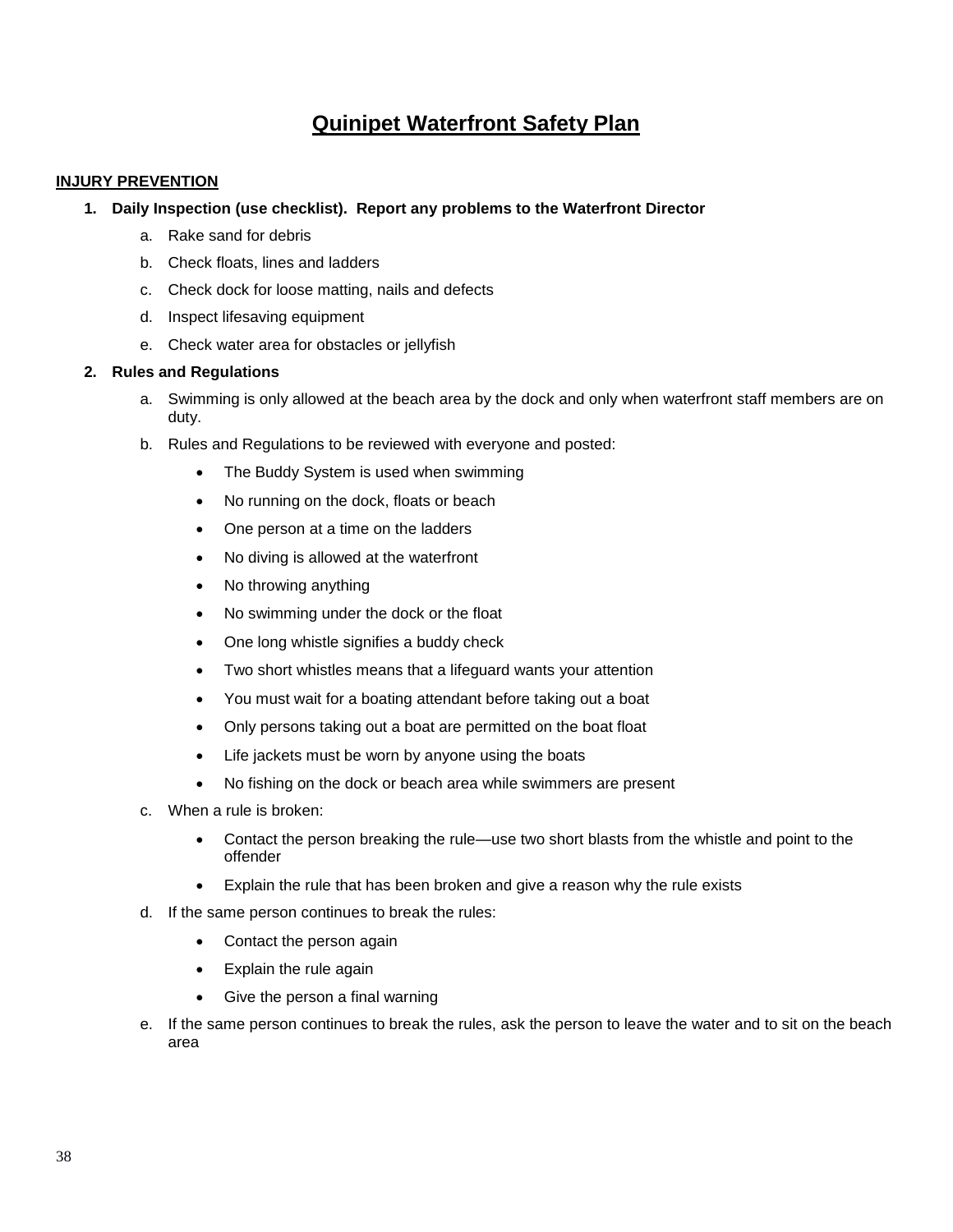#### **3. Swim Tests**

- a. The Waterfront Director and/or waterfront staff will test each swimmer (staff and campers) prior to their first swim and will determine what section of the water each swimmer is permitted to swim. The swim test consists of demonstrating swimming ability and treading water (if swimming ability permits)
- b. The swimming sections are:
	- Red—Shallow—beginner
	- White—Intermediate
	- Blue—Deep—swimmer
- c. Upon assignment campers are provided with color-coded nametags to identify their swim level.
- d. A record of each swimmer and their designated section is kept on file for the camp week

#### **4. Capacity of swim area**

The beach area is divided into 3 swimming sections. Each section is 75 feet by 40 feet. The shallow section has a capacity of 75 swimmers. The other two sections have a capacity of 40 swimmers. The total swimming capacity is 155 people.

#### **5. Conditions that require clearing of the water:**

- a. Weather and other environmental conditions must be evaluated at the waterfront.
- b. In the following conditions, the area should be cleared of bathers and campers will be instructed to go to the boathouse or back to a more secure area with their counselors:
	- Thunderstorms—at the first sign of a thunderstorm, the water and beach area is immediately cleared.
	- Heavy rain or hail
	- Fog—the swim area must be completely visible at all times
	- **Excessive winds**

#### **6. The "Buddy System"**

- **a.** All Campers are expected to use the "buddy system" when swimming. No one is permitted to swim without a buddy.
- **b.** The lifeguards will make "Buddy checks" throughout the swim period. If a camper is found without a buddy:
	- He/she is asked where his/her buddy is
	- The buddy is located
	- Both are asked to either leave the water or stay together
	- If a person's buddy is missing, the proper search procedure will be followed

#### **7. Coverage/Supervision**

- a. The Waterfront Director will know the number of swimmers using the waterfront for the week.
- b. During swim lessons, two guards will conduct classes—one will be guarding and one will be roving.
- c. During swim activity periods:
	- i. One lifeguard is stationed on the beach area, midway between the dock and the end of the swimming area, responsible for the shallow area.
	- ii. One guard will be stationed on the end of the dock, responsible for the deep section.
	- iii. One guard will be stationed on the middle of the dock, responsible for the middle of the section. iv. If a fourth guard is available, he/she will perform roving duties.
- d. Each guard will scan back and forth over their area of coverage (designed by float lines). Scanning must be slow enough to see what each swimmer is doing. If a swimmer goes underwater, the guard should watch until the swimmer resurfaces prior to continuing the scan.
- e. The guarding positions specified are for maximum use. The Waterfront Director can determine how the positions may vary, depending on the number of people in the water.
- f. The guards must not engage in activities that interfere with the supervision of swimmers.
- g. The boating director will either be on the boat float or in a powerboat to monitor campers in boats.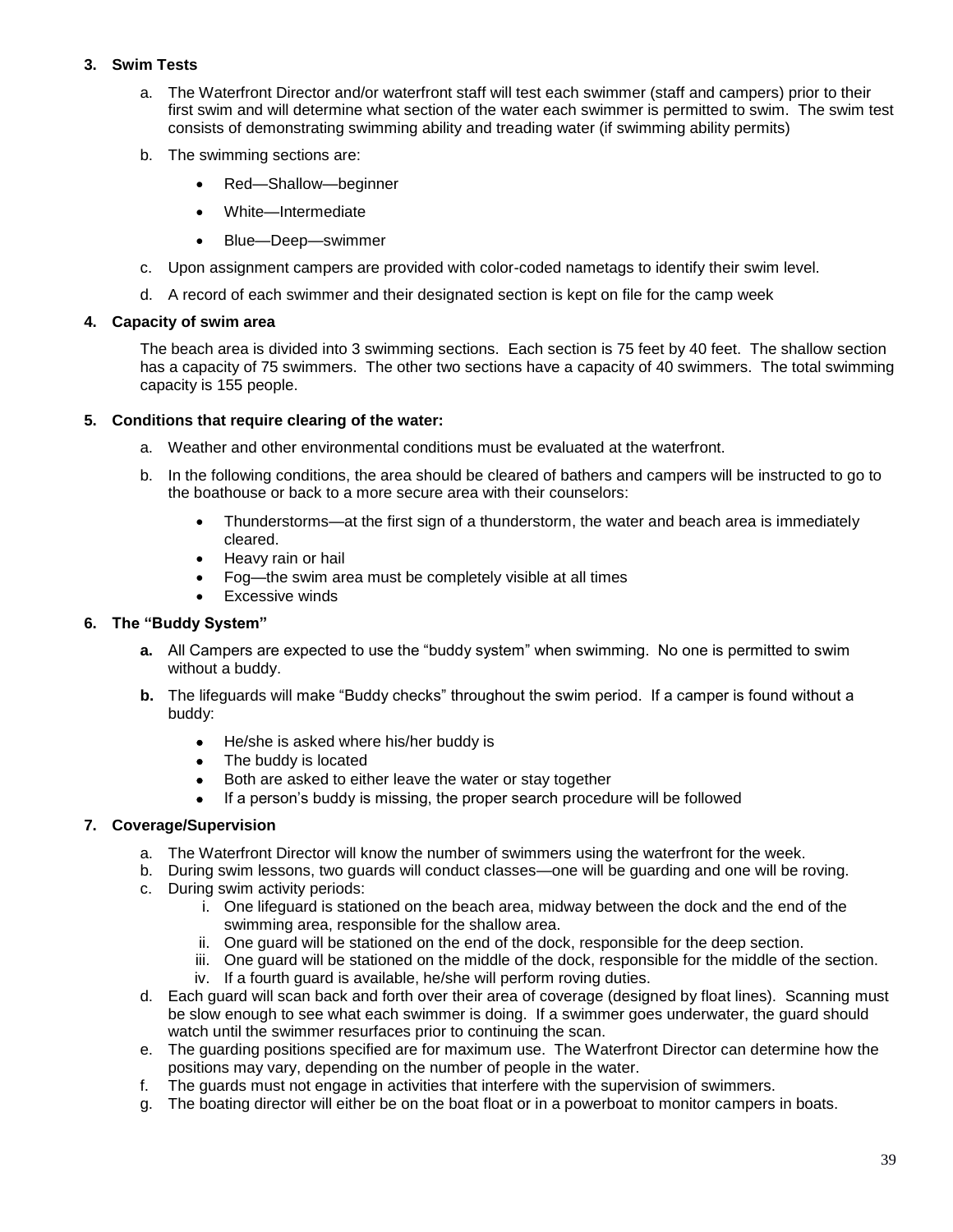#### **8. Staff Role at the Waterfront:**

All camp staff members are expected to be "lookouts" at the waterfront or in the water with campers. Counselors should count their campers in the water regularly and provide visual surveillance as a safety precaution at all times. The staff is expected to set a good example in attitude and behavior. Share any concerns or questions directly with the Waterfront Director and do all you can to have campers arrive to swimming on time and in swimsuits ready to participate. The Waterfront Director must approve all waterfront activities, to ensure that proper supervision will be provided.

#### **9. Emergency Plan**

- **a. Communication System: Whistle signals**
	- 1 short blast—to get attention of another guard
	- 2 short blasts—to get attention of a swimmer
	- 3 short blasts—guard leaving station
	- 1 long blast—"Buddy Check"
	- 2 long blasts—clear the water

#### **b. Emergency Phone Numbers**

- i. Telephones for emergency purposes are located at the Health Center adjacent to the beach and at the camp office. The phone numbers are posted for: ambulance, fire, and police. The usual procedure would be to call 911. The camp is on "locational 911" and the operator will confirm the address.
- ii. Information to be provided when phoning for emergency assistance:
	- Name of caller
	- Location of camp
	- Telephone number of the camp
	- Type of incident
	- Required assistance
	- Approach route to where patient is located
	- Advise that nurse and staff member will meet responding crew
	- Ask if any other information is needed

#### **c. Search Procedures**

- a. If a victim is reported missing in the water or becomes submerged, search procedures shall be immediately initiated. The Waterfront Director will conduct the water search.
- b. Upon receiving report of a person missing from a land-based activity or building, follow the Lost Camper plan. The Camp Director will coordinate the land search.
- c. Water Search Procedures
	- 1. Clear water of swimmers
	- 2. Notify the Camp Director
	- 3. All available personnel are to be used

#### *Shallow water search*

- 1. Begin in the area where the victim was presumed lost
- 2. Link arms and wade in a line across the search area in a designated pattern. The feet should be gently swept across the bottom with instep. Restrict the procedure to a depth of four feet or less.

#### *Deep-water search*

- 1. Searchers line up in a straight line no more than an arm's length apart
- 2. On command (by the person leading the search), the guards surface dive to the bottom and swim a specified number of strokes.
- 3. The searchers' hands touch the bottom and then sweep outward from and inward toward their bodies.
- 4. After completing a specified number of strokes, the searchers should swim straight up
- 5. They should then back up approximately 6 feet, reform their line and repeat the sequence. Care must be taken to account for all divers at the end of the search.
- 6. Masks, fins and snorkels should be utilized in the deep-water search.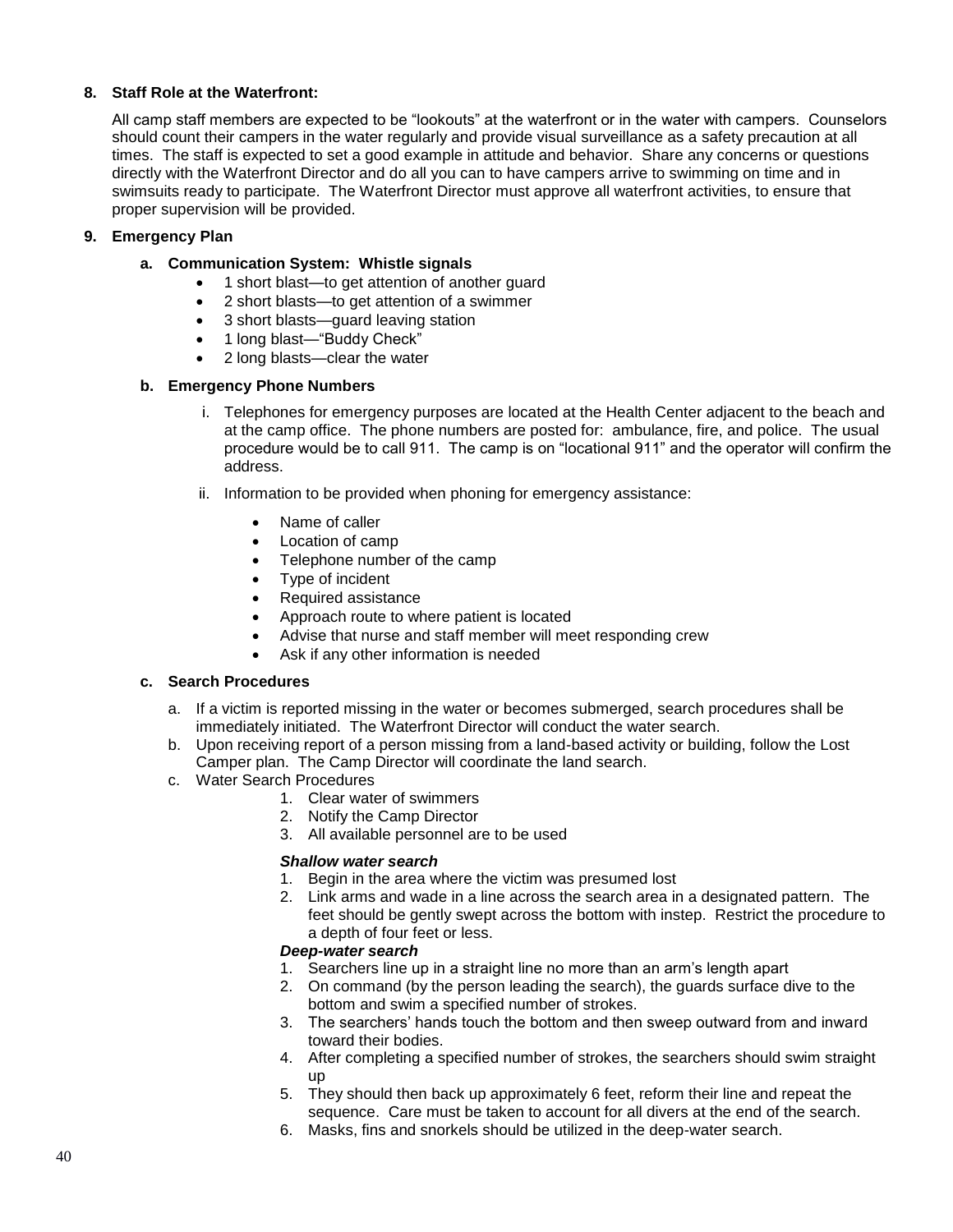#### **d. Log Book—Reports**

A written report is to be completed by the Waterfront Director immediately following an incident. Times, actions by various individuals, witness statements and equipment used are to be specified. All incidents are to be recorded in the log book and must include those that:

- 1. Result in death
- 2. Require resuscitation
- 3. Require referral to a hospital
- 4. May indicate a bather illness associated with water quality

These incidents are to be reported to the local health department within 24 hours.

#### **e. Epileptic Seizures**

Any person suffering a seizure in the water, who submerges, should be transported to a medical facility regardless of apparent recovery. A person suffering a seizure should not be allowed in the water again for the remainder of the day.

#### **f. Other Medical Conditions**

The Health Center staff will notify the Waterfront Director of any medical condition of campers or staff that might affect water activities. The Waterfront Director is responsible for making guards aware of these conditions.

#### **g. Drills/Training**

The Waterfront Director will schedule training activities and drills, prior to the opening of waterfront activities. Records of the drills will be submitted to the camp office for ACA files. This will include: communication system, use of rescue equipment, physical conditioning, first aid practice and simulated emergencies (including search and rescue)

#### **BOATING PLAN FOR CANOE RESCUE**

- 1. Boating Director is informed via Marine Band Radio.
- 2. Campers are freed from canoe and a head count is done
- 3. Check the condition of the campers and then have the campers swim slightly away from the canoe
- 4. Right the canoe—flip the canoe upside down, pull aboard rescue vessel, flip over canoe, assist campers back into the canoe
- 5. Alert the Waterfront Director of the situation